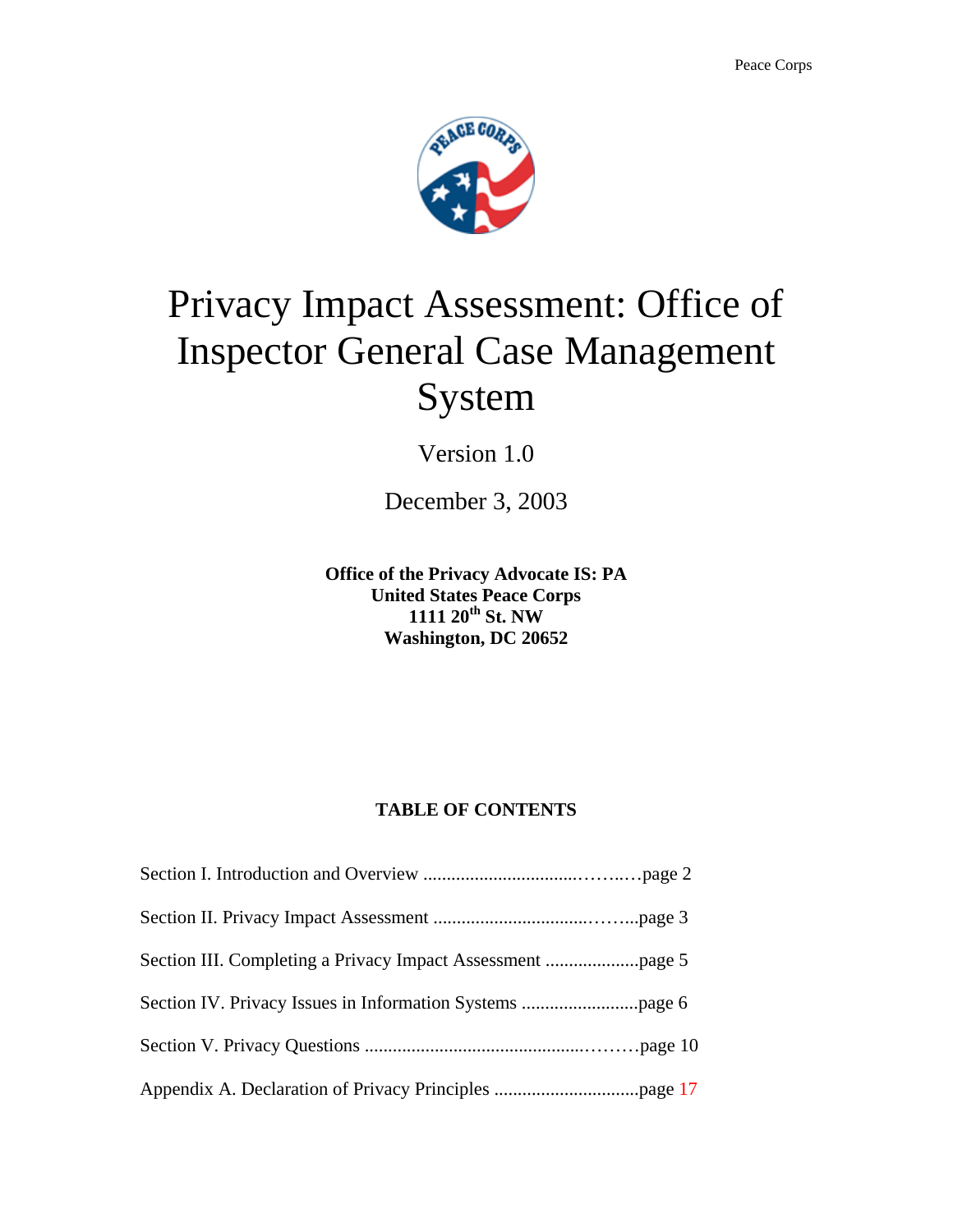| Appendix B. Policy Statement on Volunteers Privacy Rights page 19 |
|-------------------------------------------------------------------|
| Appendix MPE-A. Peace Corps entelliTrak IG-CMS Data Dictionary    |
| Appendix MPE-B. OIG Tracking System Tab Access Privileges by Role |
|                                                                   |

#### **SECTION I INTRODUCTION AND OVERVIEW**

| <b>Introduction</b> | The United States Peace Corps recognizes the importance of<br>protecting the privacy of volunteers, returned volunteers (further<br>referred to as volunteers), and employees, especially as it<br>modernizes its volunteer and employee systems. Privacy issues<br>must be addressed when systems are being developed, and privacy<br>protections must be integrated into the development life cycle of<br>these automated systems. The vehicle for addressing privacy issues<br>in a system under development is the Privacy Impact Assessment<br>(PIA). The PIA process also provides a means to assure<br>compliance with applicable laws and regulations governing<br>volunteer and employee privacy. |
|---------------------|------------------------------------------------------------------------------------------------------------------------------------------------------------------------------------------------------------------------------------------------------------------------------------------------------------------------------------------------------------------------------------------------------------------------------------------------------------------------------------------------------------------------------------------------------------------------------------------------------------------------------------------------------------------------------------------------------------|
| <b>Purpose</b>      | The purpose of this document is to:<br>Establish the requirements for addressing privacy during<br>the systems development process;<br>Describe the steps required to complete a PIA on a project;<br>$\bullet$<br>Define the privacy issues a project must address when<br>completing a PIA.                                                                                                                                                                                                                                                                                                                                                                                                              |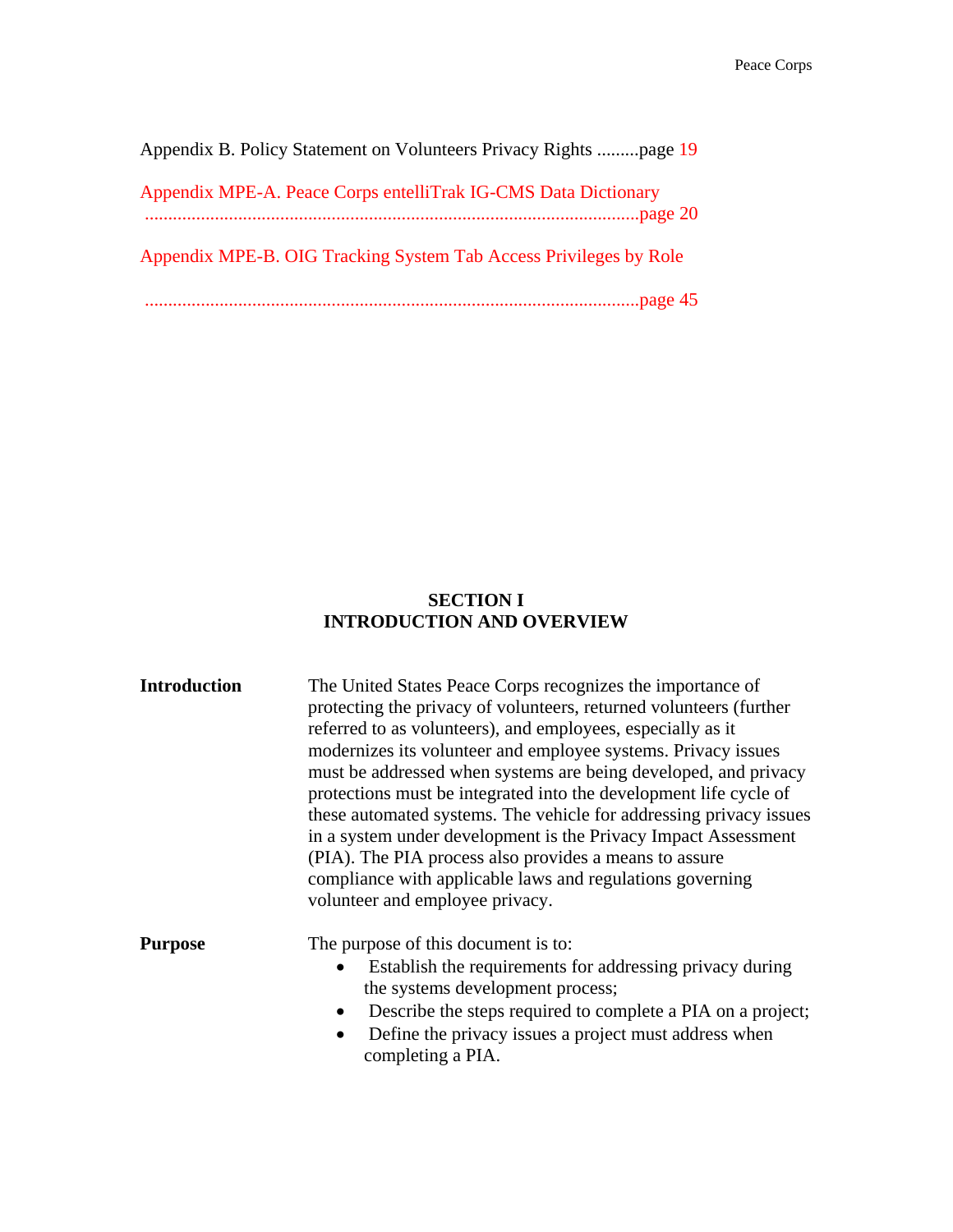| <b>Background</b>                        | The United States Peace Corps is responsible for ensuring the<br>privacy, confidentiality, integrity, and availability of volunteer and<br>employee information. The Peace Corps recognizes that privacy<br>protection is both a personal and fundamental right of all<br>volunteers and employees. Among the most basic of volunteers<br>and employees rights is an expectation that the Peace Corps<br>will protect the confidentiality of personal, financial, and<br>employment information. Volunteers and employees also have the<br>right to expect that the Peace Corps will collect, maintain, use, and<br>disseminate identifiable personal information and data only as<br>authorized by law and as necessary to carry out agency<br>responsibilities. Volunteer and employee information is protected<br>by the following:<br>Privacy Act of 1974, as Amended (5 USC 552a), which<br>affords individuals the right to privacy in records that are<br>maintained and used by Federal agencies. Note that 5 USC<br>552a includes the Computer Matching and Privacy Act of<br>1988 (Public Law 100-503);<br>Computer Security Act of 1987 (Public Law 100-235)<br>٠<br>which establishes minimum security practices for Federal<br>computer systems;<br>OMB Circular A-130, Management of Federal Information<br>Resources, which provides instructions to Federal agencies<br>on how to comply with the fair information practices and<br>security requirements for operating automated information<br>systems;<br>Freedom of Information Act, as Amended (5 USC 552)<br>$\bullet$<br>which provides for the disclosure of information<br>maintained by Federal agencies to the public while<br>allowing limited protections for privacy. |
|------------------------------------------|-----------------------------------------------------------------------------------------------------------------------------------------------------------------------------------------------------------------------------------------------------------------------------------------------------------------------------------------------------------------------------------------------------------------------------------------------------------------------------------------------------------------------------------------------------------------------------------------------------------------------------------------------------------------------------------------------------------------------------------------------------------------------------------------------------------------------------------------------------------------------------------------------------------------------------------------------------------------------------------------------------------------------------------------------------------------------------------------------------------------------------------------------------------------------------------------------------------------------------------------------------------------------------------------------------------------------------------------------------------------------------------------------------------------------------------------------------------------------------------------------------------------------------------------------------------------------------------------------------------------------------------------------------------------------------------------------------------------------------------------------------|
| Office of the<br><b>Privacy Advocate</b> | The Office of the Privacy Advocate is the Peace Corps<br>organization responsible for overseeing volunteer and employee<br>privacy. The Office was established in January 1993 under the<br>Chief Information Officer. The mission of the Office of the<br>Privacy Advocate is to formulate, develop, implement, and<br>promote effective volunteer and employee privacy protection<br>strategies and programs. These strategies and programs will<br>enhance the efforts of the Peace Corps to earn the highest degree of<br>public confidence in its integrity, efficiency, and fairness. The<br>Office of the Privacy Advocate developed the Privacy Principles,<br>which were disseminated by the Commissioner in May 1994.<br>Policy Statement P-1-1, Volunteer Privacy Rights was signed by<br>the Commissioner in October 1994. The Privacy Principles are in<br>Appendix A and the Policy Statement is in Appendix B of this<br>document.                                                                                                                                                                                                                                                                                                                                                                                                                                                                                                                                                                                                                                                                                                                                                                                                   |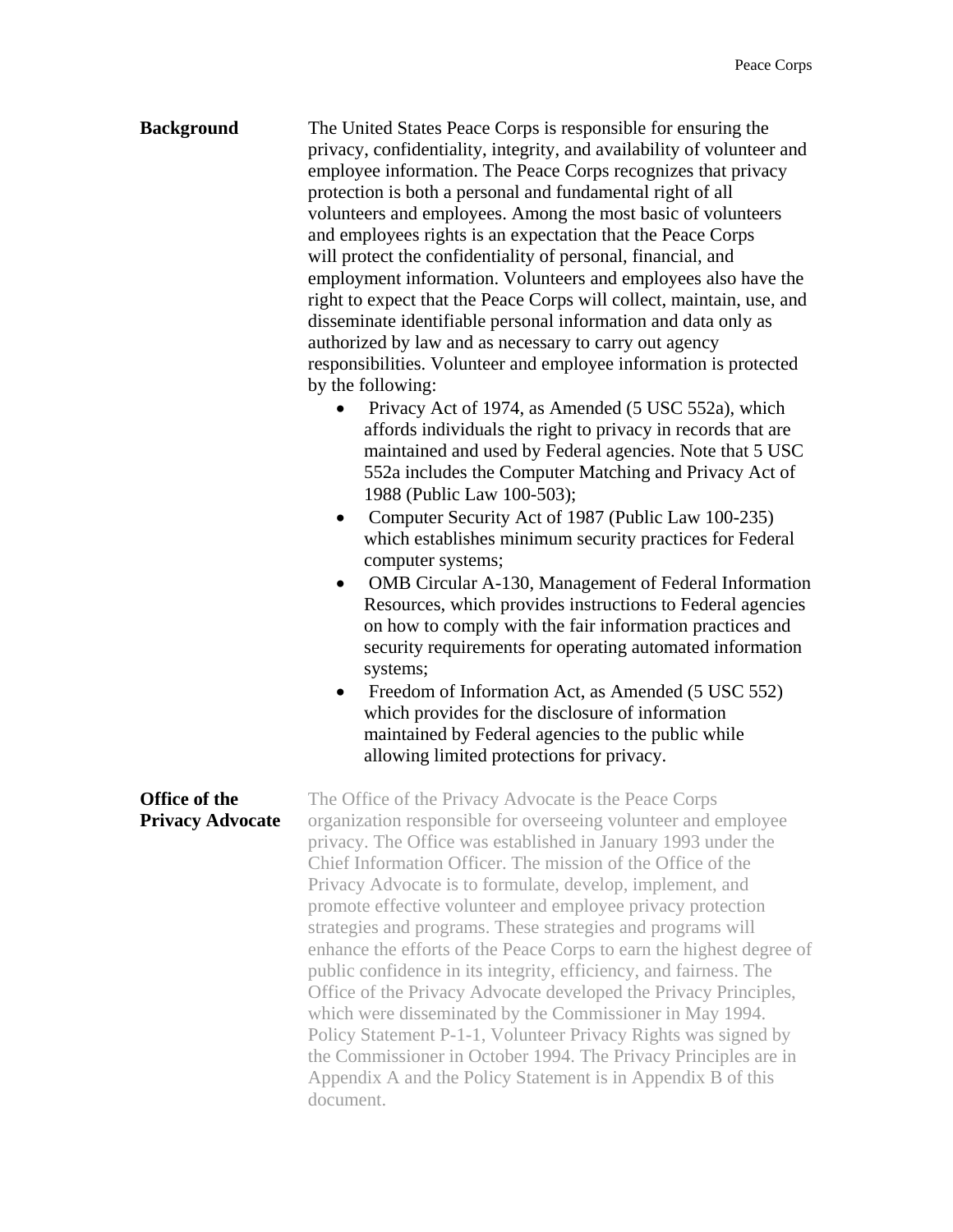#### **SECTION II**

### **PRIVACY IMPACT ASSESSMENT**

**Privacy and State Rapid advancements in computer** technology make it possible to **Systems** store and retrieve vast amounts of data of all kinds quickly and **Development** efficiently. These advancements have raised concerns about the

|                                                                 | impact of large computerized information<br>systems on the privacy of data subjects.<br>Public concerns about highly integrated<br>information systems operated by the<br>government make it<br>imperative to commit to a positive and aggressive approach to<br>protecting individual privacy. The Office of the Privacy Advocate<br>has instituted the Privacy Impact Assessment in order to ensure<br>that the systems the Peace Corps develops protect individuals<br>privacy. The PIA incorporates privacy into the development life<br>cycle so that all system development initiatives can appropriately<br>consider privacy issues from the earliest stages of design. |
|-----------------------------------------------------------------|--------------------------------------------------------------------------------------------------------------------------------------------------------------------------------------------------------------------------------------------------------------------------------------------------------------------------------------------------------------------------------------------------------------------------------------------------------------------------------------------------------------------------------------------------------------------------------------------------------------------------------------------------------------------------------|
| <b>What is a Privacy</b><br><b>Impact</b><br><b>Assessment?</b> | The Privacy Impact Assessment is a process used to evaluate<br>privacy in information systems. The process is designed to guide<br>system owners and developers in assessing privacy through the<br>early stages of development. The process consists of privacy<br>training, gathering data from a project on privacy issues,<br>identifying and resolving the privacy risks, and approval by<br>the Privacy Advocate. The PIA process is described in detail in<br>Section III, Completing a Privacy Impact Assessment.                                                                                                                                                      |
| When is a PIA<br>done?                                          | The PIA is to be initiated in the early stages of the development of<br>a system and completed as part of the required SLC reviews.                                                                                                                                                                                                                                                                                                                                                                                                                                                                                                                                            |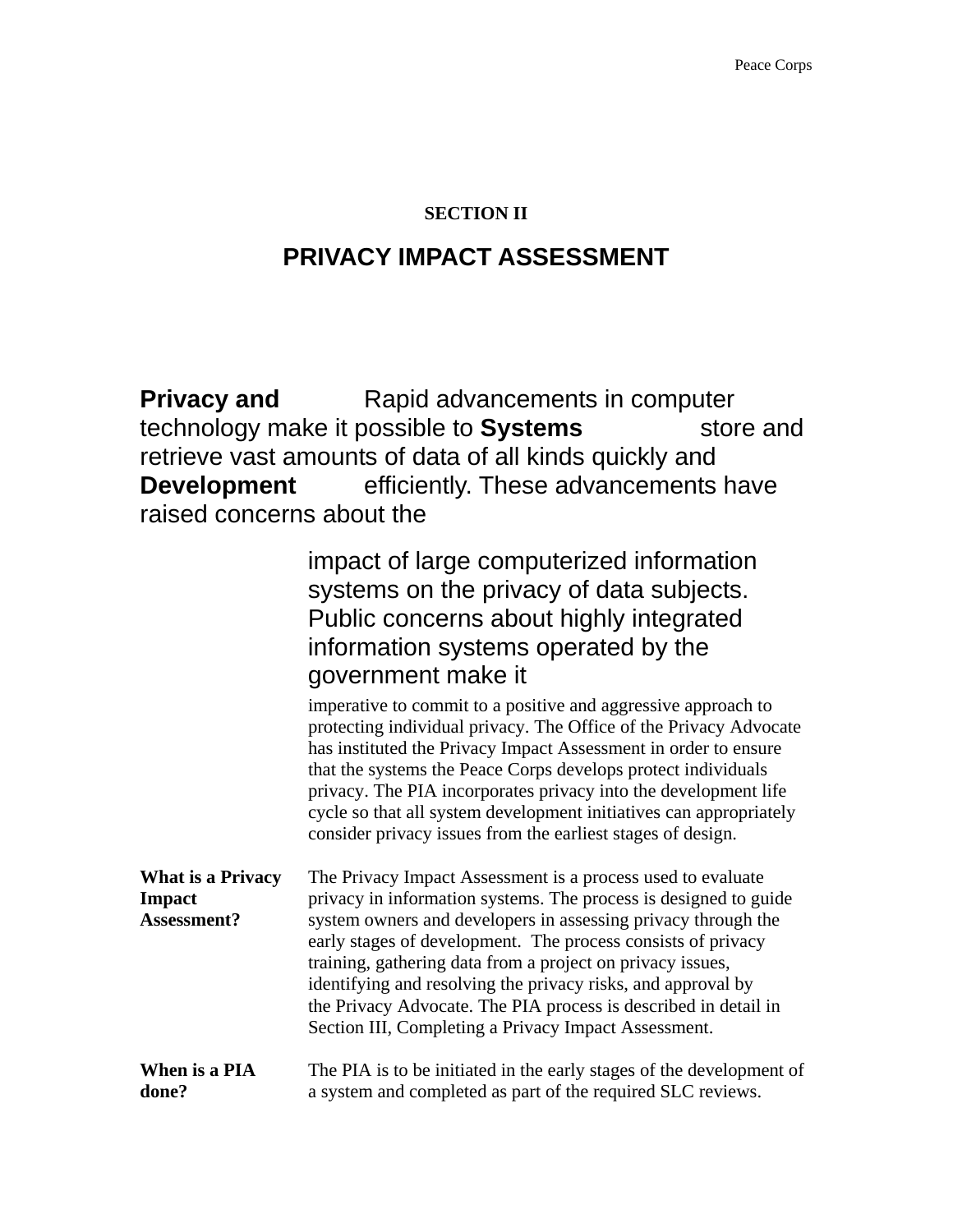|                                                 | Privacy must be considered when requirements are being analyzed<br>and decisions are being made about data usage and system design.<br>This applies to all of the development methodologies and system<br>life cycles used in the Peace Corps.                                                                                                                                                                                                                                                                                                                                                                                                                                                                                                                                                                                                                                                                                                    |  |
|-------------------------------------------------|---------------------------------------------------------------------------------------------------------------------------------------------------------------------------------------------------------------------------------------------------------------------------------------------------------------------------------------------------------------------------------------------------------------------------------------------------------------------------------------------------------------------------------------------------------------------------------------------------------------------------------------------------------------------------------------------------------------------------------------------------------------------------------------------------------------------------------------------------------------------------------------------------------------------------------------------------|--|
| Who completes<br>the PIA?                       | Both the system owner and system developers must work together<br>to complete the PIA. System owners must address what data is to<br>be used, how the data is to be used, and who will use the data. The<br>system developers must address whether the implementation of the<br>owner's requirements presents any threats to privacy.                                                                                                                                                                                                                                                                                                                                                                                                                                                                                                                                                                                                             |  |
| <b>What systems</b><br>have to complete<br>PIA? | New systems, systems under development, or systems undergoing<br>major modifications are required to complete a PIA. The Privacy<br>Advocate does reserve the right to request that a PIA be completed<br>on any system that may have privacy risks. More specifically:<br>New systems and systems under development or<br>undergoing major modifications are required to complete a<br>PIA.<br>Legacy systems, as they exist today, do not have to<br>$\bullet$<br>complete a PIA. However, if the automation or upgrading<br>of these systems puts the data at risk, a PIA may be<br>requested by the Privacy Advocate.<br>Currently operational systems are not required to complete<br>$\bullet$<br>a PIA. However, if privacy is a concern for a system the<br>Privacy Advocate can request that a PIA be completed. If a<br>potential problem is identified concerning a currently<br>operational system, the Peace Corps will use best, or |  |

### **SECTION III COMPLETING A PRIVACY IMPACT ASSESSMENT**

| <b>The PIA</b>  | This section describes the steps that are required to complete a<br>PIA. These steps are summarized in Table 1, Outline of Steps for<br>Completing a PIA.                                           |
|-----------------|-----------------------------------------------------------------------------------------------------------------------------------------------------------------------------------------------------|
| <b>Training</b> | Training on the PIA will be available, upon request, from the<br>Office of the Privacy Advocate. The training describes the PIA<br>process and provides detail about the privacy issues and privacy |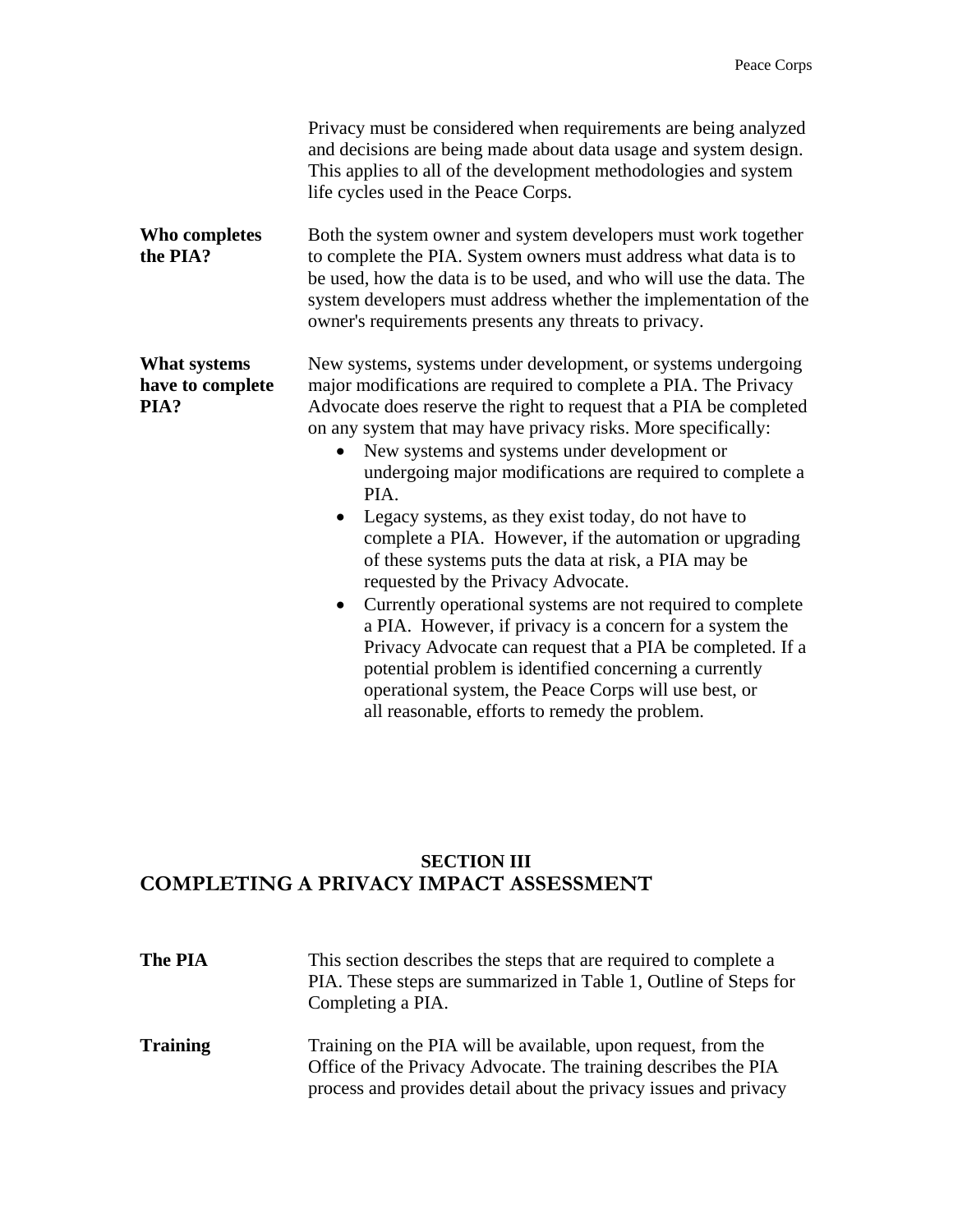|                                             | questions to be answered to complete the PIA. The intended<br>audience is the personnel responsible for writing the PIA<br>document. PIA training is available to government and<br>contractor personnel.                                                                                                                                                                                                                                                                                |
|---------------------------------------------|------------------------------------------------------------------------------------------------------------------------------------------------------------------------------------------------------------------------------------------------------------------------------------------------------------------------------------------------------------------------------------------------------------------------------------------------------------------------------------------|
| The PIA<br><b>Document</b>                  | Preparing the PIA document requires the system owner and<br>developer to answer the privacy questions in Section V. A brief<br>explanation should be written for each question. Issues that do not<br>apply to a system should be noted as Not Applicable. During the<br>development of the PIA document, the Office of the Privacy<br>Advocate will be available to answer questions related to the PIA<br>process and other concerns that may arise with respect to privacy.           |
| <b>Review of the PIA</b><br><b>Document</b> | The completed PIA document is to be submitted to the Office of<br>the Privacy Advocate for review. The purpose of the review is to<br>identify privacy risks in the system. The Office of the Privacy<br>Advocate will work with the system owner and system developer<br>to develop design requirements to resolve the identified risks. If<br>there are risks in a system that cannot be resolved with the Privacy<br>Advocate, the risks will be presented to the CIO for resolution. |
| Approval of the<br><b>PIA</b>               | The SLC review process will be used to validate the incorporation<br>of the design requirements to resolve the privacy risks. Formal<br>approval will be issued in accordance with the SLC.                                                                                                                                                                                                                                                                                              |

### **Table 1**

### **Outline of Steps for Completing a PIA**

| <b>Step</b>  | Who                            | <b>Procedure</b>                                                  |
|--------------|--------------------------------|-------------------------------------------------------------------|
| 1            | System Owner,<br>and Developer | Request and complete Privacy Impact Assessment<br>(PIA) Training. |
| $\mathbf{2}$ | System Owner,<br>and Developer | Answer the questions in Section V Privacy<br>Questions.           |
|              | System Owner,                  | Submit the PIA document to the Privacy Advocate.                  |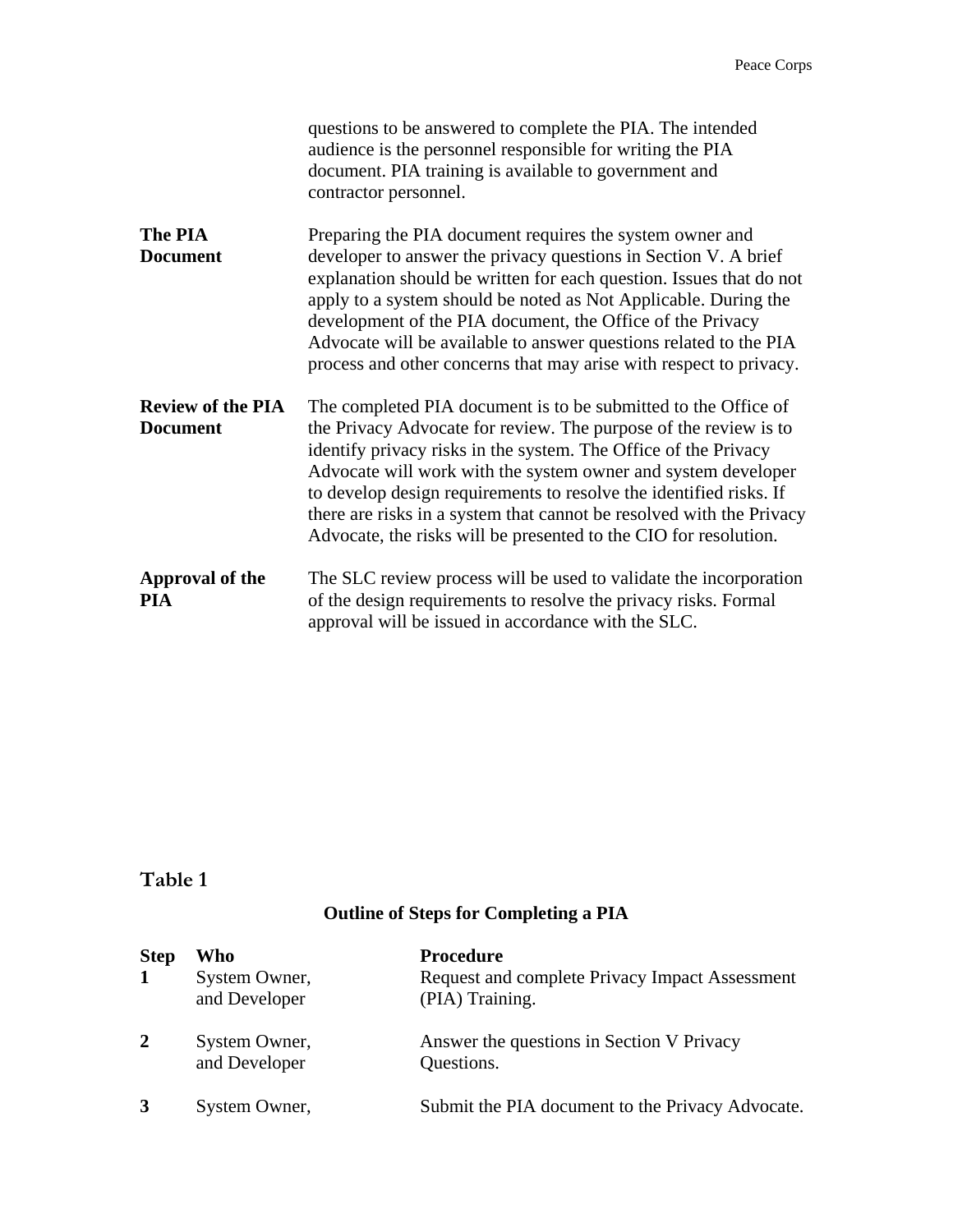#### and Developer

| $\overline{\mathbf{4}}$ | Office of the<br>Privacy Advocate<br>(PA)  | Review the PIA document to identify privacy risks<br>from the information provided. The Privacy<br>Advocate will get clarification from the owner and<br>developer as needed.                                                           |
|-------------------------|--------------------------------------------|-----------------------------------------------------------------------------------------------------------------------------------------------------------------------------------------------------------------------------------------|
| 5                       | System Owner,<br>Developer, PA,<br>and CIO | The System Owner, Developer and the Privacy<br>Advocate should reach agreement on design<br>requirements to resolve all identified risks. If an<br>agreement cannot be reached then issues will be<br>raised to the CIO for resolution. |
| 6                       | System Owner,<br>and Developer             | The System Owner and Developer will incorporate<br>the agreed upon design requirements and resolve<br>the identified risks.                                                                                                             |
| 7                       | System Owner,<br>Developer, and<br>PA      | Participate in the SLC required reviews to ensure<br>satisfactory resolution of identified privacy risks<br>and obtain formal approval.                                                                                                 |

#### **SECTION IV PRIVACY ISSUES IN INFORMATION SYSTEMS**

**Privacy Act of** The Privacy Act of 1974 5 U.S.C. 552a As Amended requires **1974 5 U.S.C.** Federal Agencies to protect personally identifiable information. It **552a As Amended** states specifically:

"each agency that maintains a system of records shall -"

- "maintain in its records only such information about an individual as is relevant and necessary to accomplish a purpose of the agency required to be accomplished by statute or by executive order of the President;"
- "collect information to the greatest extent practicable directly from the subject individual when the information may result in adverse determinations about an individuals rights, benefits, and privileges under Federal programs;"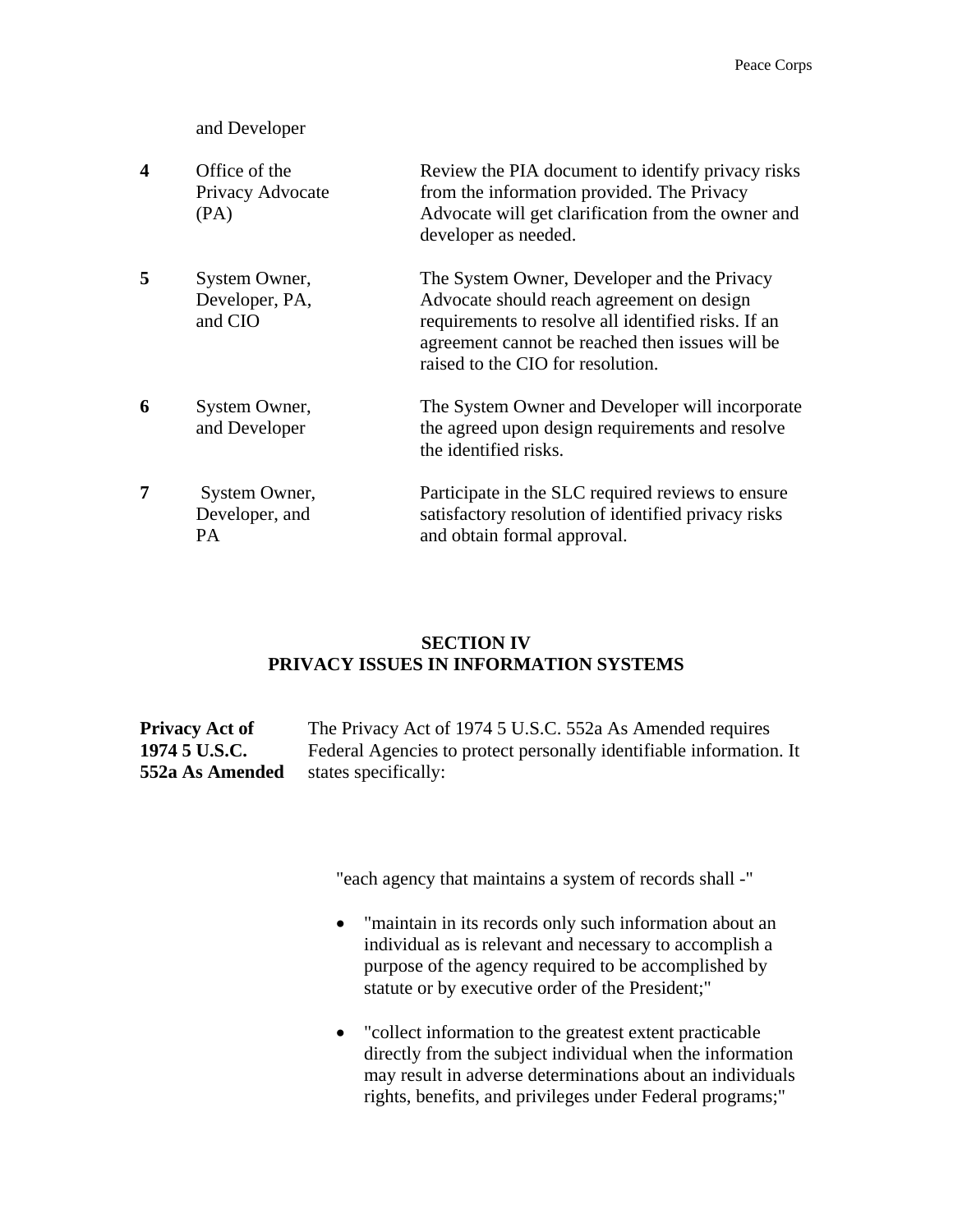|                     | "maintain all records which are used by the agency in<br>making any determination about any individual with such<br>accuracy, relevance, timeliness, and completeness as is<br>reasonably necessary to assure fairness to the individual in<br>the determination;"<br>"establish appropriate administrative, technical and<br>$\bullet$<br>physical safeguards to insure the security and<br>confidentiality of records and to protect against any<br>anticipated threats or hazards to their security or<br>integrity that could result in substantial harm,<br>embarrassment, inconvenience, or unfairness to any<br>individual on whom information is maintained." |
|---------------------|-----------------------------------------------------------------------------------------------------------------------------------------------------------------------------------------------------------------------------------------------------------------------------------------------------------------------------------------------------------------------------------------------------------------------------------------------------------------------------------------------------------------------------------------------------------------------------------------------------------------------------------------------------------------------|
| <b>Definitions:</b> | <b>Accuracy</b> - within sufficient tolerance for error to assure the<br>quality of the record in terms of its use in making a determination.                                                                                                                                                                                                                                                                                                                                                                                                                                                                                                                         |
|                     | <b>Completeness</b> - all elements necessary for making a determination<br>are present before such determination is made.                                                                                                                                                                                                                                                                                                                                                                                                                                                                                                                                             |
|                     | <b>Determination - any decision affecting an individual which, in</b><br>whole or in part, is based on information contained in the record<br>and which is made by any person or agency.                                                                                                                                                                                                                                                                                                                                                                                                                                                                              |
|                     | <i>Necessary</i> - a threshold of need for an element of information<br>greater than mere relevance and utility.                                                                                                                                                                                                                                                                                                                                                                                                                                                                                                                                                      |
|                     | <b>Record</b> - any item, collection or grouping of information about an<br>individual and identifiable to that individual that is maintained by<br>an agency.                                                                                                                                                                                                                                                                                                                                                                                                                                                                                                        |
|                     | <b>Relevance</b> - limitation to only those elements of information that<br>clearly bear on the determination(s) for which the records are<br>intended.                                                                                                                                                                                                                                                                                                                                                                                                                                                                                                               |
|                     | <b>Routine Use</b> - with respect to the disclosure of a record, the use of<br>such record for a purpose that is compatible with the purpose for<br>which it was collected.                                                                                                                                                                                                                                                                                                                                                                                                                                                                                           |
|                     | System of Records - a group of any records under the control of<br>any agency from which information is retrieved by the name of the<br>individual or by some identifying number, symbol, or other<br>identifying particular assigned to the individual.                                                                                                                                                                                                                                                                                                                                                                                                              |
|                     |                                                                                                                                                                                                                                                                                                                                                                                                                                                                                                                                                                                                                                                                       |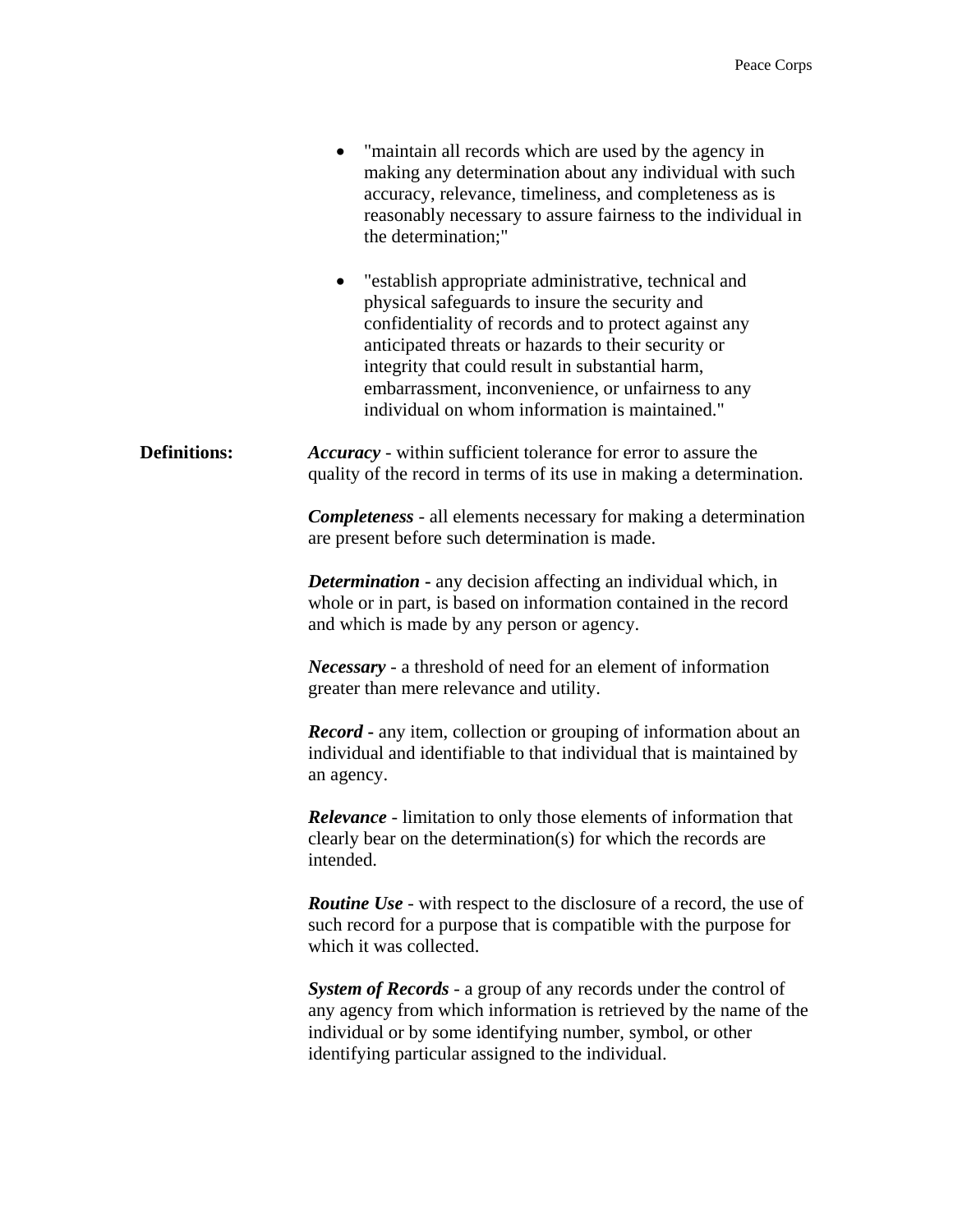**Information and** To fulfill the commitment of the Peace Corps to protect volunteer **Privacy** data several issues must be addressed with respect to privacy.

- The use of information must be controlled.
- Information may be used only for a necessary and lawful purpose.
- Individuals must be informed in writing of the principal purpose and routine uses of the information being collected from them.
- Information collected for a particular purpose should not be used for another purpose without the data subjects consent unless such other uses are specifically authorized or mandated by law.
- Any information used must be sufficiently accurate, relevant, timely and complete to assure fair treatment of the individual.

Given the availability of vast amounts of stored information and the expanded capabilities of information systems to process the information, it is foreseeable that there will be increased requests, from both inside and outside the Peace Corps, to share that information. With the potential expanded uses of data in automated systems it is important to remember that information can only be used for the purpose for which it was collected unless other uses are specifically authorized or mandated by law. If the data is to be used for other purposes, then the public must be provided notice of those other uses.

These procedures do not in themselves create any legal rights, but are intended to express the full and sincere commitment of the Peace Corps to the laws which protect volunteer and employee privacy rights and which provide redress for violations of those rights.

**Data in the** The sources of the information in the system are an important **System** privacy consideration if the data is gathered from other than Peace Corps records. Information collected from non-Peace Corps sources should be verified, to the extent practicable, for accuracy, that the information is current, and the information is complete. This is especially important if the information will be used to make determinations about individuals.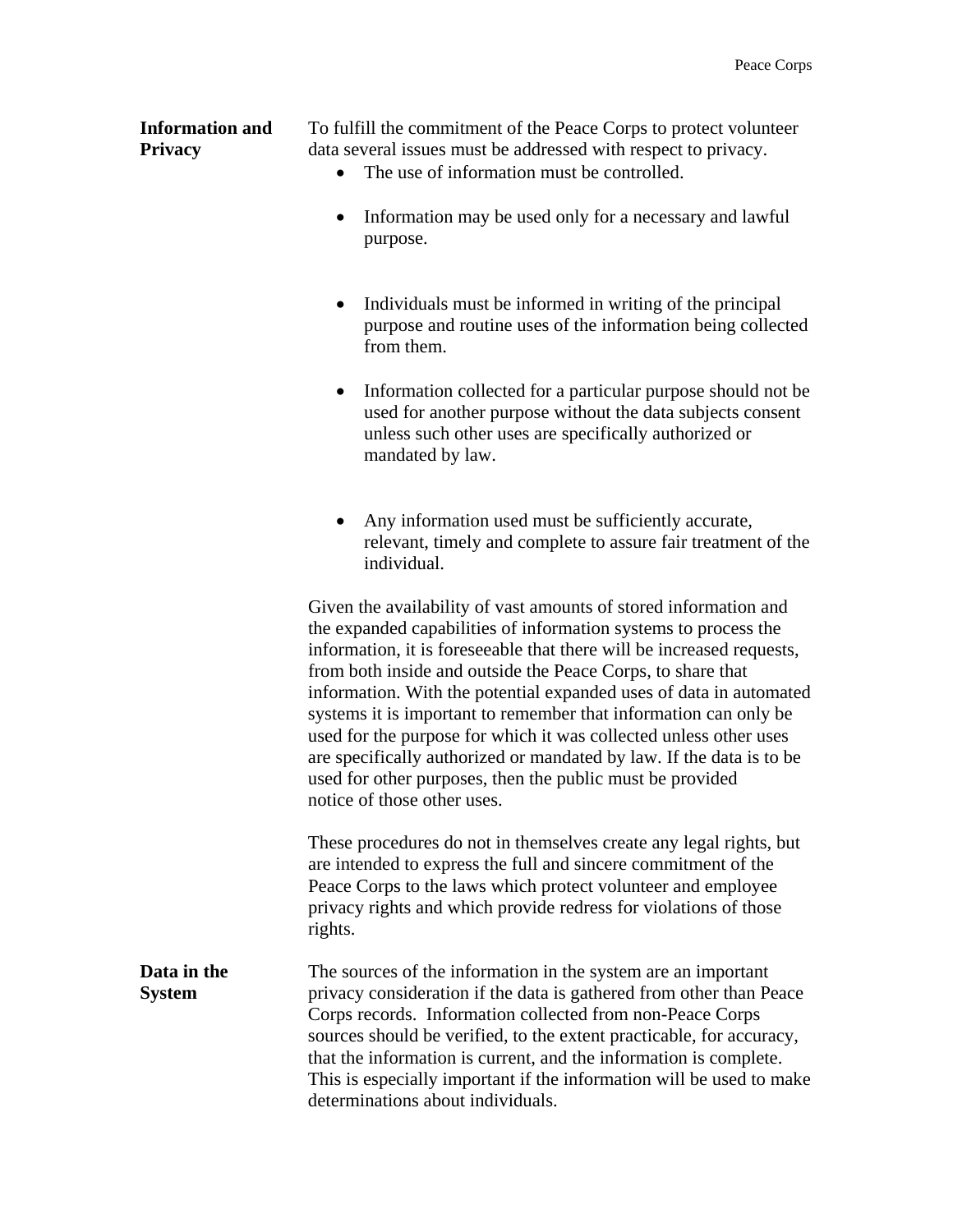| <b>Access to the Data</b>                                  | Who has access to the data in a system must be defined and<br>documented. Users of the data can be individuals, other systems,<br>and other agencies. Individuals who have access to the data can be<br>system users, system administrators, system owners, managers,<br>and developers. When individuals are granted access to a system,<br>their access should be limited, where possible, to only that data<br>needed to perform their assigned duties. If individuals are granted<br>access to all of the data in a system, procedures need to be in place<br>to deter and detect browsing and unauthorized access. Other<br>systems are any programs or projects that interface with the system<br>and have access to the data. Other agencies can be International,<br>Federal, state, or local entities that have access to Peace Corps<br>data. |
|------------------------------------------------------------|---------------------------------------------------------------------------------------------------------------------------------------------------------------------------------------------------------------------------------------------------------------------------------------------------------------------------------------------------------------------------------------------------------------------------------------------------------------------------------------------------------------------------------------------------------------------------------------------------------------------------------------------------------------------------------------------------------------------------------------------------------------------------------------------------------------------------------------------------------|
| <b>Attributes of the</b><br>Data                           | When requirements for the data to be used in the system are being<br>determined, those requirements must include the privacy attributes<br>of the data. The privacy attributes are derived from the legal<br>requirements imposed by the Privacy Act of 1974. First, the data<br>must be <i>relevant</i> and <i>necessary</i> to accomplish the purpose of the<br>system. Second, the data must be <i>complete</i> , <i>accurate</i> and <i>timely</i> . It<br>is important to ensure the data has these privacy attributes in order<br>to assure fairness to the individual in making decisions based on<br>the data.                                                                                                                                                                                                                                  |
| <b>Maintenance of</b><br>Administrative<br><b>Controls</b> | Automation of systems can lead to the consolidation of processes,<br>data, and the controls in place to protect the data. When<br>administrative controls are consolidated, they should be evaluated<br>so that all necessary controls remain in place to the degree<br>necessary to continue to control access to and use of the data.                                                                                                                                                                                                                                                                                                                                                                                                                                                                                                                 |
|                                                            | Data retention procedures should be documented. Data retention<br>procedures require review to ensure they meet statutory and/or<br>IRM requirements. Precise rules must be established for the length<br>of time information is kept and for assuring that it is properly<br>eliminated at the end of that time.                                                                                                                                                                                                                                                                                                                                                                                                                                                                                                                                       |

The intended and potential monitoring capabilities of a system must be defined and safeguards must be installed to ensure the privacy of volunteers and prevent unnecessary intrusion. The use of monitoring capabilities should be limited, at a minimum, to some judicially ascertainable standard of reasonableness in light of the statutory mission of the Peace Corps and other authorized governmental users of the system.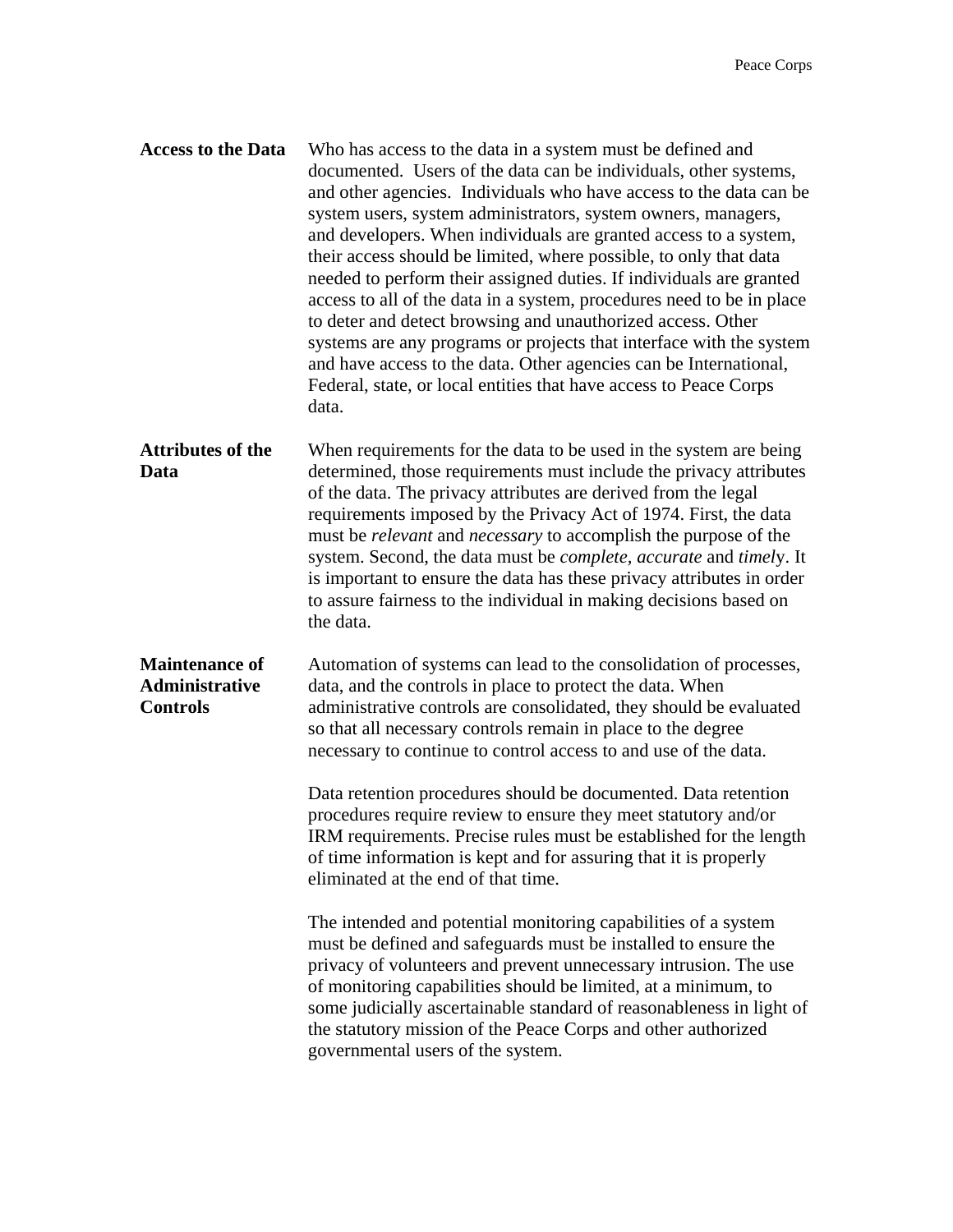#### **SECTION V**

#### **PRIVACY QUESTIONS**

#### **Data in the System**

1. Generally describe the information to be used in the system in each of the following categories: Volunteer, Employee, Other.

> Peace Corps entelliTrak IG-CMS will be used for the management of inquiries and cases that are investigated by the Office of Inspector General (OIG). Data will be captured when applicable for the following types of individuals in the capacities listed below:

- Employee The OIG receives complaints and allegations about employees, both domestically and abroad. Data pertaining to such allegations are collected and analyzed to confirm or refute charges. In effort to ferret out fraud, waste, and abuse, any Peace Corps' employees may be investigated by the OIG. The types of information collected during an investigation are dependent upon the allegations or complaints raised. Electronic mail, personnel files, time and attendance records, vouchers, or other documents may be gathered. The OIG will enter case related materials in the entelliTrak IG-CMS. Such data will include: employee name, age, gender, address, phone number, date of birth, criminal history, sentences, fines, restitution, explanation or observation of events, victims, witness information etc. In the event of a Peace Corps employee being involved as the subject, victim, witness or point of contact in an investigation, such data would be captured as part of the electronic case record. In the event of a claim filed as a result of said employee sustaining a work-related injury, FECA Claim information may be tracked to include the following items as needed: Name, Unique ID, Claimant Number, Location, Pre-existing Condition (if any), Injury/Illness, and Compensation Information.
- Volunteer In the event that a Peace Corps Volunteer is involved in an Inquiry or Full Investigation as a Victim, Subject or other contact, the information captured where pertinent and available may include: Name, Age, Gender, Address, Phone, Email, Unique ID, DOB, Criminal History, and Sentence/Fine/Restitution for case Subjects if applicable. In the event of a claim filed by the Volunteer for an injury or illness related to their Volunteer Activities, FECA Claim information may be tracked to include the following items as needed: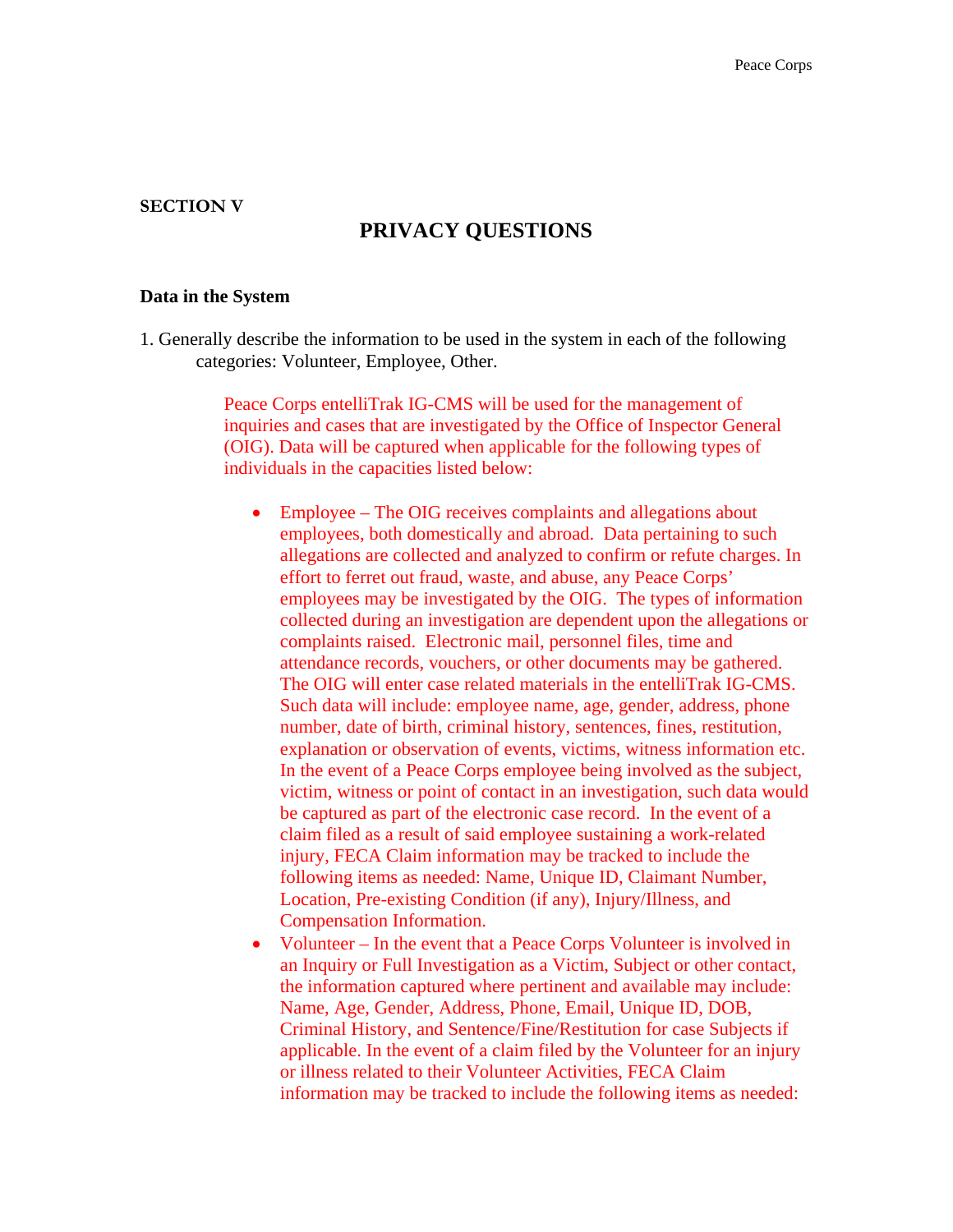Name, Unique ID, Claimant Number, Location, Pre-existing Condition (if any), Injury/Illness, and Compensation Information.

- Other Other individuals involved with a given Inquiry or Investigation as a Subject, Victim, or other contact may include the following if pertinent: Name, Age, Gender, Address, Phone, Email, Unique ID, DOB, Criminal History, and Sentence/Fine/Restitution for case Subjects if applicable.
- Other general case related data available in the system may include statistical reports and / or general case descriptions and activities performed in the course of the investigation. Specific data captured and methods of documentation are dictated by internal OIG policy. For detailed information regarding data captured within entelliTrak IG-CMS by table and field and descriptions of the exact nature of said data, please see *Appendix MPE-A – Peace Corps entelliTrak IG-CMS Data Dictionary.*
- 2. What are the sources of the information in the system?
	- a. What Peace Corps files and databases are used?
	- b. What Federal Agencies are providing data for use in the system?
	- c. What State and Local Agencies are providing data for use in the system?
	- d. What other third party sources will data be collected from?
	- e. What information will be collected from the volunteer/employee?

Sources of information tracked by this system are variable and subject to the type of Inquiry or Investigation being recorded. Files originating from Peace Corps that are attached to the electronic case record may include (but are not limited to): Reports on Investigation Activities, Evidence Documents, Prosecution Reports and Memos. Federal, State, Local Agencies and thirdparty sources from which data is collected will greatly depend upon the needs of the Inquiry or Investigation. Information collected from volunteers and/or employees will vary by individual and said individual's level of involvement, but may include the following at a high level: General Inquiry such as Date and Location of Incident, Victim, Subject and Other Contact information, Investigative Plan details, Memoranda of Activities, FECA Claims, Evidence Information, Administrative Events, Subpoenas, and overall Case Disposition. For more information regarding data tracked within entelliTrak IG-CMS please see *Page 10, Question 1* and *Appendix MPE-A – Peace Corps entelliTrak IG-CMS Data Dictionary.* 

- 3. a. How will data collected from sources other than Peace Corps records and the volunteer be verified for accuracy?
	- b. How will data be checked for completeness?
	- c. Is the data current? How do you know?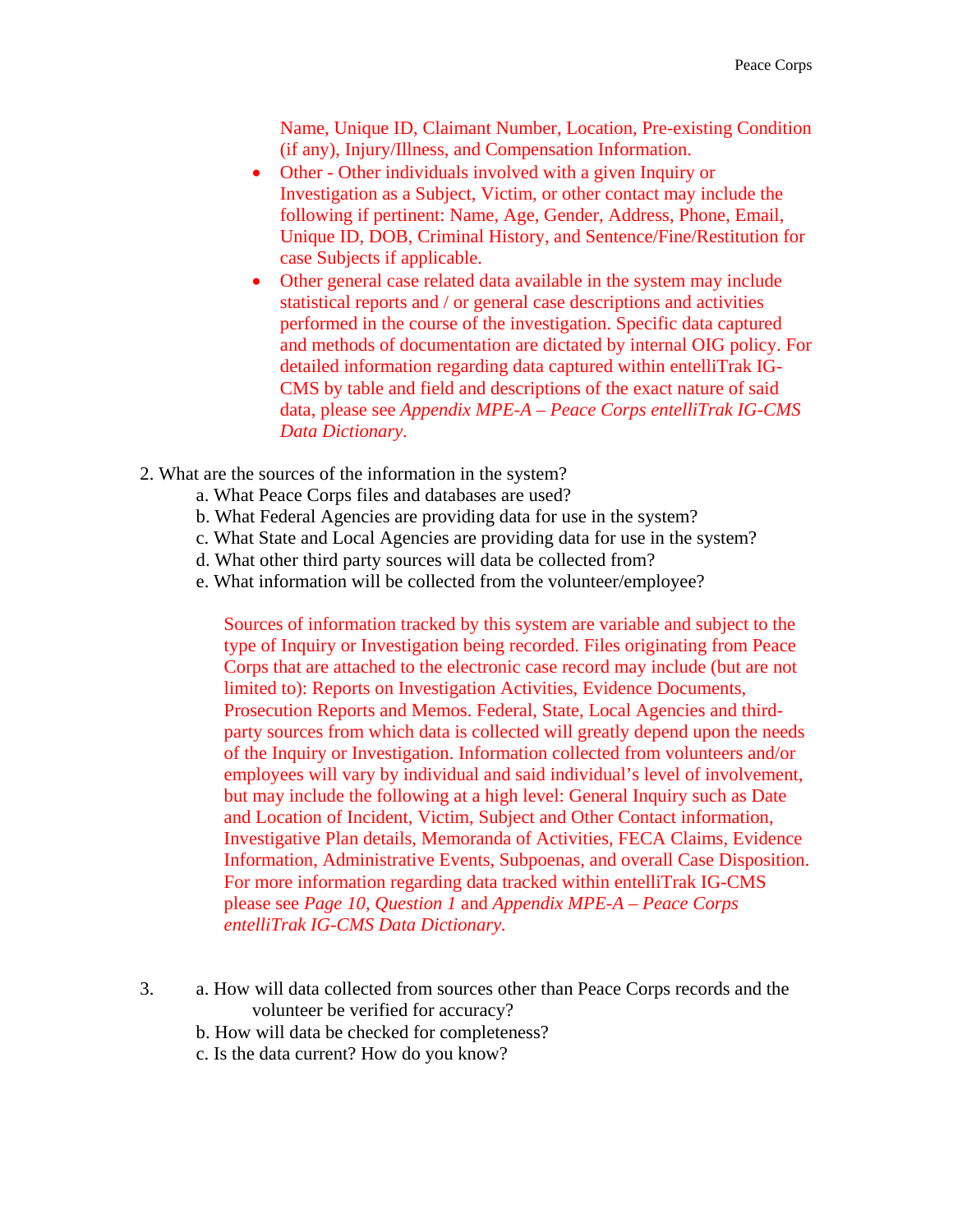Methods of collecting and verifying data are varied by objections of the investigation. Title 18: USC Criminal Codes outlines many of the kind of investigations performed by the OIG. Data is collected through oral testimony, subpoenas, surveillances, physical records, etc. Factors pertaining to verifying the accuracy and completeness of Inquiry and/or Case related information may include (but would not be limited to) authority, ability to corroborate, plausibility, and presentation of said information. Data tracked within the entelliTrak IG-CMS application will be recorded with date of entry, method of collection, source, etc.

4. Are the data elements described in detail and documented? If yes, what is the name of the document?

> All data elements captured in the Peace Corps entelliTrak IG-CMS are listed in the entelliTrak data dictionary. See *Appendix MPE- A – Peace Corps entelliTrak IG-CMS Data Dictionary.*

#### **Access to the Data**

1. Who will have access to the data in the system (Users, Managers, System Administrators, Developers, Other)?

> Access to the system data will primarily be limited to Agents (Users), Managers, and Administrators within the OIG. Technical support will be provided on behalf of Peace Corps by project staff from MicroPact Engineering, Inc. however these individuals will not have standard login access to the Application's User Interface. For specific and detailed information pertaining to user/login access by role, please see *Appendix MPE-B – Role/Tab Access (OIG Tracking System Tab Access Privileges by Role).*

2. How is access to the data by a user determined? Are criteria, procedures, controls, and responsibilities regarding access documented?

> All application-level access is managed by the Agency (Peace Corps OIG) in order to preserve the Agency's approved processes. User account requests will be sent via email to the designated Admin appointed by Peace Corps OIG, who will grant access after verifying that the requestor's official duties necessitate access to the application. The Computer Security Coordinator will provide training on application use and procedures prior to granting access.

New hires in the office of Inspector General are entered into the Personnel Tracking System (which confirms the new hire's receipt and signing of the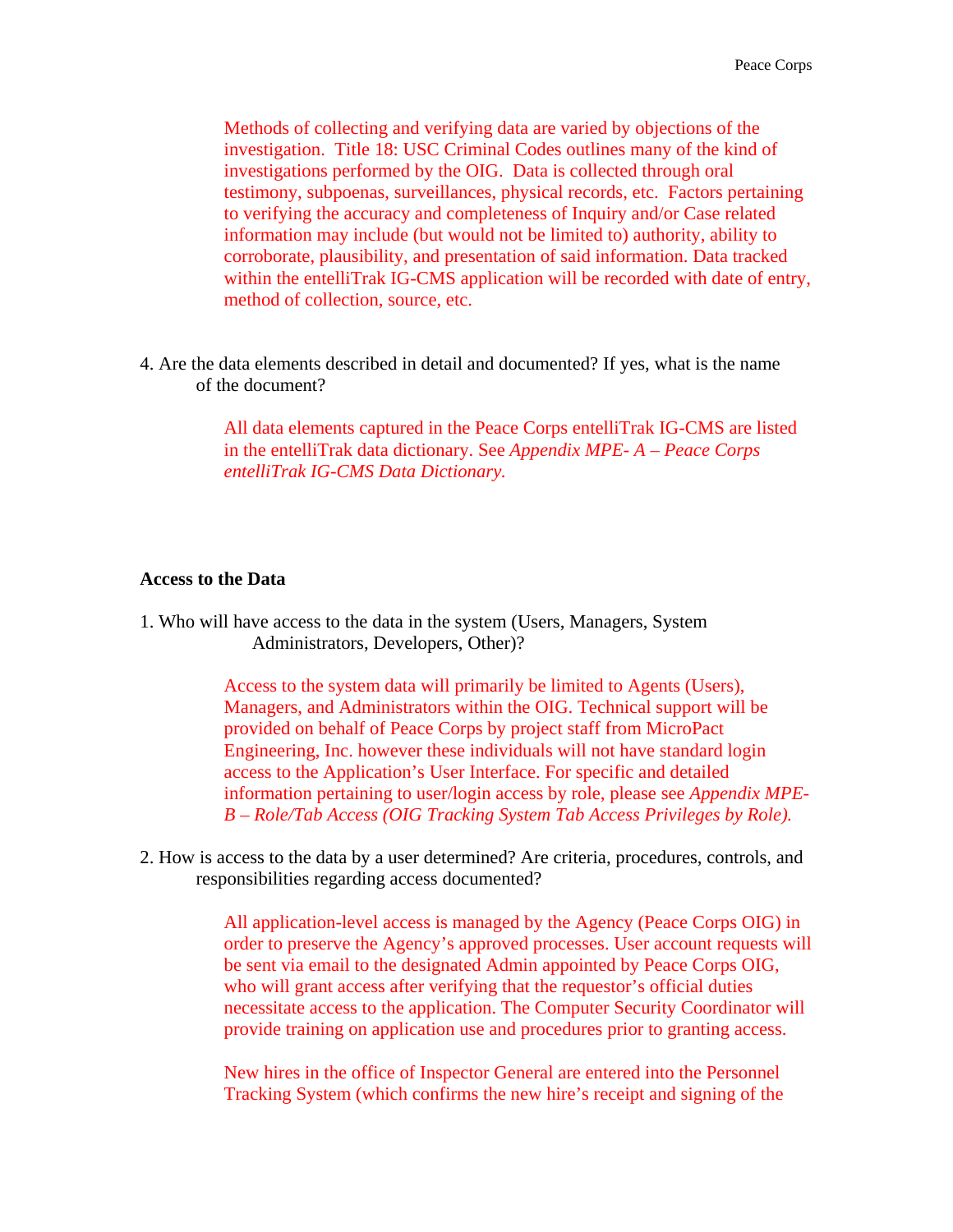Technical Access Agreement). The System Owner or Computer Security Coordinator are responsible for verifying the appropriate BI is complete and that the person's job duties make it necessary to grant user access to the entelliTrak IG-CMS system. Upon doing so an email request would be sent including the user's required role (level of access). Multiple roles can be assigned. For specific and detailed information pertaining to user/login access by role, please see *Appendix MPE- B – Role/Tab Access (OIG Tracking System Tab Access Privileges by Role).* 

3. Will users have access to all data on the system or will the users access be restricted? Explain.

> Access to data is restricted by role based upon the needs of the user as it pertains to their job function. User roles may restrict them from entire pages of data or from the ability to edit and delete data. For example, most standard user roles will not have access to Administrator functionality such as account management information. See *Appendix MPE-B – Role/Tab Access (OIG Tracking System Tab Access Privileges by Role)* for details regarding the access that each user role within the entelliTrak IG-CMS Application will have.

4. What controls are in place to prevent the misuse (e.g. browsing) of data by those having access?

> As described in *Page 12, Questions 2 and 3,* access to data is restricted by role based upon the needs of the user as it pertains to their job function. Appropriate use of available data would largely be dictated by policy internal to the Peace Corps OIG. Activity and Audit logs are available within the application to further aid in spotting potential system misuse. As needed user roles and access can be further restricted, and in addition user accounts can be temporarily locked or permanently disabled as needed by either the System Owner or the CSC.

- 5. a. Do other systems share data or have access to data in this system? If yes, explain.
	- b. Who will be responsible for protecting the privacy rights of the volunteers and employees affected by the interface?

There is no interconnectivity or data sharing that occurs between the entelliTrak IG-CMS application and any other Peace Corps or non-Peace Corps system and as such this question is non-applicable.

6. a. Will other agencies share data or have access to data in this system (International, Federal, State, Local, Other)?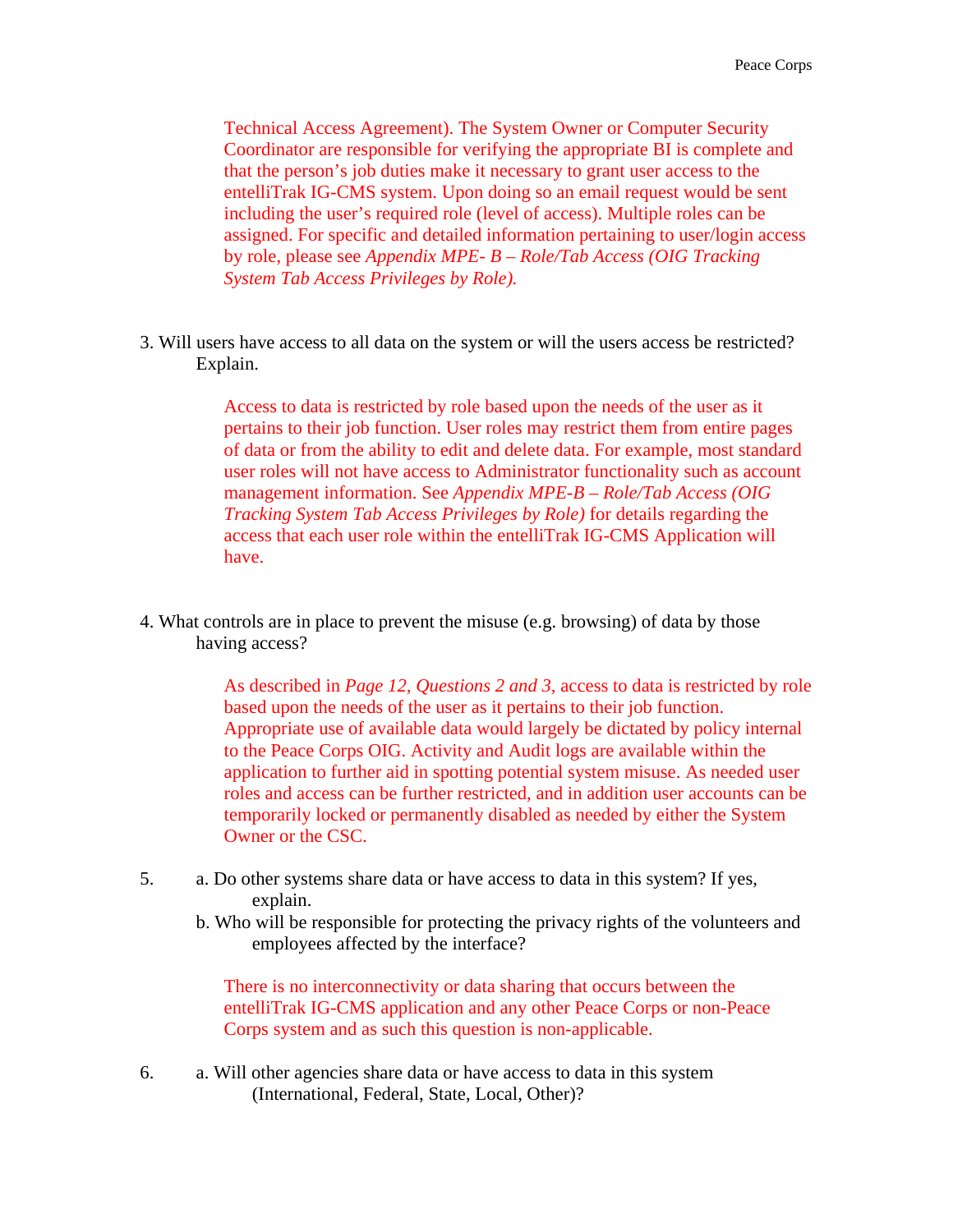b. How will the data be used by the agency?

c. Who is responsible for assuring proper use of the data?

As a matter of standard policy no other agencies will have login access to the data in the entelliTrak IG. Data tracked in the entelliTrak IG-CMS system should be for use by Peace Corps OIG employees only and used primarily for the automated tracking of Inquiries and Investigations, to aid in the automation of Federallymandated reporting, etc. Proper use of the Application will be overseen by the System Owner and the CSC.

#### **Attributes of the Data**

1. Is the use of the data both relevant and necessary to the purpose for which the system is being designed?

Requirements gathering sessions have been held prior to system implementation as a collaborative effort between the System Owner, CSC, System Developers, and OIG End-users in order to ensure that the data being captured within entelliTrak IG-CMS is both relevant and necessary for its intended purpose. Data fields deemed no longer necessary can be permanently removed at the request of the System Owner or CSC as needed.

- 2. a. Will the system derive new data or create previously unavailable data about an individual through aggregation from the information collected?
	- b. Will the new data be placed in the individuals record (volunteer or employee)?
	- c. Can the system make determinations about volunteers or employees that would not be possible without the new data?
	- d. How will the new data be verified for relevance and accuracy?

The entelliTrak IG-CMS Application will not derive new data or create otherwise unavailable data through aggregation about any individual and as such this question is not applicable.

- 3. a. If data is being consolidated, what controls are in place to protect the data from unauthorized access or use?
	- b. If processes are being consolidated, are the proper controls remaining in place to protect the data and prevent unauthorized access? Explain.

Data within the entelliTrak IG-CMS Application will not be consolidated or linked with any other system. Data is only accessed by authorized users over a secure connection with the use of Secured Certificates to verify the identity of the user accessing the system.

4. How will the data be retrieved? Can it be retrieved by personal identifier? If yes,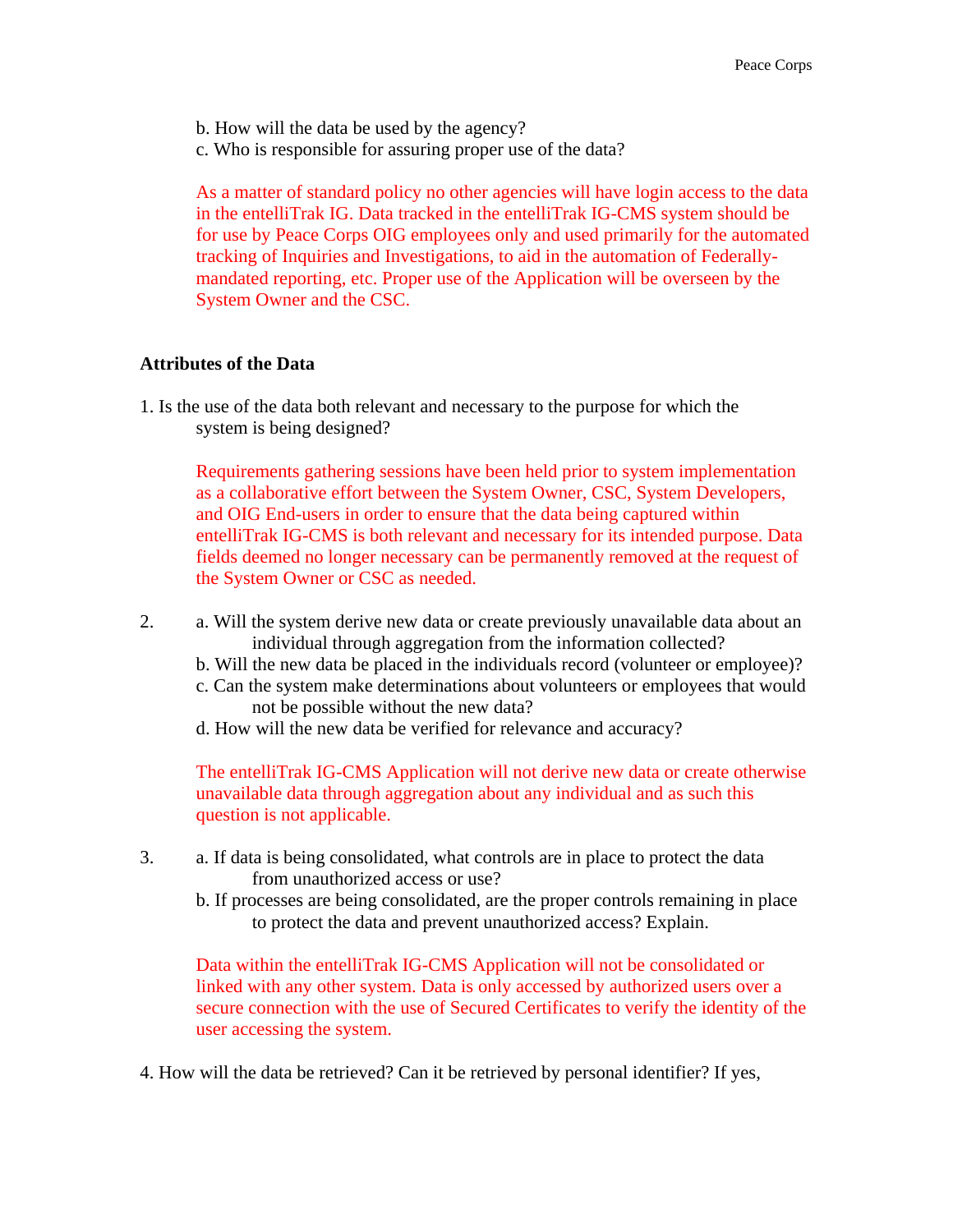explain. What are the potential effects on the due process rights of volunteers and employees of:

consolidation and linkage of files and systems; derivation of data; accelerated information processing and decision making; use of new technologies.

How are the effects to be mitigated?

Data within the entelliTrak IG-CMS Application can be retrieved by authorized users only, through the use of searching and to a limited degree reporting. Records can be searched by all data-entry elements tracked within the system including personal identifiers such as name and Unique ID if said information has been entered. The ability to search for specific data elements can be restricted through configuration settings if deemed necessary at the request of the System Owner and CSC. Potential effects on due process are dependant upon the type of Inquiry or Investigation being tracked, and the individual(s) involved. Consolidation and linkage of files and systems, and derivation of data about and individual will not apply to this system.

#### **Maintenance of Administrative Controls**

- 1. a. Explain how the system and its use will ensure equitable treatment of volunteers and employees.
	- b. If the system is operated in more than one site, how will consistent use of the system and data be maintained in all sites?
	- c. Explain any possibility of disparate treatment of individuals or groups.

While the system will be accessible by authorized users from multiple locations, the database on which the applicable data is stored will be housed in a central location for ease and consistency of maintenance, and the application will only be accessed by the user's Peace Corps-issued computer. Access will be limited to individuals with appropriate Peace Corps-specific agent training who will be wellschooled in the appropriate treatment of individuals involved with an Inquiry or Investigation as a result of that training.

- 2. a. What are the retention periods of data in this system?
	- b. What are the procedures for eliminating the data at the end of the retention period? Where are the procedures documented?
	- c. While the data is retained in the system, what are the requirements for determining if the data is still sufficiently accurate, relevant, timely, and complete to ensure fairness in making determinations?

Peace Corps OIG initial timeframe for maintaining electronic records (via excel spread sheet) began in 1998. Retention periods within this system will be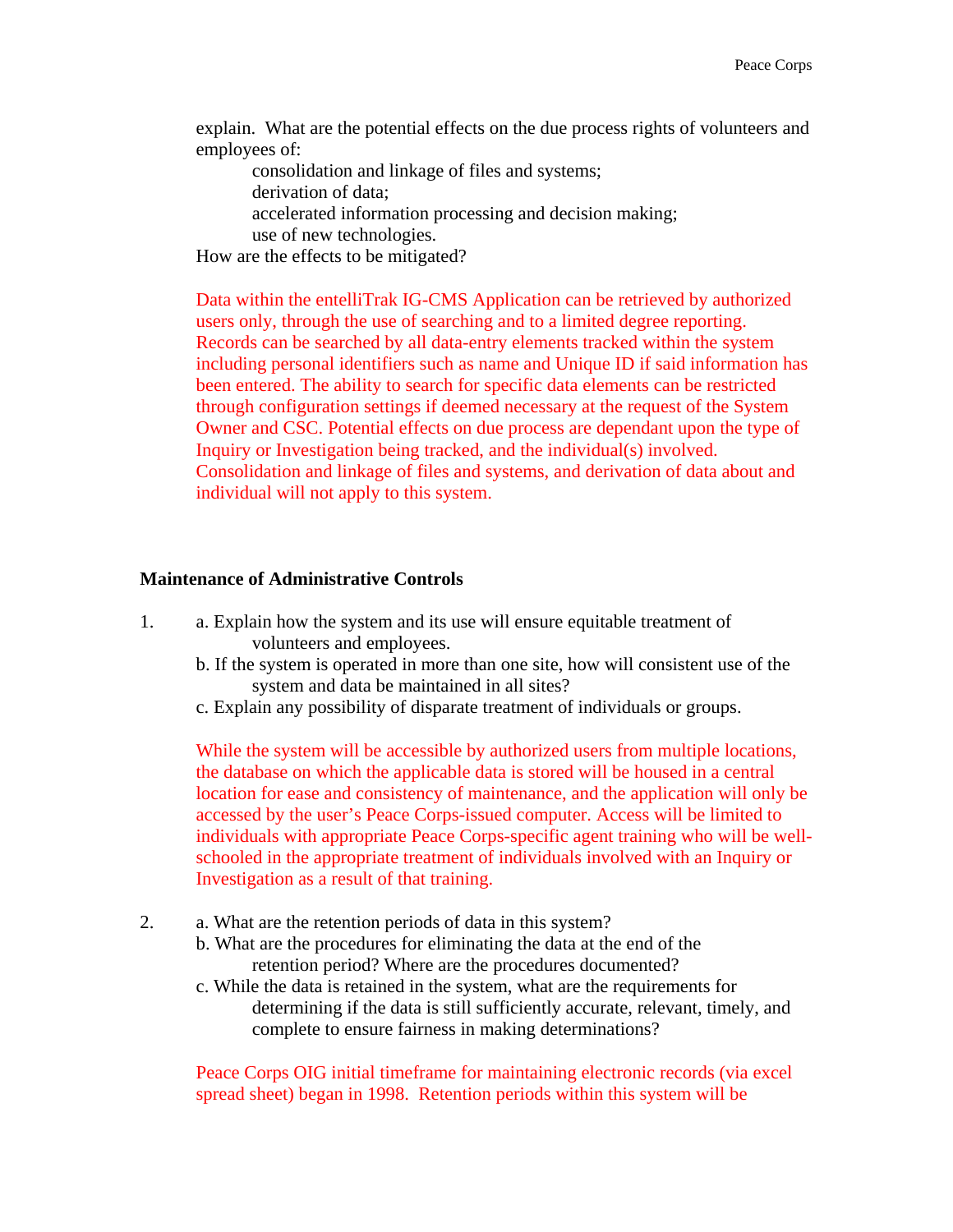determined by internal Peace Corps OIG policy for electronic record and archive retention. Data can be deleted or archived as deemed necessary by the System Owner or CSC. Accuracy, relevance, and timeliness of data can be determined through means such as periodic case reviews and can be deleted or otherwise removed from the system if deemed no longer necessary.

 3. a. Is the system using technologies in ways that the Peace Corps has not previously employed (e.g. Caller-ID)?

b. How does the use of this technology affect volunteer/employee privacy?

The entelliTrak IG-CMS does not employ any technologies that have not been previously employed by Peace Corps.

- 4. a. Will this system provide the capability to identify, locate, and monitor individuals? If yes, explain.
	- b. Will this system provide the capability to identify, locate, and monitor groups of people? If yes, explain.
	- c. What controls will be used to prevent unauthorized monitoring?

The capability to locate and identify individuals will be limited to personally identifiable information (PII) such as Name, Address, Phone Number, and Unique IDs. Monitoring of individuals is not performed through this system. The capability to identify, locate, and monitor groups of people does not exist in this system per se.

- 5. a. Under which Systems of Record notice (SOR) does the system operate? Provide number and name.
	- b. If the system is being modified, will the SOR require amendment or revision? Explain..

The Peace Corps is subject to the Health Insurance Portability and Accountability Act (HIPAA). Modifications to the system configuration should not require any amendments to the SOR. For more information, please refer to the *Peace Corps Notice of Privacy Practices* located at [http://www.peacecorps.gov/policies/pdf/hipaa.pdf,](http://www.peacecorps.gov/policies/pdf/hipaa.pdf) and *Appendices A and B of this document.*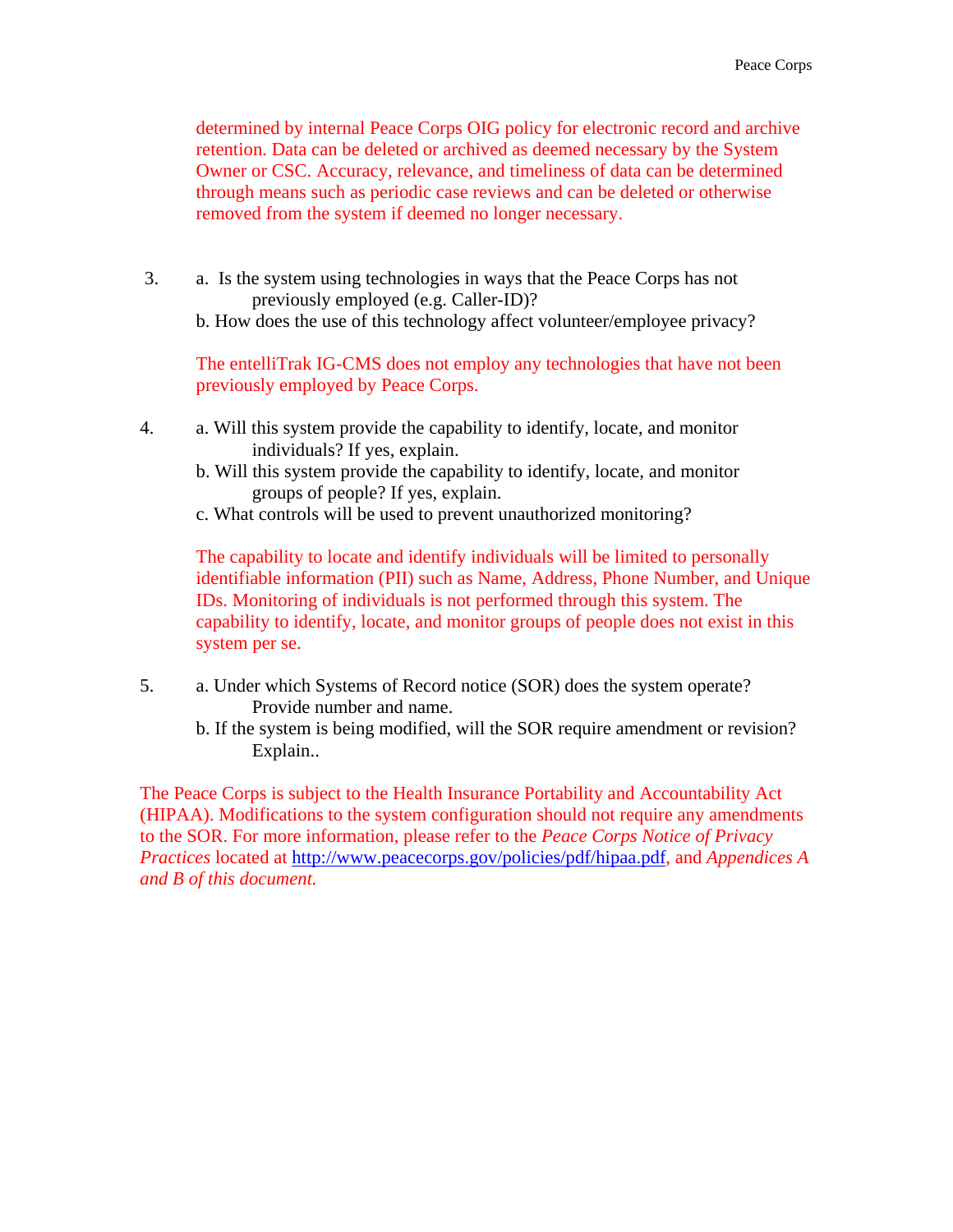#### **APPENDIX A DECLARATION OF PRIVACY PRINCIPLES**

The privacy principles set forth in this declaration are based on the ethical and legal obligations of the United States Peace Corps to the volunteers and are the responsibility of all Peace Corps employees to recognize and treat their office as a public trust.

The obligation to protect volunteer privacy and to safeguard the information volunteers entrust to us is a fundamental part of the Peace Corps mission. Volunteers have the right to expect that the information they provide will be safeguarded and used only in accordance with law. In recognition of these obligations, policies and procedures must clearly state who should have access to what information and for what purposes. In addition, appropriate limitations must be placed on the collection, use and dissemination of volunteers personal and financial information and sufficient technological and administrative measures must be implemented to ensure the security of Peace Corps data systems, processes and facilities.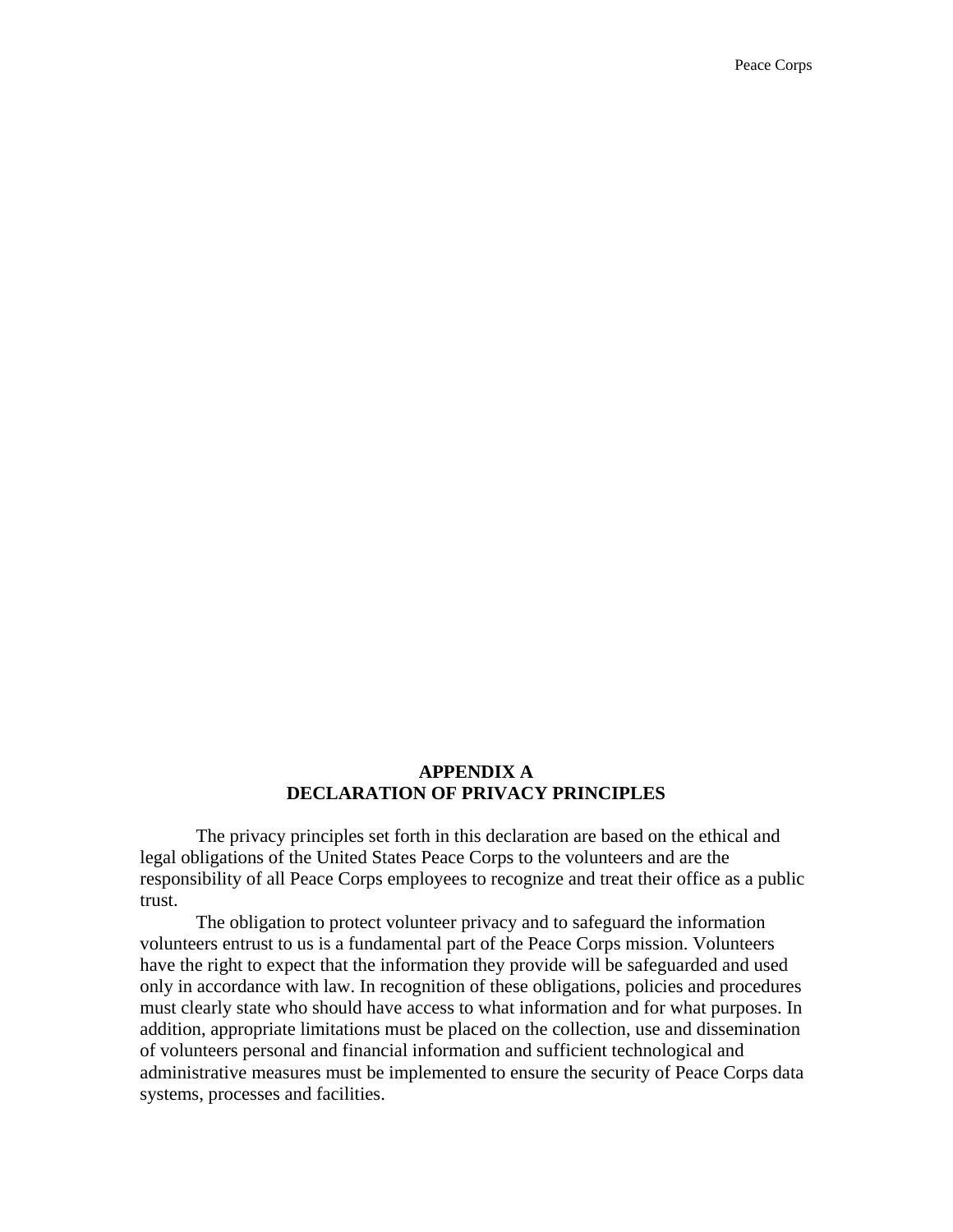All Peace Corps employees are required to exhibit individual performance that reflects a commitment to dealing with every volunteer fairly and honestly and to respect the volunteers right to feel secure that their personal information is protected. To promote and maintain volunteers' confidence in the privacy, confidentiality and security protections provided by the Peace Corps, the Peace Corps will be guided by the following Privacy Principles:

- Principle 1: Protecting volunteer privacy and safeguarding confidential volunteer information is a public trust.
- Principle 2: No information will be collected or used with respect to volunteers that is not necessary and relevant for legally mandated or authorized purposes.
- Principle 3: Information will be collected, to the greatest extent practicable, directly from the volunteer to whom it relates.
- Principle 4: Information about volunteers collected from third parties will be verified to the greatest extent practicable with the volunteers themselves before action is taken against them.
- Principle 5: Personally identifiable volunteer information will be used only for the purpose for which it was collected, unless other uses are specifically authorized or mandated by law.
- Principle 6: Personally identifiable volunteer information will be disposed of at the end of the retention period required by law or regulation.
- Principle 7: Volunteer information will be kept confidential and will not be discussed with, nor disclosed to, any person within or outside the Peace Corps other than as authorized by law and in the performance of official duties.
- Principle 8: Browsing, or any unauthorized access of volunteer information by any Peace Corps employee, constitutes a serious breach of the confidentiality of that information and will not be tolerated.
- Principle 9: Requirements governing the accuracy, reliability, completeness, and timeliness of volunteer information will be such as to ensure fair treatment of all volunteers.
- Principle 10: The privacy rights of volunteers will be respected at all times and every volunteer will be treated honestly, fairly, and respectfully. The Declaration does not, in itself, create any legal rights for volunteers, but it is intended to express the full and sincere commitment of the Peace Corps and its employees to the laws which protect volunteer privacy rights and which provide redress for violations of those rights.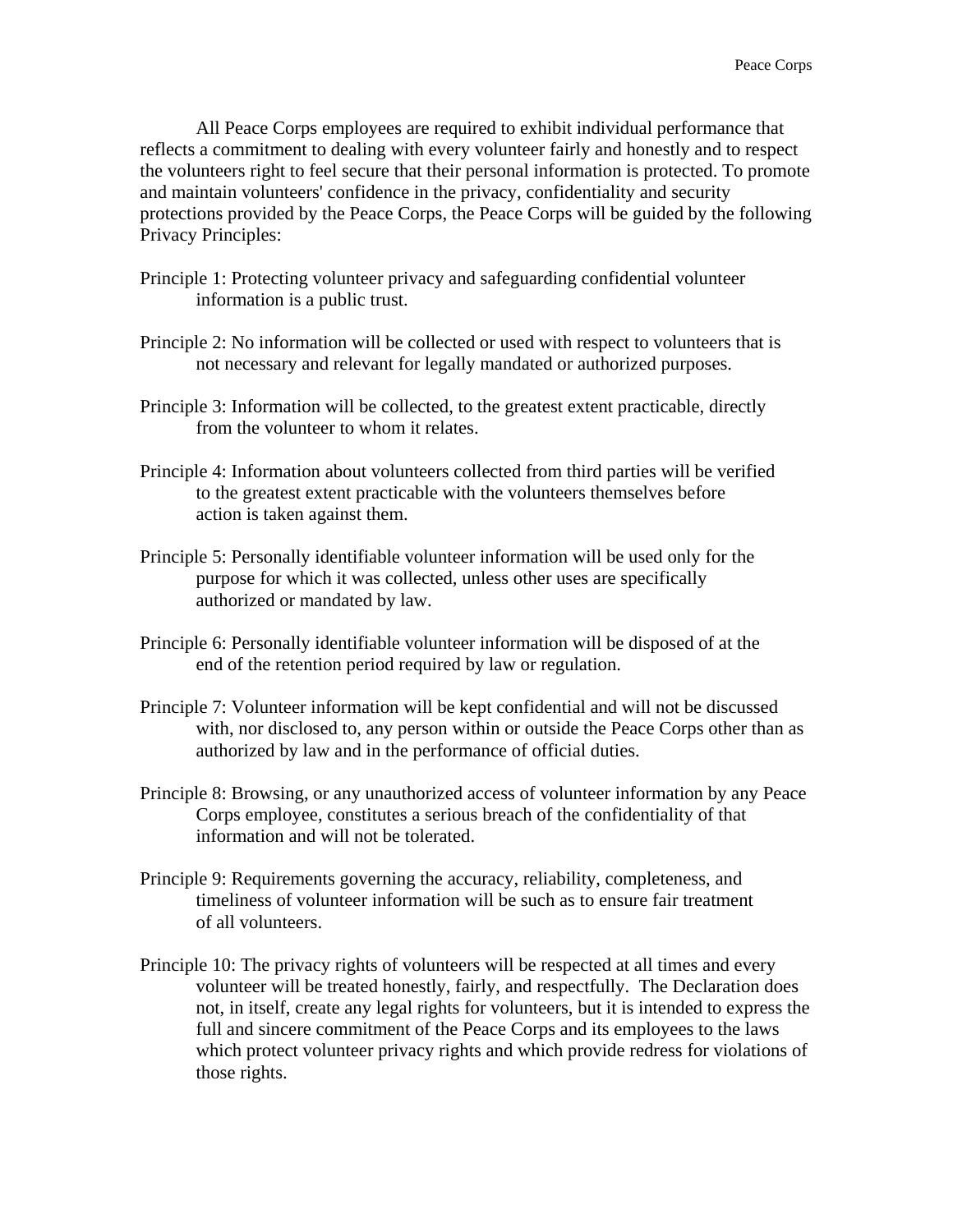#### **APPENDIX B POLICY STATEMENT ON VOLUNTEER PRIVACY RIGHTS**

The Peace Corps is fully committed to protecting the privacy rights of all volunteers. Many of these rights are stated in law. However, the Peace Corps recognizes that compliance with legal requirements alone is not enough. The Peace Corps also recognizes its social responsibility which is

implicit in the ethical relationship between the Peace Corps and the volunteer. The components of this ethical relationship are honesty, integrity, fairness, and respect.

Among the most basic of a volunteer's privacy rights is an expectation that the Peace Corps will keep personal and financial information confidential. Volunteers also have the right to expect that the Peace Corps will collect, maintain, use, and disseminate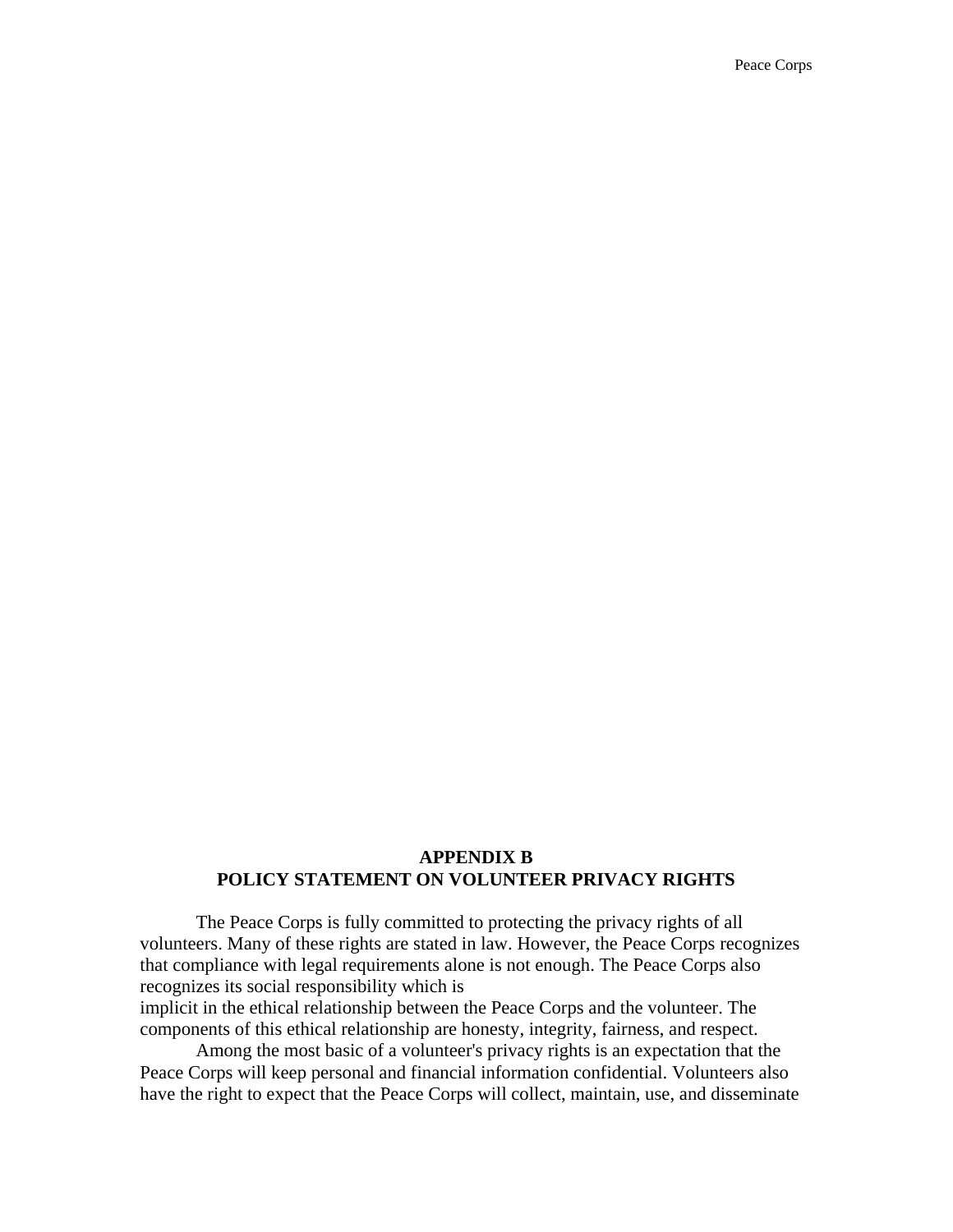personally identifiable information and data only as authorized by law and as necessary to carry out agency responsibilities.

The Peace Corps will safeguard the integrity and availability of volunteers personal and financial data and maintain fair information and record keeping practices to ensure equitable treatment of all volunteers. Peace Corps employees will perform their duties in a manner that will recognize and enhance individuals rights of privacy and will ensure that their activities are consistent with law, regulations, and good administrative practice. In our record keeping practices, the Peace Corps will respect the individuals exercise of his/her First Amendment rights in accordance with law.

As an advocate for privacy rights, the Peace Corps takes very seriously its social responsibility to volunteers to limit and control information usage as well as to protect public and official access. In light of this responsibility, the Peace Corps is equally concerned with the ethical treatment of volunteers as well as their legal and administrative rights.

#### **APPENDIX MPE-A PEACE CORPS entelliTrak IG-CMS DATA DICTIONARY**

#### **Appendix A - Peace Corps entelliTrak IG-CMS Data Dictionary**

**Activity Type (T\_ACTIVITY\_TYPE)**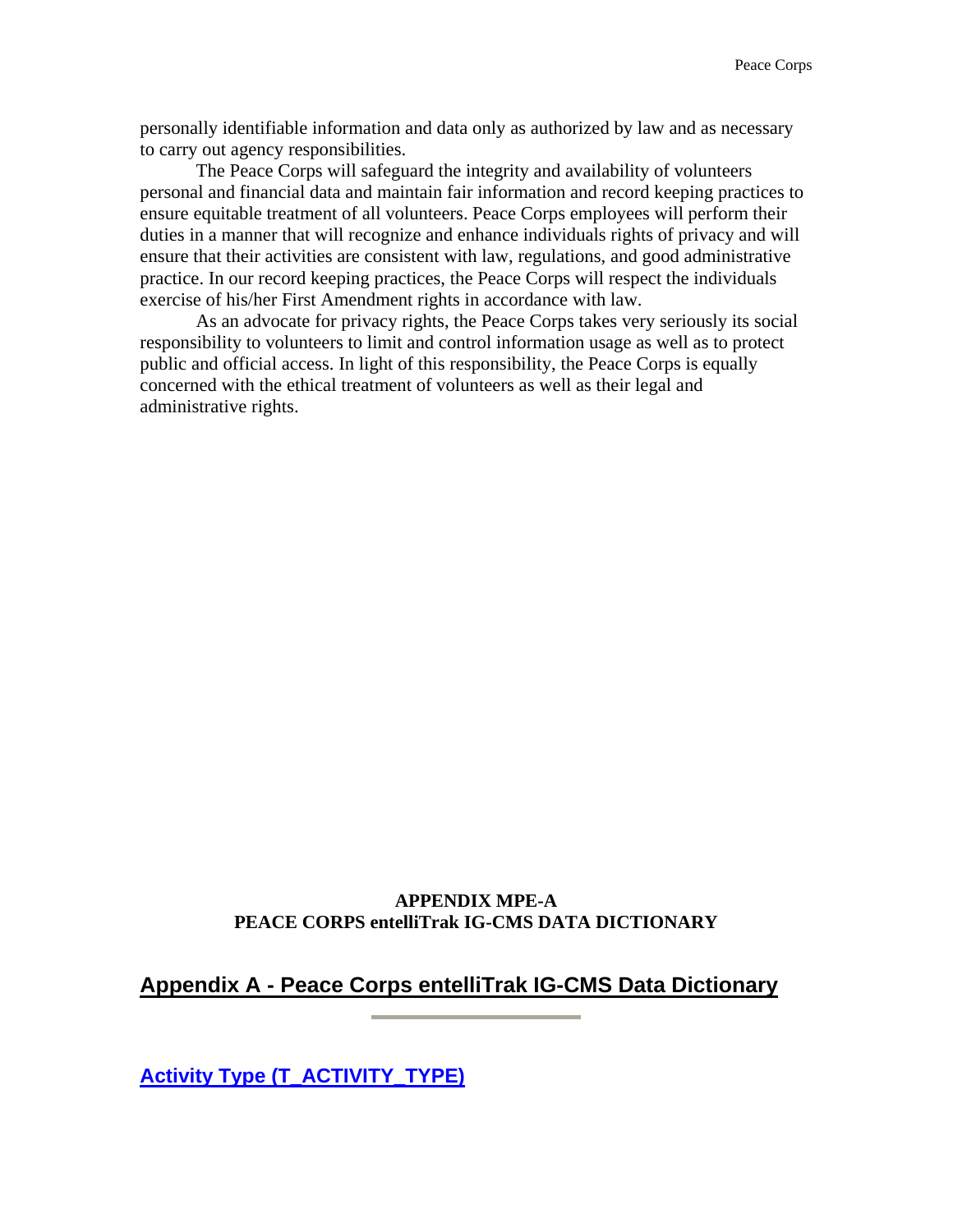| <b>Activity Type</b> |                |         |                              |
|----------------------|----------------|---------|------------------------------|
| Element<br>Name      | Column<br>Name |         | Data Type Description        |
| ID                   | ID             | Numeric | Internal tracking identifier |
| Code                 | C CODE         | Text    | Code                         |
| <b>Name</b>          | C NAME         | Text    | Name                         |

### **Address Type (T\_ADDRESS\_TYPE)**

| <b>Address Type</b> |                |                                      |
|---------------------|----------------|--------------------------------------|
| Element<br>Name     | Column<br>Name | Data Type Description                |
| ID                  | ID             | Numeric Internal tracking identifier |
| <b>Name</b>         | C NAME Text    | Name                                 |

### **Admin Event Type (T\_ADMIN\_EVENT\_TYPE)**

#### *Admin Event Type*

| Element<br>Name                 | <b>Column Name</b>           | Data<br><b>Type</b> | Description                          |
|---------------------------------|------------------------------|---------------------|--------------------------------------|
| ID                              | ID                           |                     | Numeric Internal tracking identifier |
| Code                            | C CODE                       | Text                | Code                                 |
| <b>Name</b>                     | <b>C_NAME</b>                | Text                | Name                                 |
| <b>Role</b><br><b>Filter</b>    | <b>C ROLE FILTER</b>         | <b>Text</b>         | <b>Role Filter</b>                   |
| <b>Special</b><br><b>Filter</b> | <b>C_SPECIAL_FILTER Text</b> |                     | <b>Special Filter</b>                |
| <b>State</b><br><b>Filter</b>   | <b>C STATE FILTER</b>        | Text                | <b>State Filter</b>                  |

### **Agent Type (T\_AGENT\_TYPE)**

*Agent Type*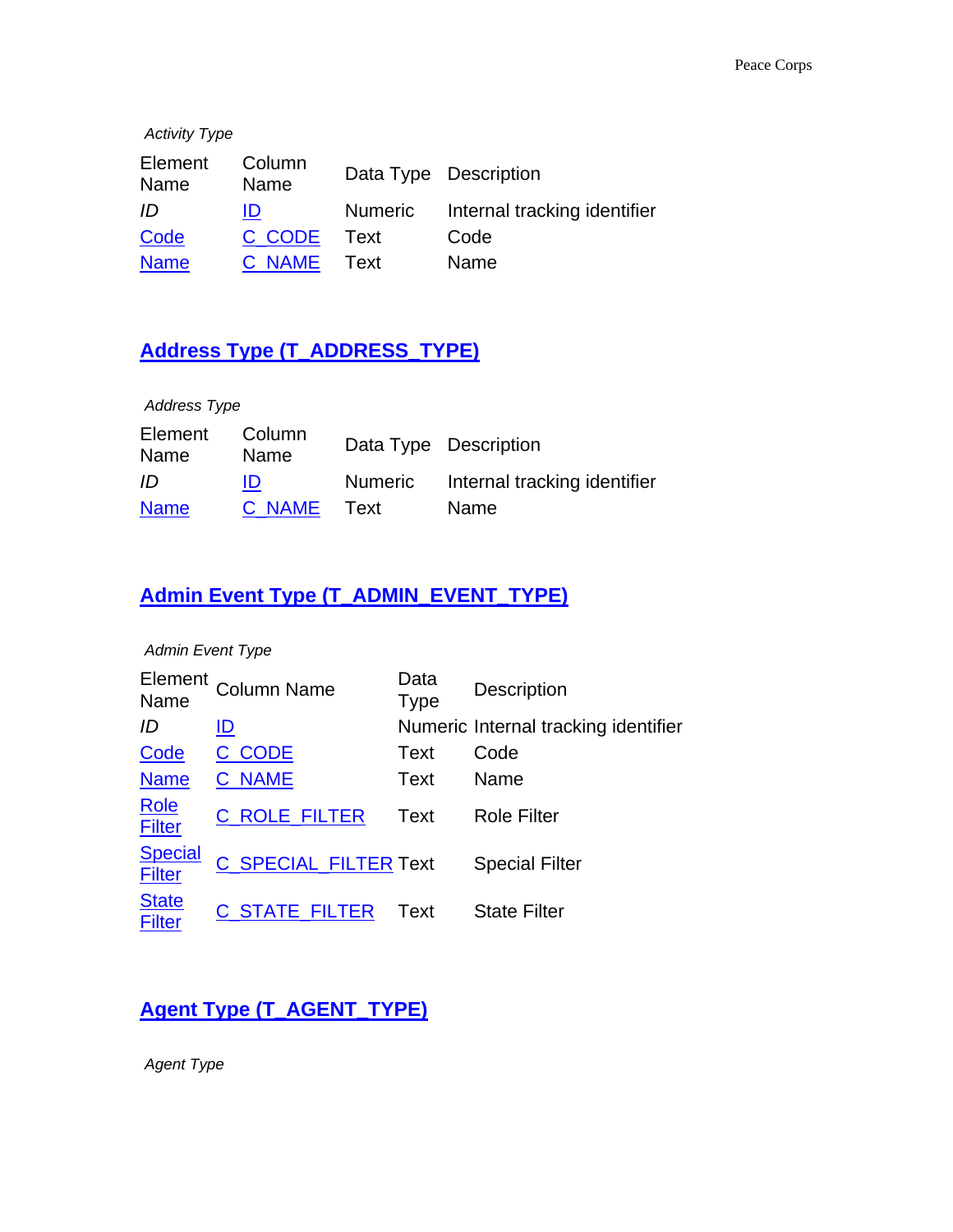| Element<br>Name | Column<br>Name        |      | Data Type Description                |
|-----------------|-----------------------|------|--------------------------------------|
| ID              | ID                    |      | Numeric Internal tracking identifier |
| <b>Name</b>     | C NAME                | Text | Name                                 |
| User ID         | <b>C USER ID Text</b> |      | User ID                              |

### **Allegation Type (T\_ALLEGATION\_TYPE)**

| <b>Allegation Type</b> |                |                |                              |
|------------------------|----------------|----------------|------------------------------|
| Element<br>Name        | Column<br>Name |                | Data Type Description        |
| ID                     | ID             | <b>Numeric</b> | Internal tracking identifier |
| Code                   | C CODE         | Text           | Code                         |
| <b>Name</b>            | C NAME         | Text           | Name                         |

### **Alphabet Type (T\_ALPHABET\_TYPE)**

| Alphabet Type   |                |                |                              |
|-----------------|----------------|----------------|------------------------------|
| Element<br>Name | Column<br>Name |                | Data Type Description        |
| ID              | ID             | <b>Numeric</b> | Internal tracking identifier |
| Code            | C CODE         | Text           | Code                         |
| <b>Name</b>     | C NAME         | Text           | Name                         |

### **Contact Status Type (T\_CONTACT\_STATUS\_TYPE)**

| <b>Contact Status Type</b> |                |         |                              |
|----------------------------|----------------|---------|------------------------------|
| Element<br>Name            | Column<br>Name |         | Data Type Description        |
| ID                         | ID             | Numeric | Internal tracking identifier |
| <b>Name</b>                | C NAME         | Text    | Name                         |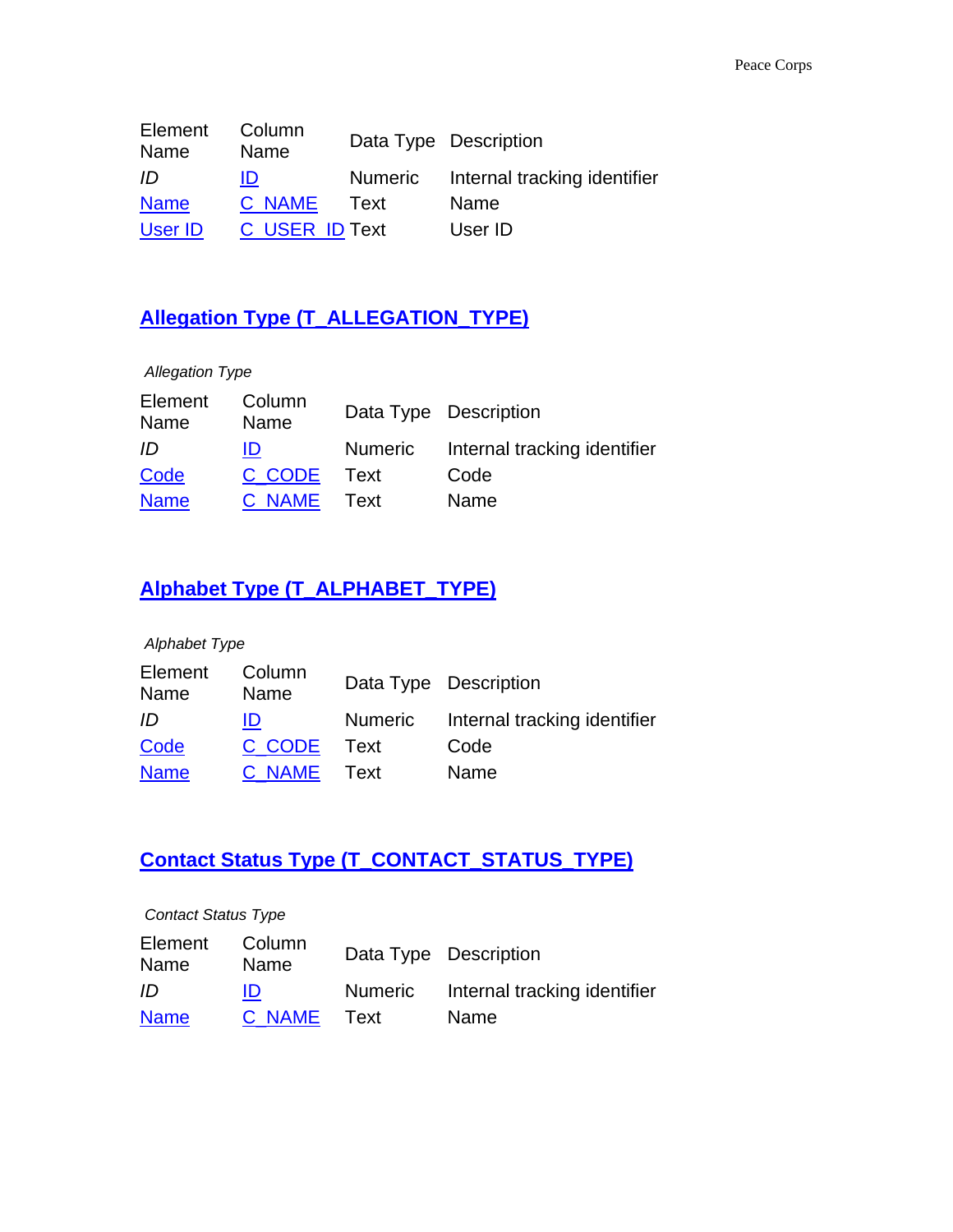### **Disposition Type (T\_DISPOSITION\_TYPE)**

| <b>Disposition Type</b>       |                            |                     |                                      |
|-------------------------------|----------------------------|---------------------|--------------------------------------|
| Element<br>Name               | <b>Column Name</b>         | Data<br><b>Type</b> | <b>Description</b>                   |
| ID                            | ID                         |                     | Numeric Internal tracking identifier |
| Code                          | C CODE                     | Text                | Code                                 |
| <b>Name</b>                   | <b>C NAME</b>              | Text                | Name                                 |
| <b>State</b><br><b>Filter</b> | <b>C STATE FILTER Text</b> |                     | <b>State Filter</b>                  |

### **District Type (T\_DISTRICT\_TYPE)**

| <b>District Type</b> |                |         |                              |
|----------------------|----------------|---------|------------------------------|
| Element<br>Name      | Column<br>Name |         | Data Type Description        |
| ID                   | ID             | Numeric | Internal tracking identifier |
| <b>Name</b>          | C NAME         | Text    | Name                         |

### **Document Type (T\_DOCUMENT\_TYPE)**

| Document Type   |                |         |                              |
|-----------------|----------------|---------|------------------------------|
| Element<br>Name | Column<br>Name |         | Data Type Description        |
| ID              | ID             | Numeric | Internal tracking identifier |
| <b>Name</b>     | C NAME         | Text    | Name                         |

### **Evidence Disposition Type (T\_EVIDENCE\_DISPOSITION\_TYPE)**

*Evidence disposition - returned, destroyed, etc*

| Element<br>Name | Column<br>Name |         | Data Type Description        |
|-----------------|----------------|---------|------------------------------|
| ID              | ID             | Numeric | Internal tracking identifier |
| Code            | C CODE         | Text    | ETP Code if needed.          |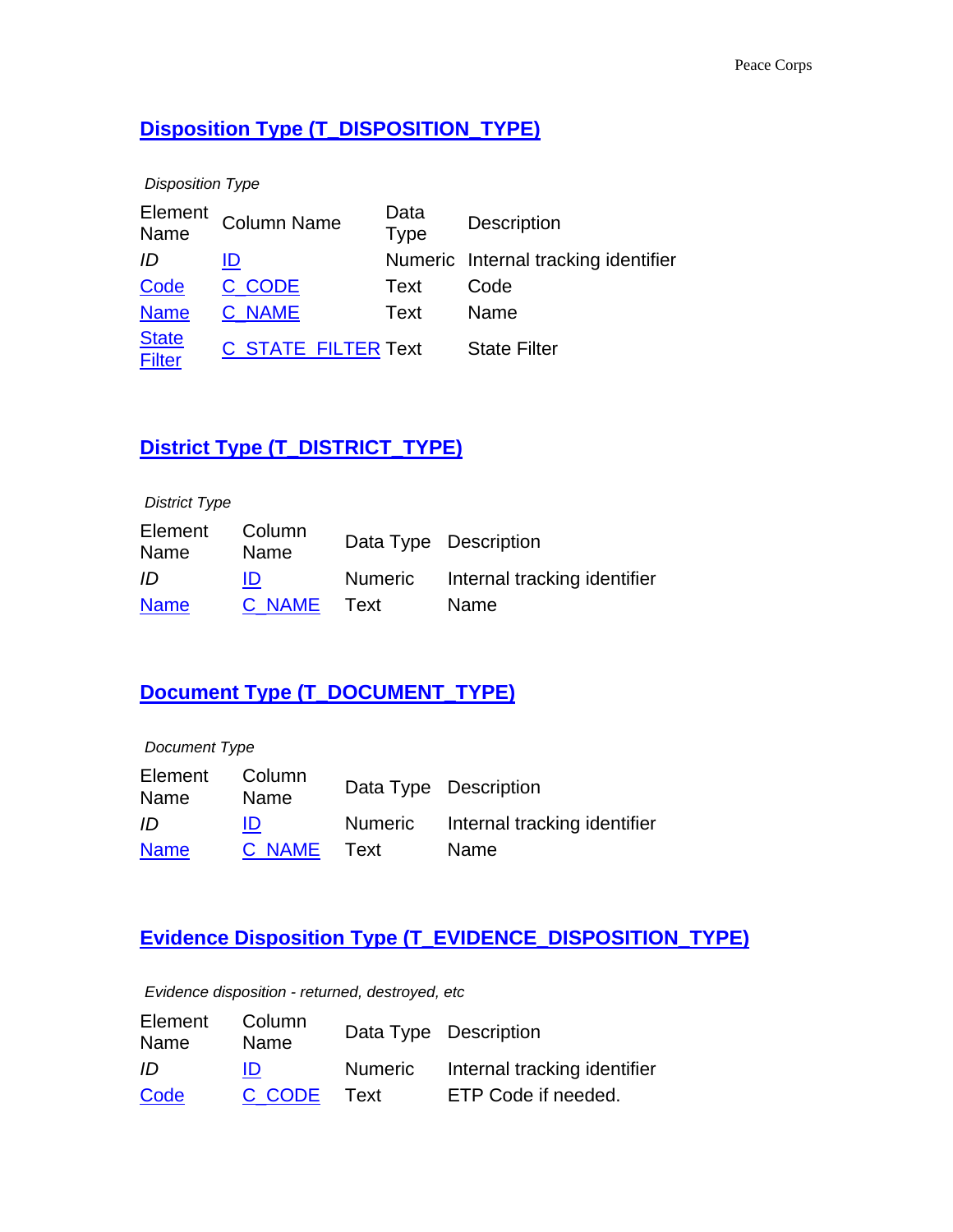*Evidence disposition - returned, destroyed, etc*

| Element<br>Name | Column<br><b>Name</b> |      | Data Type Description        |
|-----------------|-----------------------|------|------------------------------|
| <b>Name</b>     | C NAME                | ⊤ext | Name of Evidence Disposition |

### **Gender Type (T\_GENDER\_TYPE)**

| Gender Type     |                |                |                              |
|-----------------|----------------|----------------|------------------------------|
| Element<br>Name | Column<br>Name |                | Data Type Description        |
| ID              | ID             | <b>Numeric</b> | Internal tracking identifier |
| <b>Name</b>     | C NAME         | Text           | Name                         |

### **Investigation Status Type (T\_INVESTIGATION\_STATUS\_TYPE)**

*Investigation Status Type*

| Element<br>Name | Column<br>Name |         | Data Type Description        |
|-----------------|----------------|---------|------------------------------|
| ID              | ID             | Numeric | Internal tracking identifier |
| Code            | C CODE         | Text    | Code                         |
| <b>Name</b>     | C NAME Text    |         | Name                         |

### **Investigation Type (T\_INVESTIGATION\_TYPE)**

| <b>Investigation Type</b>                  |                               |                     |                                      |
|--------------------------------------------|-------------------------------|---------------------|--------------------------------------|
| Element<br>Name                            | <b>Column Name</b>            | Data<br><b>Type</b> | <b>Description</b>                   |
| ID                                         | ID                            |                     | Numeric Internal tracking identifier |
| Allegation<br><b>Type</b><br><b>Filter</b> | C ALLEGATION TYPE FILTER Text |                     | <b>Allegation Type Filter</b>        |
| Code                                       | C CODE                        | Text                | Code                                 |
| <b>Name</b>                                | <b>NAME</b>                   | Text                | Name                                 |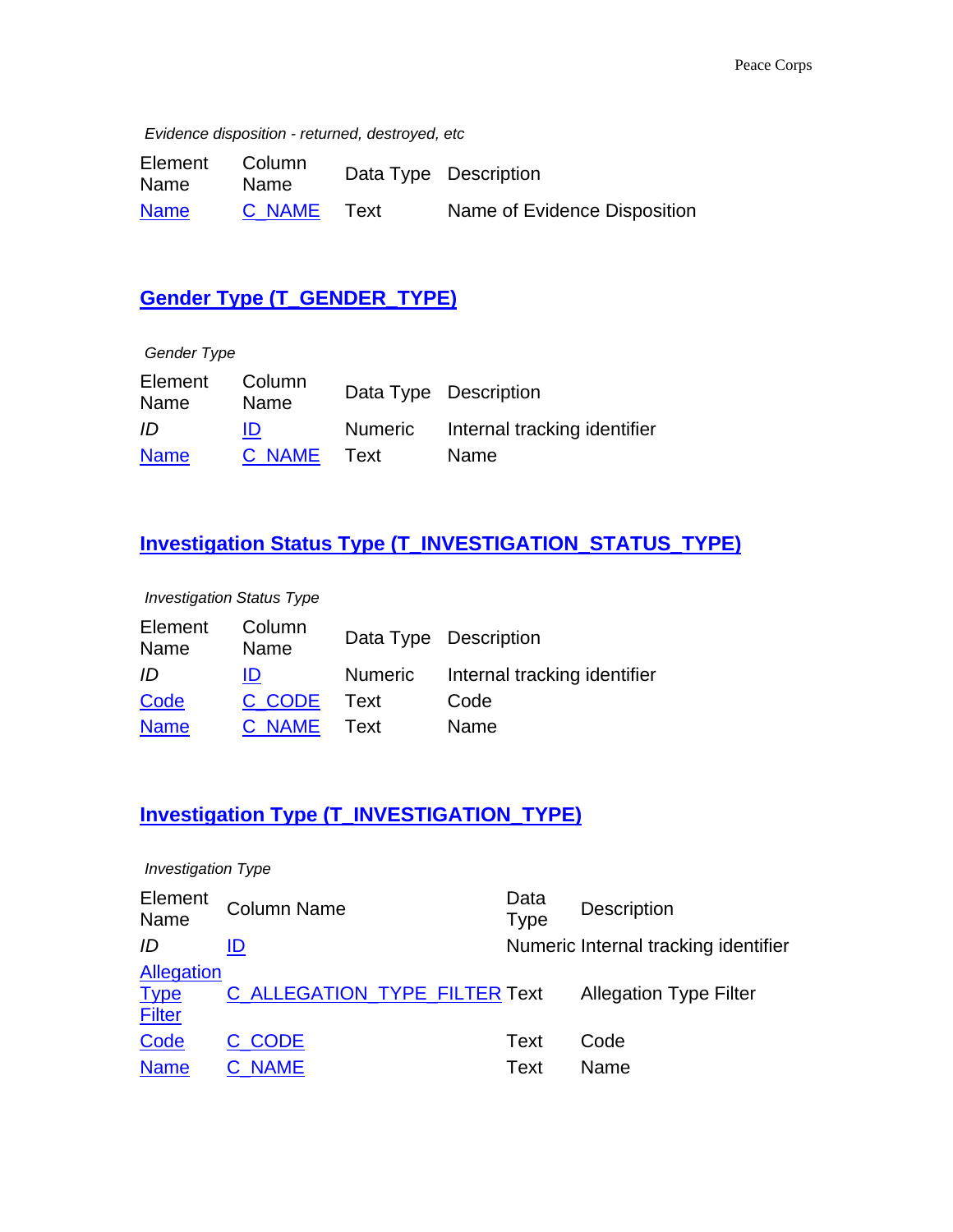### **Location Type (T\_LOCATION\_TYPE)**

*Location Type*

|                  | Element<br>Name Column Name | Data<br><b>Type</b>         | <b>Description</b>                   |
|------------------|-----------------------------|-----------------------------|--------------------------------------|
| ID               | ID                          |                             | Numeric Internal tracking identifier |
| Code             | C CODE                      | Text                        | Code                                 |
| <b>Name</b>      | C NAME                      | Text                        | Name                                 |
| Region<br>Filter |                             | <b>C_REGION_FILTER Text</b> | <b>Region Filter</b>                 |

### **Memo\_ref (T\_MEMO\_REF)**

*Reference table for Memorandum report*

| <b>Element Name</b>                         | <b>Column Name</b>                      | Data<br><b>Type</b> | Description                             |
|---------------------------------------------|-----------------------------------------|---------------------|-----------------------------------------|
| ID                                          | <u>ID</u>                               |                     | Numeric Internal tracking<br>identifier |
| <b>Analysis &amp;</b><br><b>Conclusions</b> | <b>C_ANALYSIS__CONCLUSIONS Text</b>     |                     | Analysis &<br>Conclusions               |
| <b>Background</b>                           | <b>C_BACKROUND</b>                      | <b>Text</b>         | Background                              |
| <b>Facts</b>                                | <b>C_FACTS</b>                          | Text                | Facts                                   |
|                                             | <b>Recommendations C_RECOMENDATIONS</b> | Text                | Recommendations                         |
| <b>Special Agent</b>                        | <b>C_SPECIAL_AGENT</b>                  | <b>Text</b>         | <b>Special Agent</b>                    |
|                                             |                                         |                     |                                         |

### **MOA Activity Type (T\_MOA\_ACTIVITY\_TYPE)**

| <b>MOA Activity Type</b> |                |         |                              |  |
|--------------------------|----------------|---------|------------------------------|--|
| Element<br>Name          | Column<br>Name |         | Data Type Description        |  |
| ID                       | ID             | Numeric | Internal tracking identifier |  |
| Code                     | C CODE         | Text    | Code                         |  |
| <b>Name</b>              | C NAME         | Text    | Name                         |  |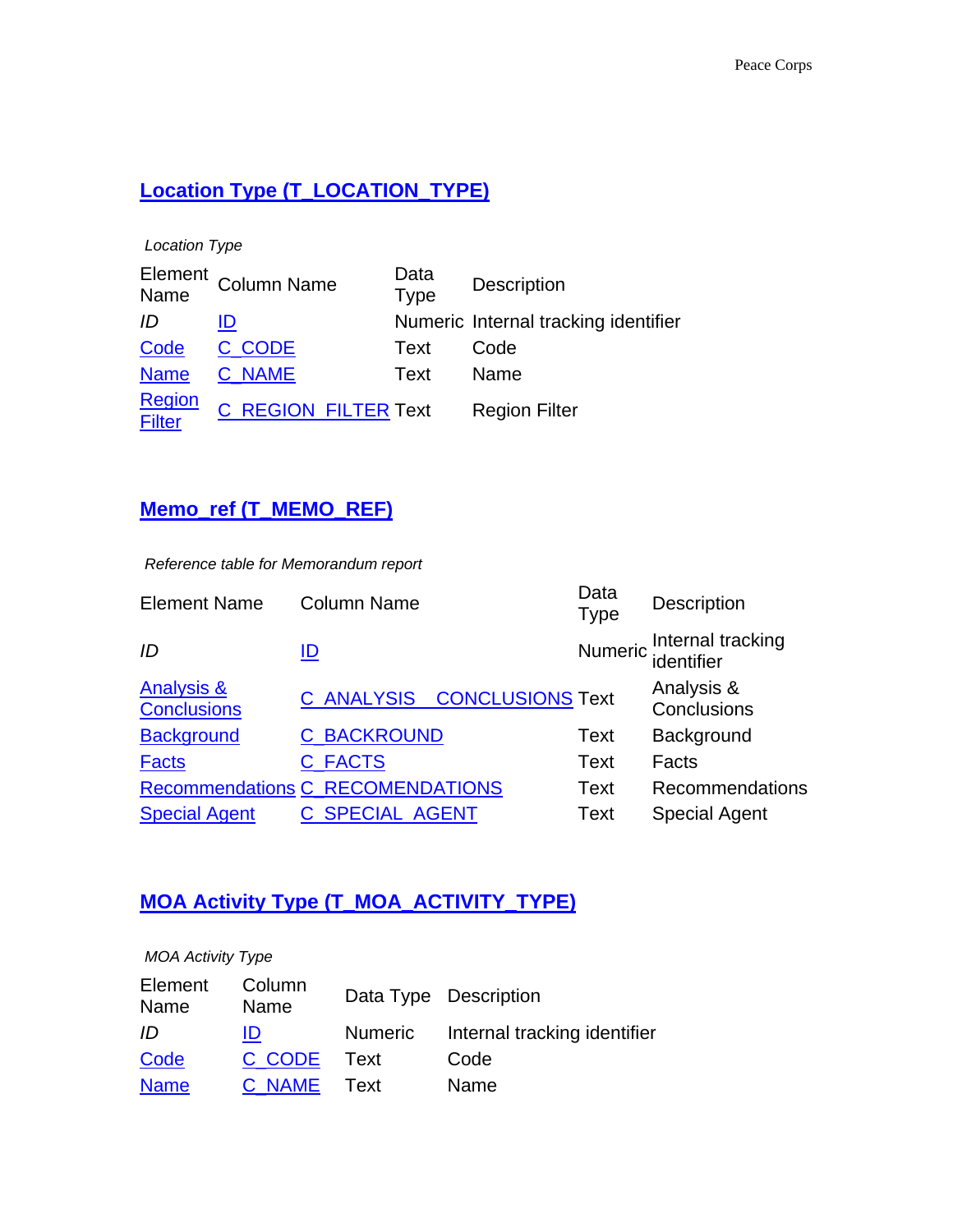### **Nationality Type (T\_NATIONALITY\_TYPE)**

*Nationality Type defines whether the person in question is a host country national or an American citizen.*

| Element<br>Name | Column<br>Name |         | Data Type Description        |
|-----------------|----------------|---------|------------------------------|
| ID              | ID             | Numeric | Internal tracking identifier |
| Code            | C CODE         | Text    | ETP Code if needed           |
| <b>Name</b>     | C NAME         | Text    | Name of Nationality Type     |

### **Plan Type (T\_PLAN\_TYPE)**

| Plan Type       |                |         |                              |
|-----------------|----------------|---------|------------------------------|
| Element<br>Name | Column<br>Name |         | Data Type Description        |
| ID              | ID             | Numeric | Internal tracking identifier |
| <b>Name</b>     | C NAME         | Text    | Name                         |

### **Post Type (T\_POST\_TYPE)**

| Post Type        |                             |                     |                                      |
|------------------|-----------------------------|---------------------|--------------------------------------|
|                  | Element<br>Name Column Name | Data<br><b>Type</b> | <b>Description</b>                   |
| ID               | ID                          |                     | Numeric Internal tracking identifier |
| <b>Name</b>      | C NAME                      | Text                | Name                                 |
| Region<br>Filter | <b>C_REGION_FILTER Text</b> |                     | <b>Region Filter</b>                 |

### **Refer to USDOJ Type (T\_REFER\_TO\_USDOJ\_TYPE)**

*Refer to USDOJ Type*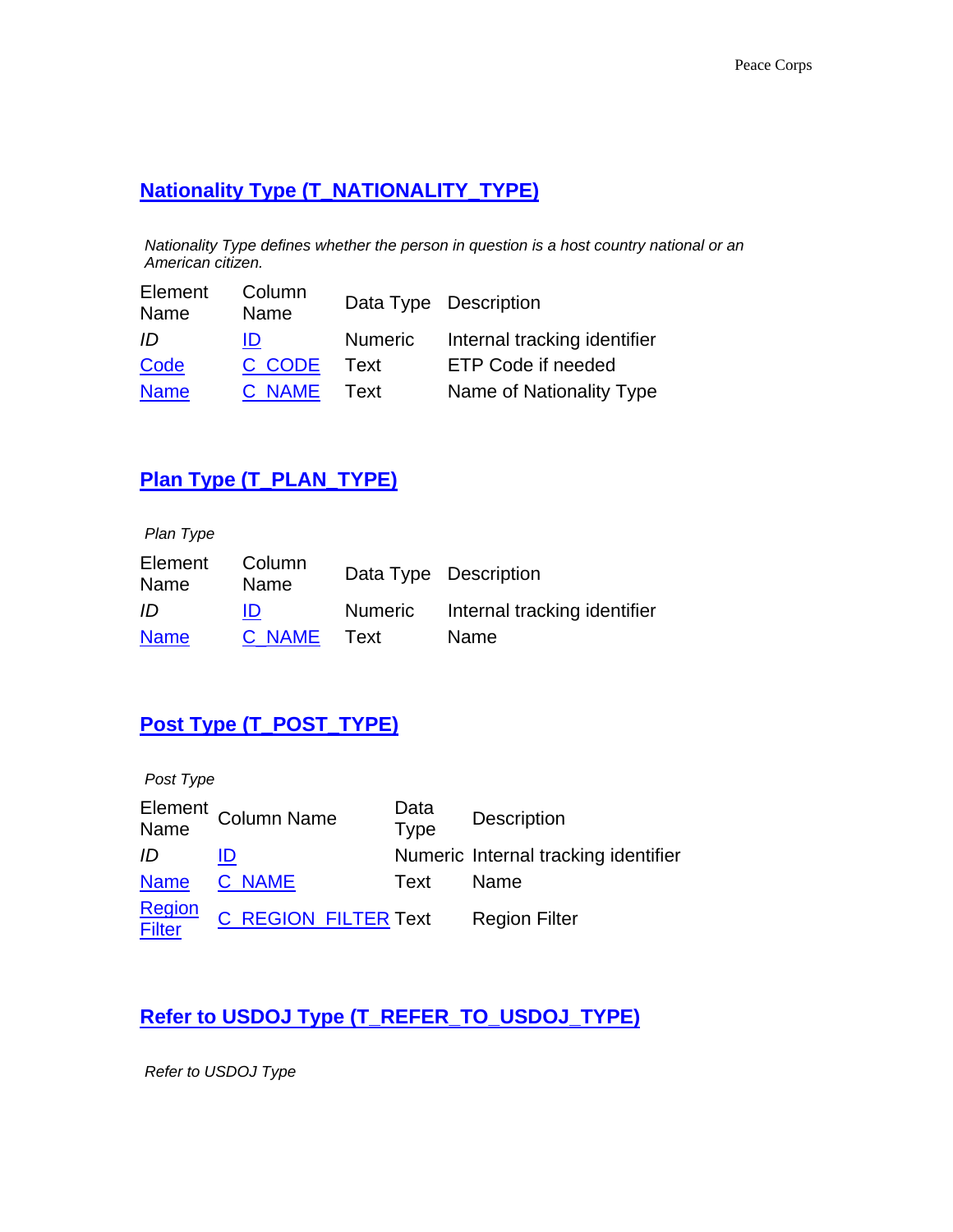| Element<br>Name | Column<br>Name |         | Data Type Description        |
|-----------------|----------------|---------|------------------------------|
| ID              | ID             | Numeric | Internal tracking identifier |
| Code            | C CODE         | Text    | Code                         |
| <b>Name</b>     | C NAME         | Text    | Name                         |

### **Referred to Peace Corps Type (T\_REFFERED\_TO\_PEACE\_CORPS\_TYPE)**

*Referred to Peace Corps Type*

| Element<br>Name | Column<br>Name |         | Data Type Description        |
|-----------------|----------------|---------|------------------------------|
| ID              | ID             | Numeric | Internal tracking identifier |
| Code            | C CODE         | Text    | Code                         |
| <b>Name</b>     | C NAME Text    |         | Name                         |

### **Region Type (T\_REGION\_TYPE)**

| <b>Region Type</b> |                |                |                              |
|--------------------|----------------|----------------|------------------------------|
| Element<br>Name    | Column<br>Name |                | Data Type Description        |
| ID                 | ID             | <b>Numeric</b> | Internal tracking identifier |
| Code               | C CODE         | Text           | Code                         |
| <b>Name</b>        | C NAME         | Text           | Name                         |

### **Source of Contact Type (T\_SOURCE\_OF\_CONTACT\_TYPE)**

#### *Source of Contact Type*

| Element<br>Name | Column<br>Name |         | Data Type Description        |
|-----------------|----------------|---------|------------------------------|
| ID              | ID             | Numeric | Internal tracking identifier |
| Code            | C CODE         | ⊤ Text  | Code                         |
| <b>Name</b>     | C NAME Text    |         | Nam                          |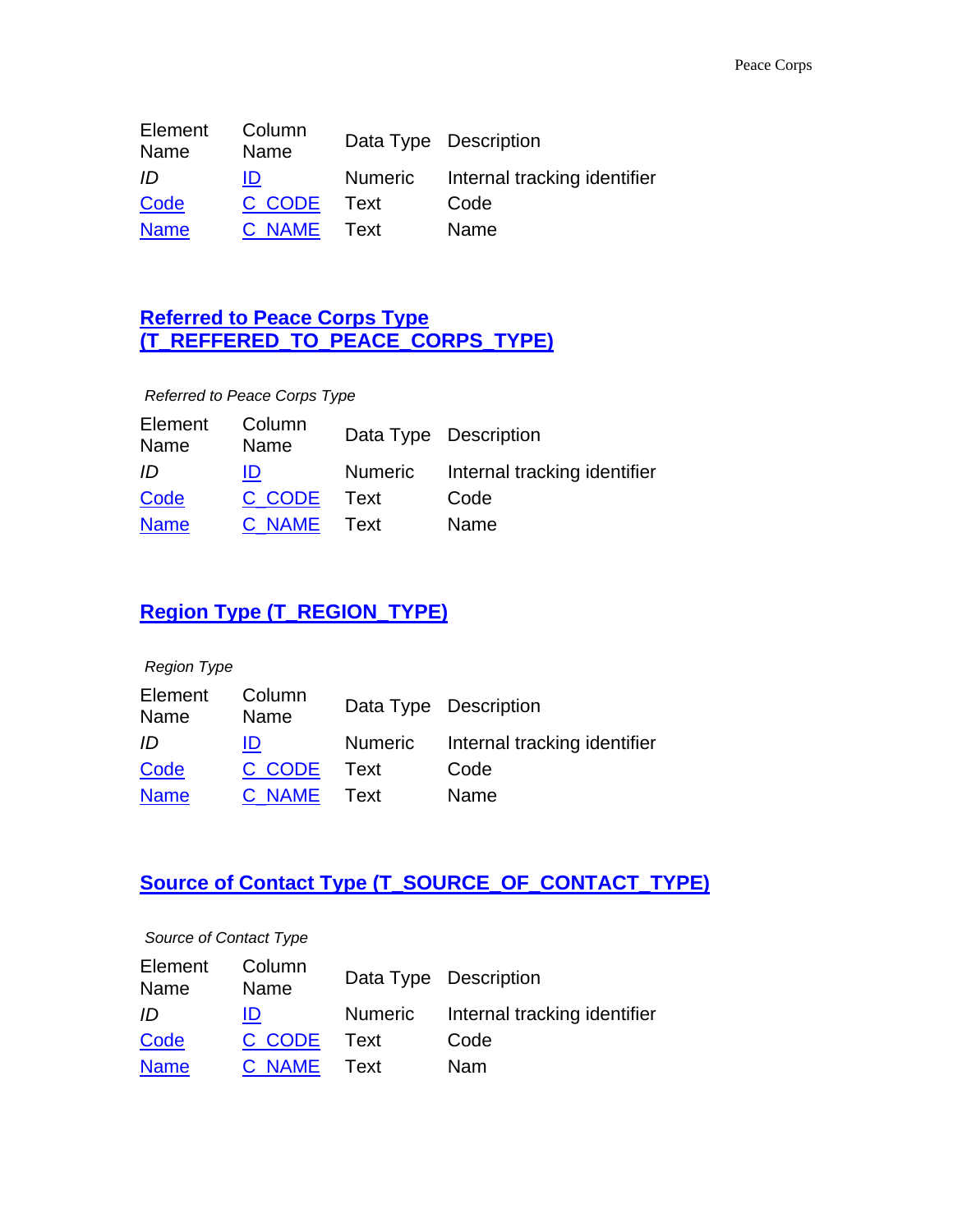### **State Type (T\_STATE\_TYPE)**

| State Type      |                |                |                              |
|-----------------|----------------|----------------|------------------------------|
| Element<br>Name | Column<br>Name |                | Data Type Description        |
| ID              | ID             | <b>Numeric</b> | Internal tracking identifier |
| Code            | C CODE         | Text           | Code                         |
| <b>Name</b>     | <b>C NAME</b>  | Text           | Name                         |

### **Subject Disposition Type (T\_SUBJECT\_DISPOSITION\_TYPE)**

#### *Subject Disposition Type*

| Element<br>Name | Column<br>Name |         | Data Type Description        |
|-----------------|----------------|---------|------------------------------|
| ID              | ID             | Numeric | Internal tracking identifier |
| Code            | C CODE Text    |         | Code                         |
| <b>Name</b>     | C NAME Text    |         | Name                         |

### **Subject Type (T\_SUBJECT\_TYPE)**

| Subject Type    |                |         |                              |
|-----------------|----------------|---------|------------------------------|
| Element<br>Name | Column<br>Name |         | Data Type Description        |
| ID              | ID             | Numeric | Internal tracking identifier |
| Code            | C CODE         | Text    | Code                         |
| <b>Name</b>     | C NAME         | Text    | Name                         |

### **Suffix Type (T\_SUFFIX\_TYPE)**

*Suffix Type*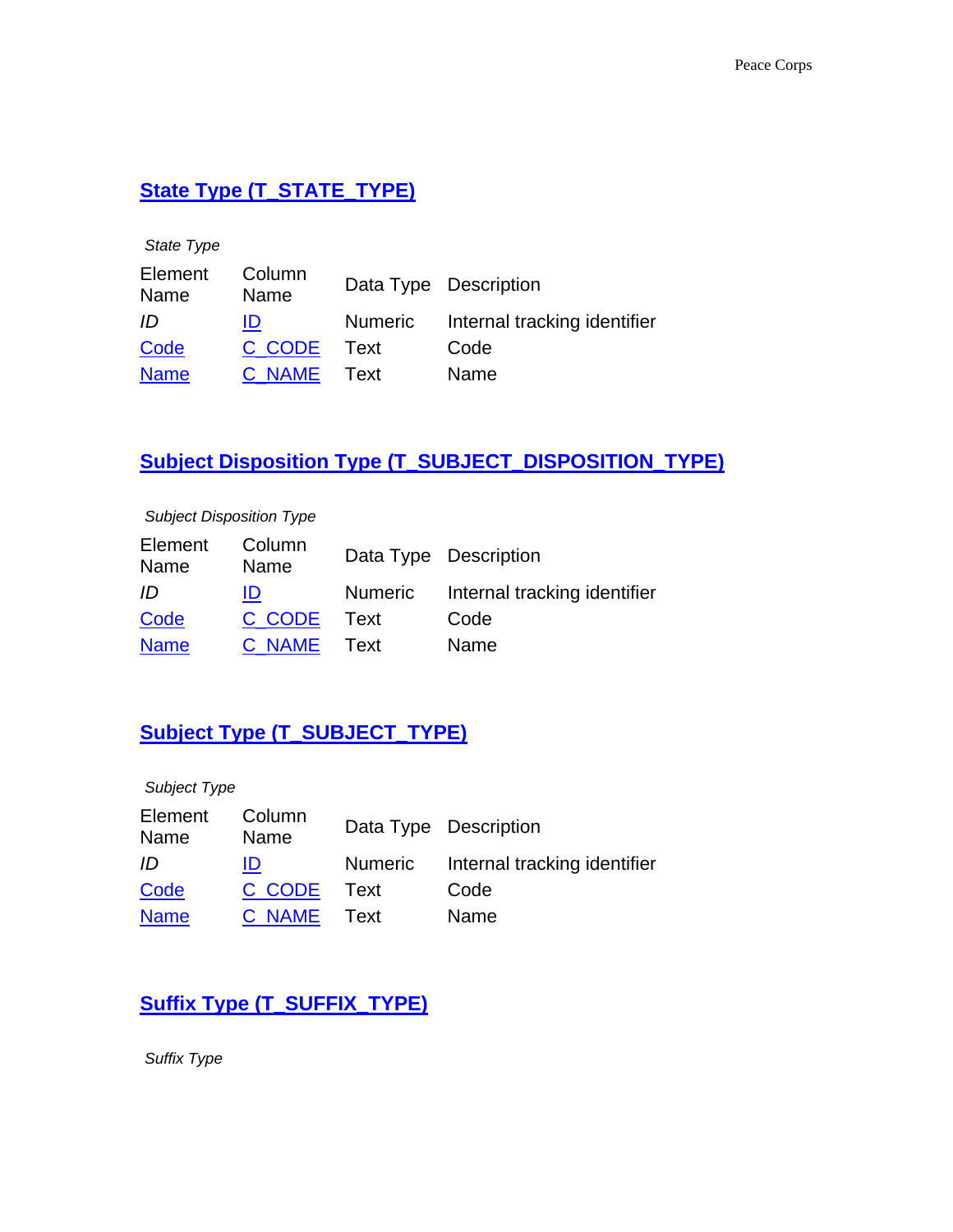| Element<br>Name | Column<br>Name |         | Data Type Description        |
|-----------------|----------------|---------|------------------------------|
| ID              | IDI            | Numeric | Internal tracking identifier |
| <b>Name</b>     | C NAME Text    |         | <b>Name</b>                  |

### **Title Type (T\_TITLE\_TYPE)**

| Title type      |                |         |                              |
|-----------------|----------------|---------|------------------------------|
| Element<br>Name | Column<br>Name |         | Data Type Description        |
| ID              | ID             | Numeric | Internal tracking identifier |
| <b>Name</b>     | C NAME         | Text    | Name                         |

### **Tracking Sequence (T\_TRACKING\_SEQUENCE)**

*Tracking Sequence*

| Element<br>Name             | <b>Column Name</b>        | Data<br><b>Type</b> | <b>Description</b>                   |
|-----------------------------|---------------------------|---------------------|--------------------------------------|
| ID                          | ID                        |                     | Numeric Internal tracking identifier |
| Date<br>Column              | <b>C_DATE_COLUMN Text</b> |                     | Date Column                          |
| <b>Prefix</b>               | <b>C PREFIX</b>           | Text                | Prefix                               |
| <b>Table</b><br><b>Name</b> | <b>C_TABLE_NAME</b>       | Text                | <b>Table Name</b>                    |
| Value                       | <b>C VALUE</b>            | Number Value        |                                      |

### **Violation Type (T\_VIOLATION\_TYPE)**

*Violation category - Title 18, violent crime, etc.*

| Element<br>Name | Column<br>Name |                | Data Type Description        |
|-----------------|----------------|----------------|------------------------------|
| ID              | ID             | <b>Numeric</b> | Internal tracking identifier |
| Code            | C CODE         | Text           | ETP Code if necessary.       |
| <b>Name</b>     | C NAME         | Text           | Name of violation category.  |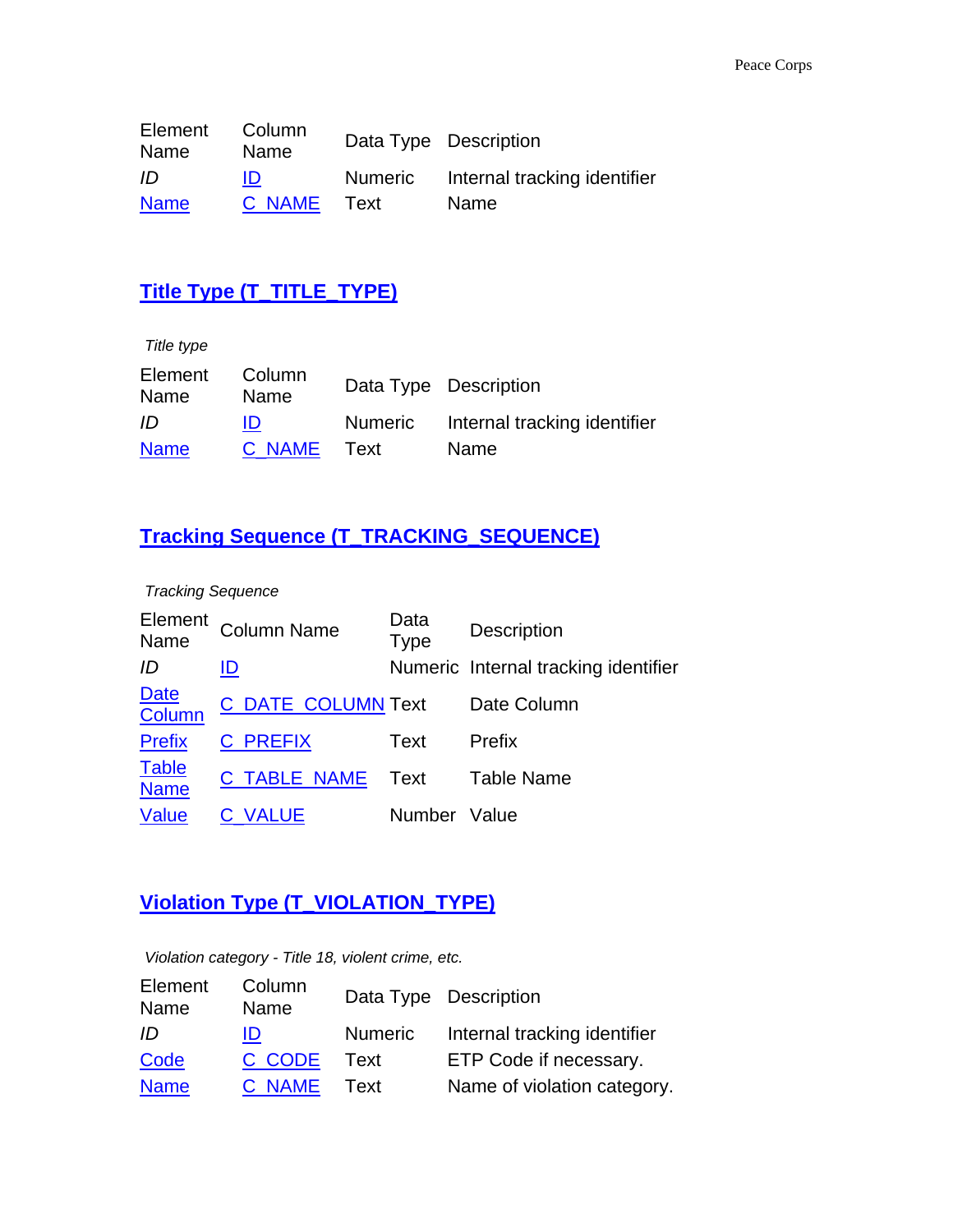### **Weapon Type (T\_WEAPON\_TYPE)**

*Specific type of weapon used in alleged incident.*

| Element<br>Name | Column<br>Name |                | Data Type Description        |
|-----------------|----------------|----------------|------------------------------|
| ID              | ID             | <b>Numeric</b> | Internal tracking identifier |
| Code            | C CODE         | Text           | ETP Code, if needed.         |
| <b>Name</b>     | C NAME         | Text           | Name of weapon type.         |

### **YesNo Type (T\_YESNO\_TYPE)**

| YesNo Type      |                |         |                              |
|-----------------|----------------|---------|------------------------------|
| Element<br>Name | Column<br>Name |         | Data Type Description        |
| ID              | ID             | Numeric | Internal tracking identifier |
| Code            | C CODE         | Text    | Code                         |
| <b>Name</b>     | C NAME         | Text    | Name                         |

### **YesNoNa Type (T\_YESNONA\_TYPE)**

| YesNoNa Type    |                |         |                              |
|-----------------|----------------|---------|------------------------------|
| Element<br>Name | Column<br>Name |         | Data Type Description        |
| ID              | ID             | Numeric | Internal tracking identifier |
| Code            | C CODE         | Text    | Code                         |
| <b>Name</b>     | C NAME         | Text    | Name                         |

### **Inquiry (T\_INQUIRY)**

*Inquiry*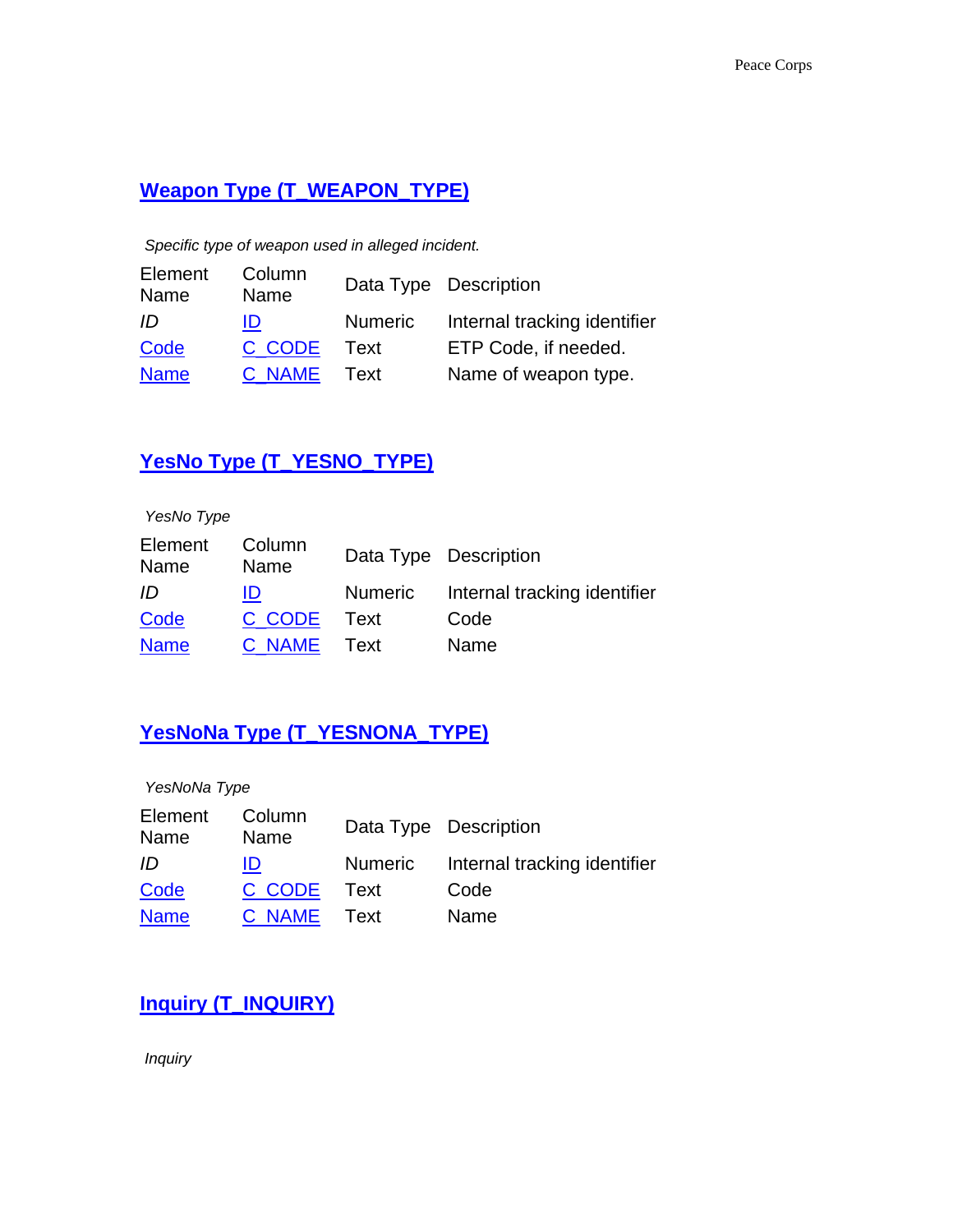| Element<br>Name                       | <b>Column Name</b>                        | Data<br><b>Type</b> | Description                                                                               |
|---------------------------------------|-------------------------------------------|---------------------|-------------------------------------------------------------------------------------------|
| ID                                    | ID                                        |                     | Numeric Internal tracking identifier                                                      |
| <b>Agent</b>                          | <b>C_AGENT</b>                            | Number Agent        |                                                                                           |
| <b>CIRF</b><br><b>Number</b>          | <b>C_CIRF_NUMBER</b>                      | Text                | Cross-reference number<br>for violent crimes.                                             |
| <b>Date</b><br><b>Occured</b>         | <b>C DATE OCCURED</b>                     | Date                | Date Occured                                                                              |
| <b>Disposition</b>                    | <b>C DISPOSITION</b>                      |                     | <b>Number Disposition</b>                                                                 |
| <b>Injury</b>                         | <b>C_INJURY</b>                           | <b>Text</b>         | Injury                                                                                    |
| <b>Inquiry</b><br><b>Number</b>       | <b>C_INQUIRY_NUMBER</b>                   | Text                | Preliminary inquiry ID #.                                                                 |
| <b>Inquiry</b><br><b>Open Date</b>    | C_INQUIRY_OPEN_DATE                       | Date                | <b>Inquiry Open Date</b>                                                                  |
| <b>Number</b>                         | Investigation C_INVESTIGATION_NUMBER Text |                     | Investigation number is<br>automatically generated<br>when the inquiry becomes<br>a case. |
| Investigation<br><u>Type</u>          | <b>INVESTIGATION TYPE</b>                 |                     | Number Investigation Type                                                                 |
| Location                              | <b>C_LOCATION</b>                         |                     | <b>Number Location</b>                                                                    |
| <b>Location of</b><br><b>Incident</b> | <b>C_LOCATION_OF_INCIDENT_Text</b>        |                     | <b>Location of Incident</b>                                                               |
| <b>Narrative</b>                      | <b>C_NARRATIVE</b>                        | Text                | <b>Narrative</b>                                                                          |
| <b>Notification</b>                   | <b>C_NOTIFICATION</b>                     | Text                | Notification                                                                              |
| <b>Region</b>                         | <b>C_REGION</b>                           | Number Region       |                                                                                           |
| <b>Source of</b><br><b>Contact</b>    | C SOURCE OF CONTACT                       |                     | <b>Number Source of Contact</b>                                                           |
| <b>State</b>                          | <b>ID_WORKFLOW</b>                        | <b>State</b>        | <b>Workflow Business</b><br><b>Process State</b>                                          |
| <b>Subpoena</b>                       | <b>C_SUBPOENA</b>                         |                     | Number Subpoena                                                                           |
| <b>Weapon</b>                         | <b>C_WEAPON</b>                           |                     | Number Weapon                                                                             |
| <b>Weapon</b><br><u>Type</u>          | <b>C_WEAPON_TYPE</b>                      | Number              | Specific type of weapon<br>used in alleged incident.                                      |

### **Victim (T\_VICTIM)**

*Victim*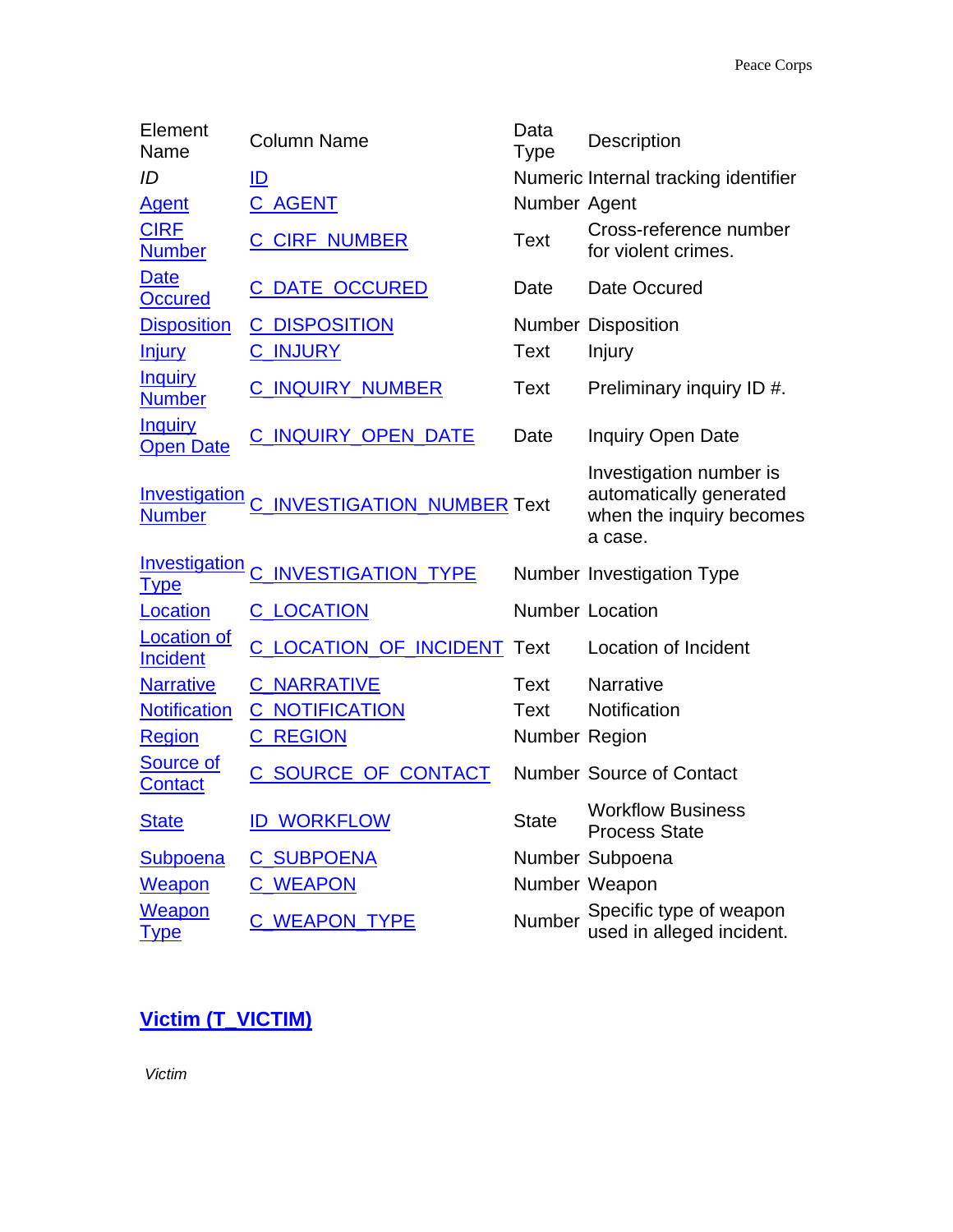| Element<br>Name                                   | <b>Column Name</b>                   | Data<br><b>Type</b>  | Description                                                                                    |
|---------------------------------------------------|--------------------------------------|----------------------|------------------------------------------------------------------------------------------------|
| ID                                                | ID                                   |                      | Numeric Internal tracking<br>identifier                                                        |
|                                                   | <b>ID PARENT ID_PARENT</b>           |                      | Foreign key reference<br>Numeric to the Inquiry<br>(T_INQUIRY.ID)                              |
| <b>ID BASE</b>                                    | <b>ID_BASE</b>                       |                      | Foreign key reference<br>Numeric to the base tracking<br>object ID.                            |
| <u>Age</u>                                        | <u>C_AGE</u>                         | Number               | Victim's age -<br>calculated from DOB.                                                         |
| <u>AKA</u>                                        | <u>C_AKA</u>                         | Text                 | <b>AKA</b>                                                                                     |
| <b>Cell Phone</b>                                 | C_CELL_PHONE                         | Text                 | <b>Cell Phone</b>                                                                              |
| <b>Comments</b>                                   | <b>C_COMMENTS</b>                    | Text                 | Comments                                                                                       |
| <b>Criminal</b><br><b>History</b>                 | <b>C_CRIMINAL_HISTORY</b>            | Text                 | Victim's criminal<br>history, if any                                                           |
| <b>DOB</b>                                        | <u>C_DOB</u>                         | Date                 | Victim's date of birth.                                                                        |
| <b>Drivers</b><br><u>License</u><br><b>Number</b> | <b>C_DRIVERS_LICENSE_NUMBER Text</b> |                      | Drivers license # if<br>different from SSN                                                     |
| <b>Email</b>                                      | <b>C_EMAIL</b>                       | Text                 | Email                                                                                          |
| <b>First Name</b>                                 | C_FIRST_NAME                         | Text                 | <b>First Name</b>                                                                              |
| Gender                                            | <b>C_GENDER</b>                      | Number Gender        |                                                                                                |
| <b>Home</b><br><b>Phone</b>                       | C_HOME_PHONE                         | Text                 | Home Phone                                                                                     |
| <b>Job Title</b>                                  | C JOB TITLE                          | Text                 | Victim's job title /<br>position.                                                              |
| <b>Last Name</b>                                  | <b>C_LAST NAME</b>                   | <b>Text</b>          | <b>Last Name</b>                                                                               |
| <b>Middle</b><br><b>Name</b>                      | <b>C_MIDDLE_NAME</b>                 | Text                 | <b>Middle Name</b>                                                                             |
| <b>Nationality</b>                                | <b>C_NATIONALITY</b>                 | Number               | Defines whether the<br>individual is a Host<br><b>Country National or</b><br>American Citizen. |
| <u>SSN</u>                                        | <u>C_SSN</u>                         | Text                 | <b>SSN</b>                                                                                     |
| <b>Suffix</b>                                     | <b>C_SUFFIX</b>                      | <b>Number Suffix</b> |                                                                                                |
| <b>VIDA</b><br><b>Number</b>                      | <u>C_VIDA_NUMBER</u>                 | Text                 | Peace Corps-specific<br>volunteer identifier.                                                  |
|                                                   | <b>Work Phone C_WORK_PHONE</b>       | Text                 | <b>Work Phone</b>                                                                              |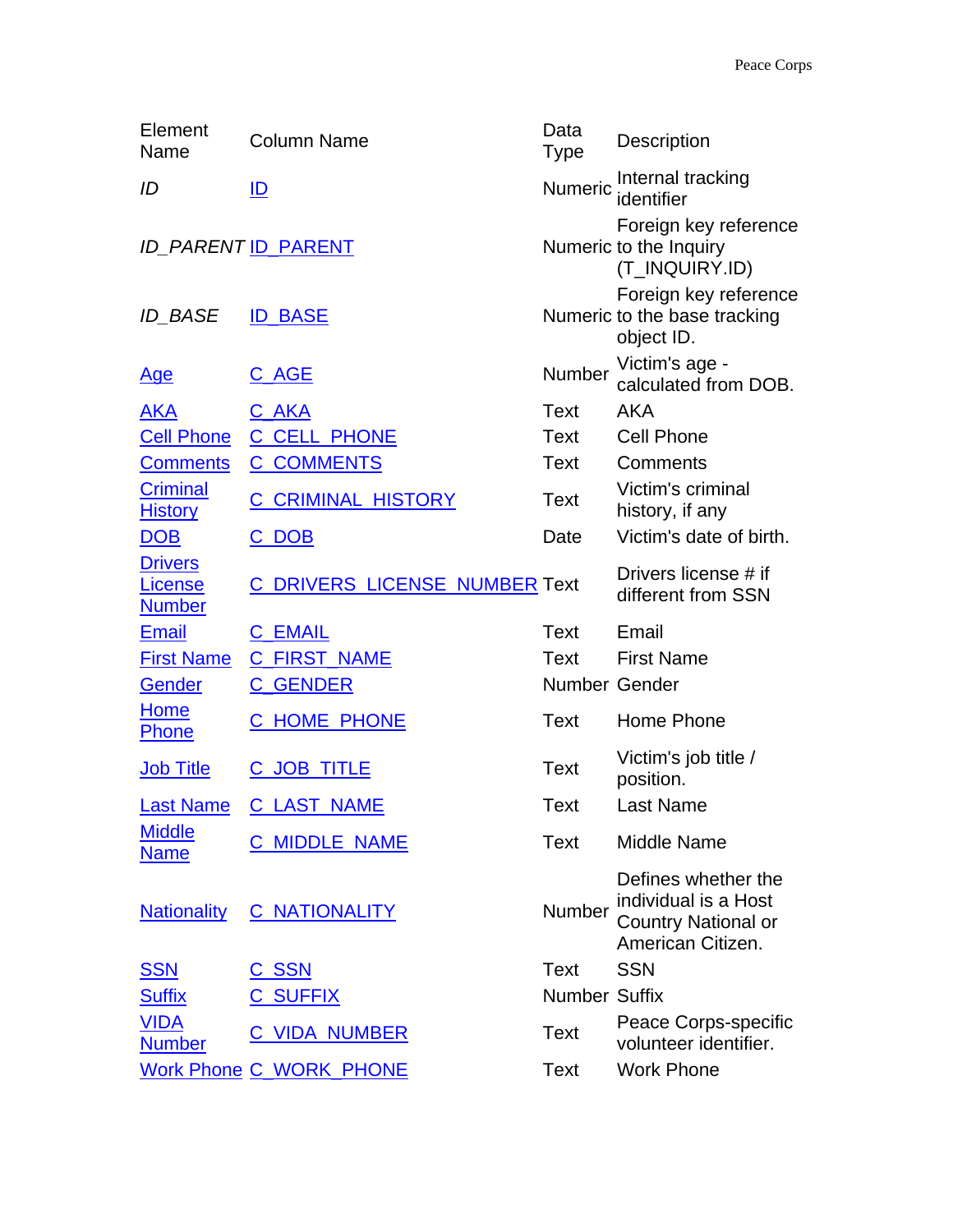### **Subject (T\_SUBJECT)**

| Subject                                    |                                      |                     |                                                                                                |
|--------------------------------------------|--------------------------------------|---------------------|------------------------------------------------------------------------------------------------|
| Element<br>Name                            | <b>Column Name</b>                   | Data<br><b>Type</b> | Description                                                                                    |
| ID                                         | ID                                   | Numeric             | Internal tracking<br>identifier                                                                |
|                                            | <b>ID_PARENT ID_PARENT</b>           |                     | Foreign key reference<br>Numeric to the Inquiry<br>(T_INQUIRY.ID)                              |
| <b>ID_BASE</b>                             | <b>ID BASE</b>                       |                     | Foreign key reference<br>Numeric to the base tracking<br>object ID.                            |
| <u>Age</u>                                 | C_AGE                                | Number              | Subject's age -<br>calculated from DOB.                                                        |
| <u>AKA</u>                                 | <u>C_AKA</u>                         | Text                | <b>AKA</b>                                                                                     |
| <b>Cell Phone</b>                          | C CELL PHONE                         | <b>Text</b>         | <b>Cell Phone</b>                                                                              |
| <b>Comments</b>                            | <b>C_COMMENTS</b>                    | Text                | Comments                                                                                       |
| <b>Criminal</b><br><b>History</b>          | <b>C CRIMINAL HISTORY</b>            | Text                | Subject's prior criminal<br>history, if any.                                                   |
| <b>DOB</b>                                 | C_DOB                                | Date                | Subject's date of birth.                                                                       |
| <b>Drivers</b><br>License<br><b>Number</b> | <b>C_DRIVERS_LICENSE_NUMBER Text</b> |                     | Number on driver's<br>license if different from<br>SSN.                                        |
| <b>Email</b>                               | <b>C_EMAIL</b>                       | Text                | Email                                                                                          |
| <b>First Name</b>                          | <b>C_FIRST_NAME</b>                  | Text                | <b>First Name</b>                                                                              |
| <b>Gender</b>                              | <b>C_GENDER</b>                      | Number Gender       |                                                                                                |
| Home<br><b>Phone</b>                       | <b>C_HOME_PHONE</b>                  | Text                | Home Phone                                                                                     |
| <b>Job Title</b>                           | <b>C_JOB_TITLE</b>                   | Text                | Subject's job<br>title/position.                                                               |
| <b>Last Name</b>                           | <b>C_LAST_NAME</b>                   | <b>Text</b>         | <b>Last Name</b>                                                                               |
| <b>Middle</b><br><b>Name</b>               | <b>C MIDDLE NAME</b>                 | Text                | <b>Middle Name</b>                                                                             |
| <b>Nationality</b>                         | <b>C_NATIONALITY</b>                 | Number              | Defines whether the<br>individual is a Host<br><b>Country National or</b><br>American Citizen. |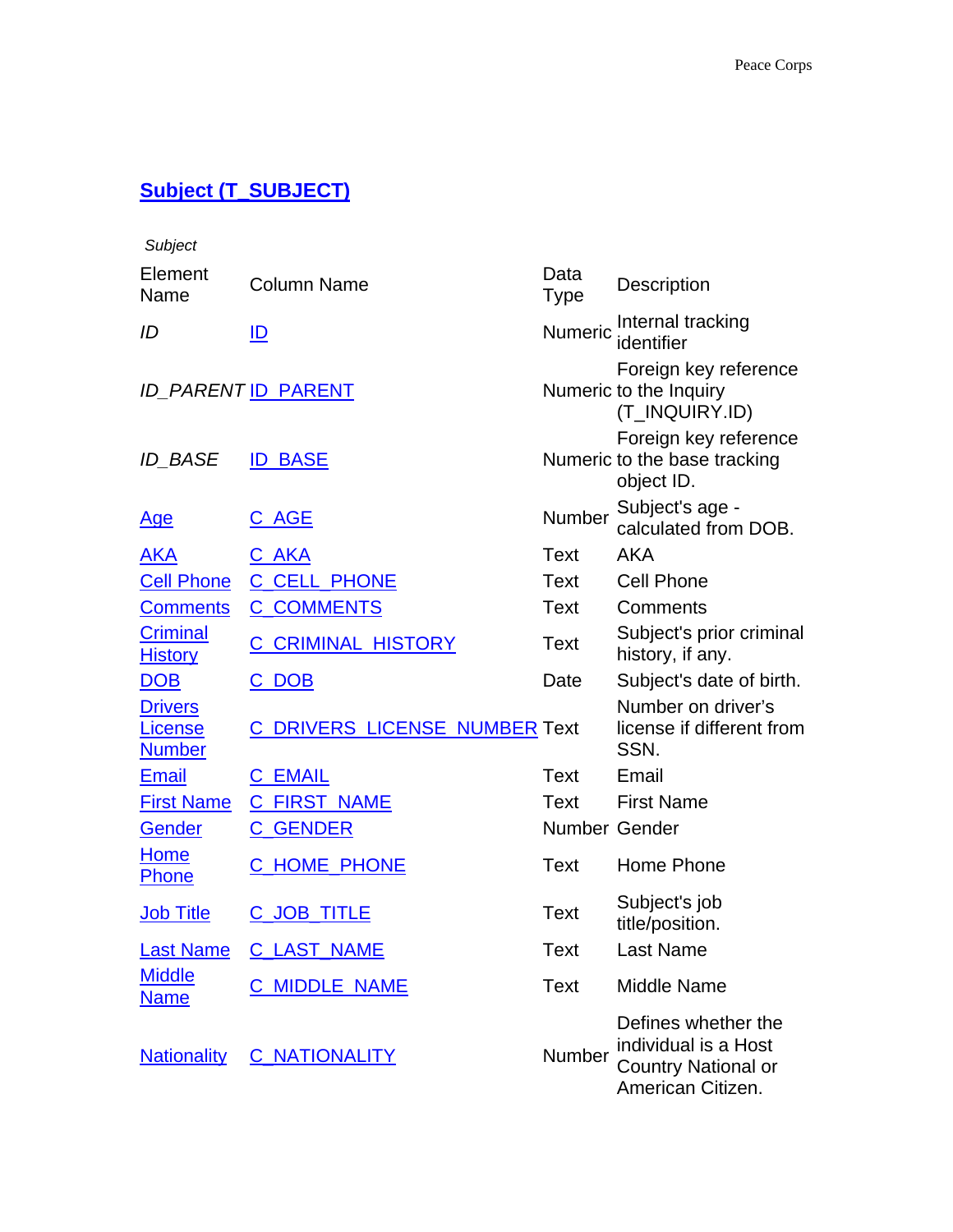| Subject                       |                                |                      |                                              |
|-------------------------------|--------------------------------|----------------------|----------------------------------------------|
| Element<br>Name               | <b>Column Name</b>             | Data<br><b>Type</b>  | <b>Description</b>                           |
| <b>SSN</b>                    | C_SSN                          | <b>Text</b>          | <b>SSN</b>                                   |
| <b>Subject</b><br><b>Type</b> | <b>C_SUBJECT_TYPE</b>          |                      | <b>Number Subject Type</b>                   |
| <b>Suffix</b>                 | <b>C SUFFIX</b>                | <b>Number Suffix</b> |                                              |
| <b>VIDA</b><br><b>Number</b>  | <b>C_VIDA_NUMBER</b>           | <b>Text</b>          | Peace Corps specific<br>unique volunteer id. |
|                               | <b>Work Phone C WORK PHONE</b> | Text                 | <b>Work Phone</b>                            |

| Data<br><b>Type</b> | <b>Description</b>                           |
|---------------------|----------------------------------------------|
| Text                | <b>SSN</b>                                   |
|                     | <b>Number Subject Type</b>                   |
| Number Suffix       |                                              |
| Text                | Peace Corps specific<br>unique volunteer id. |
| Text                | <b>Work Phone</b>                            |

### **Contacts (T\_CONTACTS)**

| Contacts                                   |                                 |                     |                                                                |
|--------------------------------------------|---------------------------------|---------------------|----------------------------------------------------------------|
| Element<br>Name                            | Column Name                     | Data<br><b>Type</b> | <b>Description</b>                                             |
| ID                                         | ID                              | <b>Numeric</b>      | Internal tracking<br>identifier                                |
|                                            | <b>ID_PARENT ID_PARENT</b>      | Numeric             | Foreign key<br>reference to the<br>Inquiry<br>(T_INQUIRY.ID)   |
| <b>ID BASE</b>                             | <b>ID BASE</b>                  | Numeric             | Foreign key<br>reference to the<br>base tracking<br>object ID. |
| <u>Age</u>                                 | <u>C_AGE</u>                    |                     | Age of contact -<br>Number calculated from<br>DOB.             |
| <b>AKA</b>                                 | C_AKA                           | Text                | <b>AKA</b>                                                     |
| <b>Cell Phone</b>                          | <b>C_CELL_PHONE</b>             | Text                | <b>Cell Phone</b>                                              |
| <b>Comments</b>                            | <b>C_COMMENTS</b>               | Text                | Comments                                                       |
| <b>Contact</b><br><b>Status</b>            | C CONTACT STATUS                | Text                | <b>Contact Status</b>                                          |
| <b>DOB</b>                                 | C_DOB                           | Date                | Contact's date of<br>birth.                                    |
| <b>Drivers</b><br>License<br><b>Number</b> | <b>C_DRIVERS_LICENSE_NUMBER</b> | Text                | Number on<br>driver's license if<br>different from             |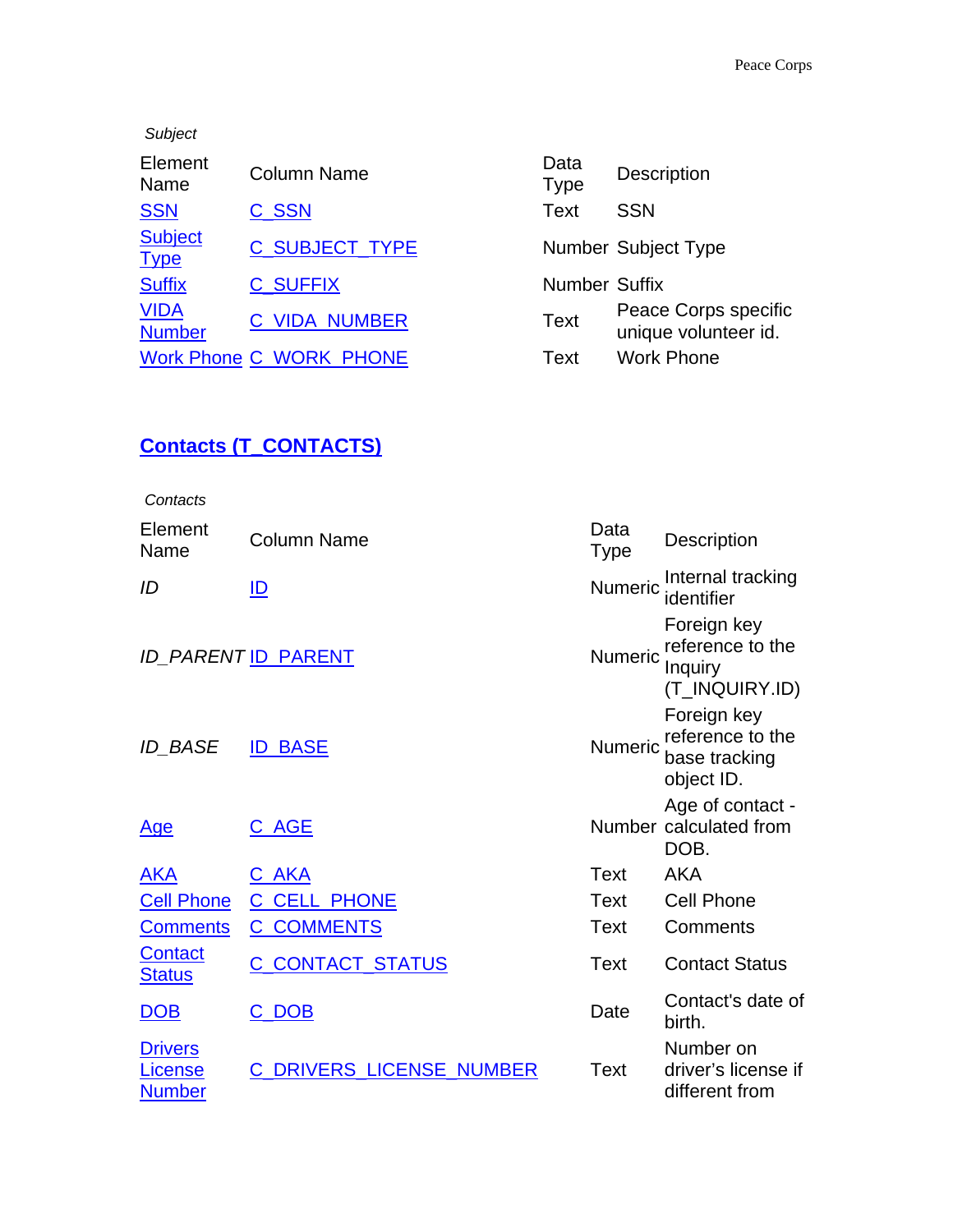| Contacts                                            |                                   |                      |                                                                                                         |
|-----------------------------------------------------|-----------------------------------|----------------------|---------------------------------------------------------------------------------------------------------|
| Element<br>Name                                     | <b>Column Name</b>                | Data<br><b>Type</b>  | Description                                                                                             |
|                                                     |                                   |                      | SSN.                                                                                                    |
| <b>Email</b>                                        | <b>C_EMAIL</b>                    | <b>Text</b>          | Email                                                                                                   |
| <b>First Name</b>                                   | <b>C_FIRST_NAME</b>               | Text                 | <b>First Name</b>                                                                                       |
| <b>Gender</b>                                       | <b>C_GENDER</b>                   | Number Gender        |                                                                                                         |
| Home<br>Phone                                       | <b>C_HOME_PHONE</b>               | <b>Text</b>          | Home Phone                                                                                              |
| <b>Job Title</b>                                    | C_JOB_TITLE                       | Text                 | Contact's job<br>title/position.                                                                        |
| <b>Knowledge</b><br>$\mathbf{Q}$ f<br>Investigation | C_KNOWLEDGE_OF_INVESTIGATION Text |                      | Information<br>provided by the<br>individual about<br>the investigation.                                |
| <b>Last Name</b>                                    | <b>C LAST NAME</b>                | Text                 | <b>Last Name</b>                                                                                        |
| <b>Middle</b><br><b>Name</b>                        | <b>C_MIDDLE_NAME</b>              | Text                 | <b>Middle Name</b>                                                                                      |
| <b>Nationality</b>                                  | <b>C_NATIONALITY</b>              |                      | Defines whether<br>the individual is a<br><b>Number Host Country</b><br>National or<br>American Citizen |
| <b>SSN/ID</b>                                       | <b>C_SSNID</b>                    | <b>Text</b>          | SSN/ID                                                                                                  |
| <b>Suffix</b>                                       | <b>C_SUFFIX</b>                   | <b>Number Suffix</b> |                                                                                                         |
| <b>VIDA</b><br><b>Number</b>                        | <b>C_VIDA_NUMBER</b>              | <b>Text</b>          | Peace Corps<br>specific unique<br>volunteer<br>identifier.                                              |
|                                                     | <b>Work Phone C_WORK_PHONE</b>    | <b>Text</b>          | <b>Work Phone</b>                                                                                       |

## **Investigative Plan (T\_INVESTIGATIVE\_PLAN)**

| <b>Investigative Plan</b> |                     |                     |                                         |  |  |
|---------------------------|---------------------|---------------------|-----------------------------------------|--|--|
| Element<br>Name           | <b>Column Name</b>  | Data<br><b>Type</b> | <b>Description</b>                      |  |  |
| ID                        | ID                  |                     | Numeric Internal tracking<br>identifier |  |  |
|                           | ID_PARENT ID_PARENT |                     | Numeric Foreign key reference           |  |  |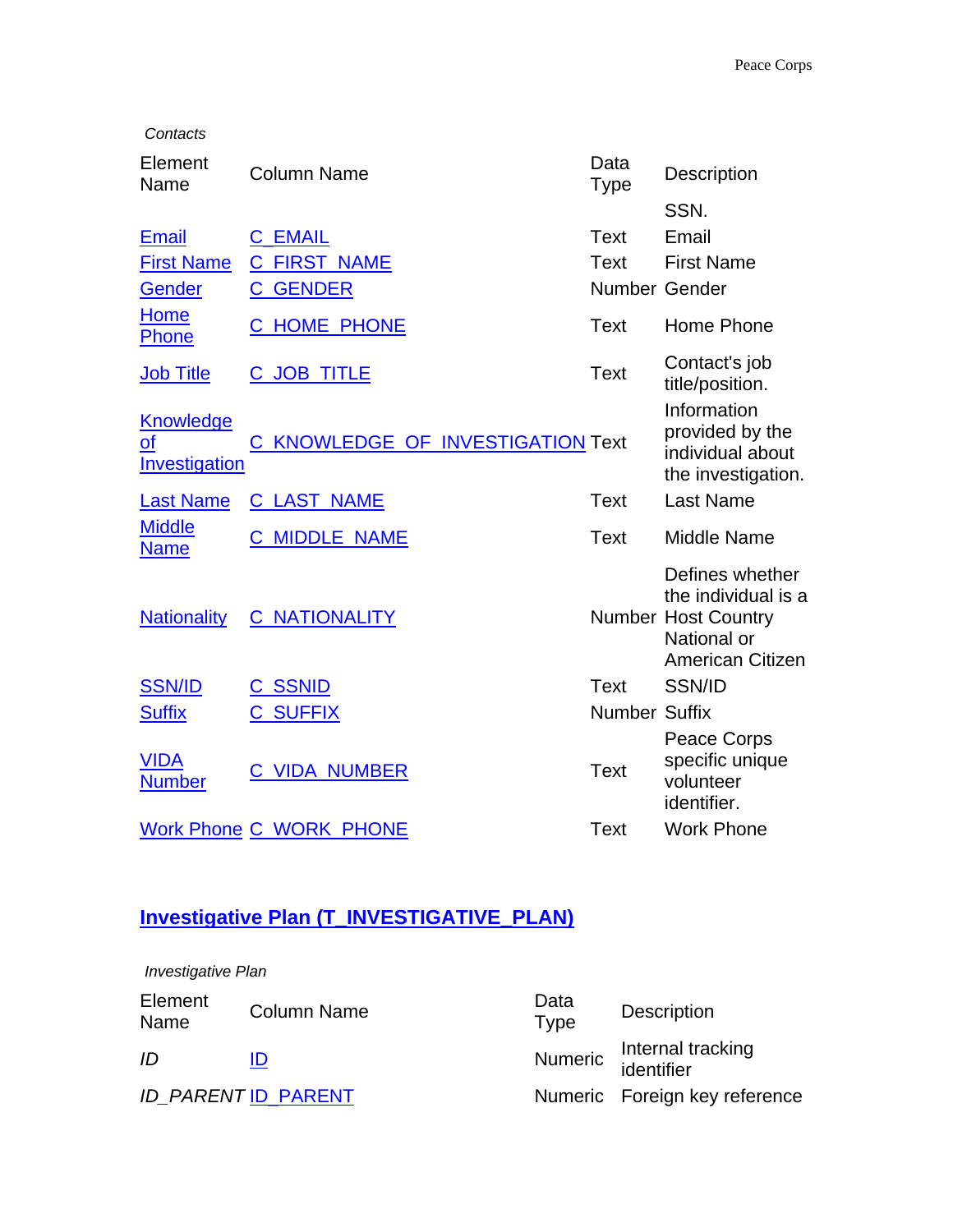| <b>Investigative Plan</b>                 |                               |                     |                                                                                                 |  |
|-------------------------------------------|-------------------------------|---------------------|-------------------------------------------------------------------------------------------------|--|
| Element<br>Name                           | <b>Column Name</b>            | Data<br><b>Type</b> | Description                                                                                     |  |
| <b>ID BASE</b>                            | <b>ID_BASE</b>                | <b>Numeric</b>      | to the Inquiry<br>(T_INQUIRY.ID)<br>Foreign key reference<br>to the base tracking<br>object ID. |  |
| <b>Allegation</b><br><u>Type</u>          | <b>C_ALLEGATION_TYPE</b>      | <b>Number</b>       | <b>Allegation Type</b>                                                                          |  |
| <b>Allegations</b>                        | <b>C_ALLEGATIONS</b>          | Text                | Allegations                                                                                     |  |
| Case In<br><b>Progress</b><br><b>Date</b> | C_CASE_IN_PROGRESS_DATE Date  |                     | Case In Progress Date                                                                           |  |
| <b>Comments</b>                           | <b>C_COMMENTS</b>             | <b>Text</b>         | Comments on the IP<br>either from the AIGI or<br>Agent.                                         |  |
| <b>Convert to</b><br>Full                 | C_CONVERT_TO_FULL             | Yes/No              | <b>Convert to Full</b>                                                                          |  |
| <b>Investigation</b><br><b>Number</b>     | <b>C_INVESTIGATION_NUMBER</b> | Text                | Investigation number<br>is automatically<br>generated when the<br>inquiry becomes a<br>case.    |  |
| Investigator                              | <b>C_INVESTIGATOR</b>         | <b>Number</b>       | Investigator                                                                                    |  |
| <b>Plan Date</b>                          | <b>C PLAN DATE</b>            | Date                | <b>Plan Date</b>                                                                                |  |
| <b>Plan Type</b>                          | <b>C_PLAN_TYPE</b>            | <b>Number</b>       | Plan Type                                                                                       |  |
| <b>Planned</b><br><b>Activities</b>       | <b>C_PLANNED_ACTIVITIES</b>   | Text                | <b>Planned Activities</b>                                                                       |  |
| <b>Signature</b>                          | <b>C_SIGNATURE</b>            |                     | <b>Password Signature</b>                                                                       |  |

### **MOA/ MOI (T\_MOA\_MOI)**

| MOA/ MOI        |                           |                     |                                         |
|-----------------|---------------------------|---------------------|-----------------------------------------|
| Element<br>Name | <b>Column Name</b>        | Data<br><b>Type</b> | <b>Description</b>                      |
| ID              |                           |                     | Numeric Internal tracking identifier    |
|                 | <b>ID PARENTID_PARENT</b> | Numeric             | Foreign key reference to<br>the Inquiry |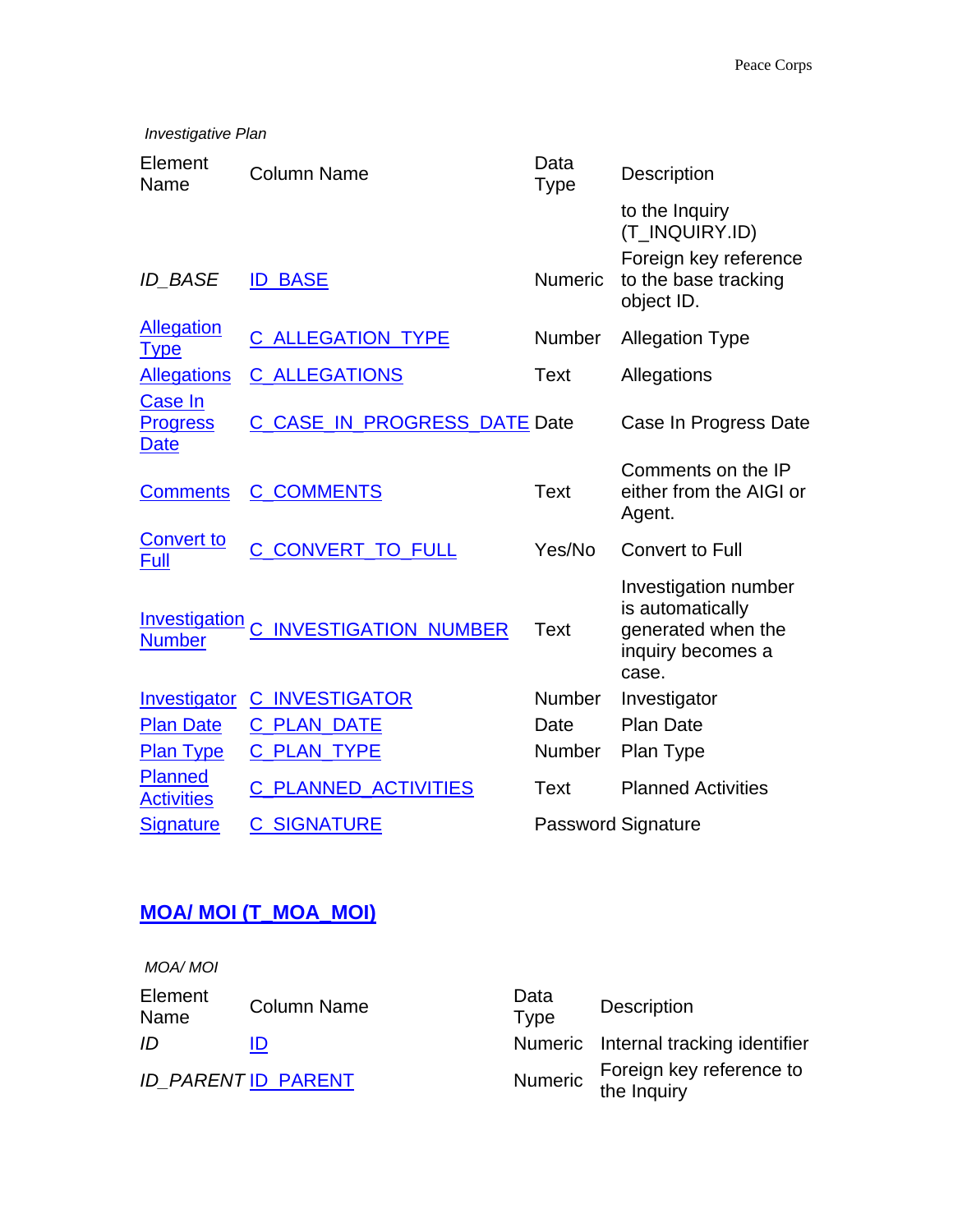| <b>MOA/MOI</b>                        |                                      |                     |                                                                                                                                     |
|---------------------------------------|--------------------------------------|---------------------|-------------------------------------------------------------------------------------------------------------------------------------|
| Element<br>Name                       | Column Name                          | Data<br><b>Type</b> | <b>Description</b>                                                                                                                  |
|                                       |                                      |                     | (T_INQUIRY.ID)                                                                                                                      |
| <b>ID BASE</b>                        | <b>ID BASE</b>                       | <b>Numeric</b>      | Foreign key reference to<br>the base tracking object<br>ID.                                                                         |
|                                       | <b>Activity Date C_ACTIVITY_DATE</b> | Date                | <b>Activity Date</b>                                                                                                                |
| <b>Activity</b><br><b>Time</b>        | C_ACTIVITY_TIME                      | Text                | <b>Activity Time</b>                                                                                                                |
| <b>Activity</b><br><u>Type</u>        | C_ACTIVITY_TYPE                      | <b>Number</b>       | <b>Activity Type</b>                                                                                                                |
| <b>Agent</b>                          | <u>C_AGENT</u>                       | <b>Number</b>       | Agent                                                                                                                               |
| <b>Details</b>                        | <b>C_DETAILS</b>                     | Long<br><b>Text</b> | <b>Details</b>                                                                                                                      |
| <b>Investigation</b><br><b>Number</b> | <b>INVESTIGATION NUMBER Text</b>     |                     | <b>Investigation Number</b><br>that was generated upon<br>case creation.                                                            |
| Location                              | <b>C_LOCATION</b>                    | <b>Text</b>         | Location                                                                                                                            |
| <b>MOA</b><br><b>Upload</b>           | <u>C MOA UPLOAD</u>                  | File                | Document upload field to<br>allow uploading of an<br><b>MOA</b> document rather<br>than typing directly into<br>the user interface. |
| <b>Reviewed</b><br>By                 | <b>REVIEWED BY</b>                   |                     | Password Reviewed By                                                                                                                |

### **ROI (T\_ROI)**

| <b>ROI</b>      |                     |                     |                                                              |
|-----------------|---------------------|---------------------|--------------------------------------------------------------|
| Element<br>Name | <b>Column Name</b>  | Data<br><b>Type</b> | <b>Description</b>                                           |
| ID              | ID                  | <b>Numeric</b>      | Internal tracking<br>identifier                              |
|                 | ID_PARENT ID_PARENT | <b>Numeric</b>      | Foreign key<br>reference to the<br>Inquiry<br>(T_INQUIRY.ID) |
| <b>ID BASE</b>  | <b>ID BASE</b>      |                     | Numeric Foreign key                                          |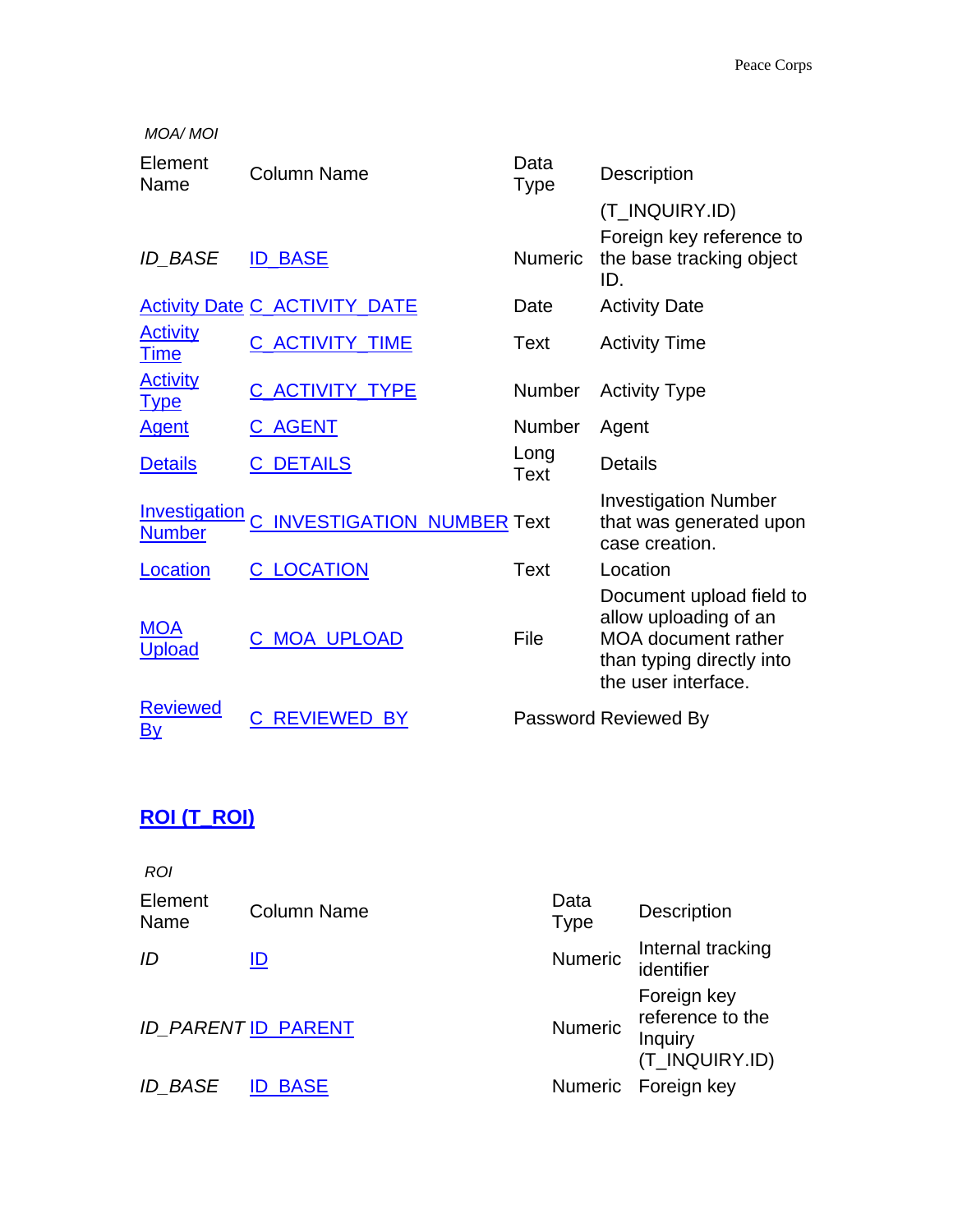| <b>ROI</b>                                |                                 |                     |                                                 |
|-------------------------------------------|---------------------------------|---------------------|-------------------------------------------------|
| Element<br>Name                           | <b>Column Name</b>              | Data<br><b>Type</b> | <b>Description</b>                              |
|                                           |                                 |                     | reference to the<br>base tracking object<br>ID. |
| Approval<br><b>Signature</b>              | C_APPROVAL_SIGNATURE            | Password            | Supervisory<br><b>Approval Signature</b>        |
| <b>Date</b>                               | $\_$ DATE                       | Date                | Data Entry Date                                 |
| <b>Details</b>                            | <b>C DETAILS</b>                | Text                | <b>ROI Details</b>                              |
| <b>Investigative</b><br><b>Techniques</b> | C_INVESTIGATIVE_TECHNIQUES Text |                     | Investigative<br><b>Techniques</b>              |
| ROI                                       | C ROI                           | File                | <b>ROI File Attachment</b>                      |
| <b>SA</b><br><b>Signature</b>             | <b>C SA SIGNATURE</b>           |                     | Password SA Signature                           |

### **FECA Claims (T\_FECA\_CLAIMS)**

*FECA Claims*

| Element Name Column Name         |                                    | Data<br><b>Type</b> | <b>Description</b>                                                                         |
|----------------------------------|------------------------------------|---------------------|--------------------------------------------------------------------------------------------|
| ID                               | ID                                 | <b>Numeric</b>      | Internal tracking<br>identifier                                                            |
| ID PARENT                        | <b>ID_PARENT</b>                   |                     | Foreign key reference<br>Numeric to the Inquiry<br>(T_INQUIRY.ID)                          |
| <b>ID BASE</b>                   | <b>ID BASE</b>                     |                     | Foreign key reference<br>Numeric to the base tracking<br>object ID.                        |
|                                  | <b>Accommodated C_ACCOMMODATED</b> |                     | Number Accommodated                                                                        |
| <u>Age</u>                       | <u>C_AGE</u>                       | Number Age          |                                                                                            |
| Claimant#                        | <b>C_CLAIMANT_</b>                 | Text                | Claimant#                                                                                  |
| <b>COMP</b>                      | C_COMP                             | Number Comp         |                                                                                            |
| <b>COMP Total</b>                | <b>C COMP TOTAL</b>                |                     | <b>Currency Comp Total</b>                                                                 |
| <b>Current</b><br><b>Address</b> | <b>C_CURRENT_ADDRESS</b>           | Text                | Line 1 of claimant's<br>current address - may<br>be different from the<br>address on file. |
| Date of Last                     | DATE_OF_LAST_VISIT<br>C            | Date                | Date on which                                                                              |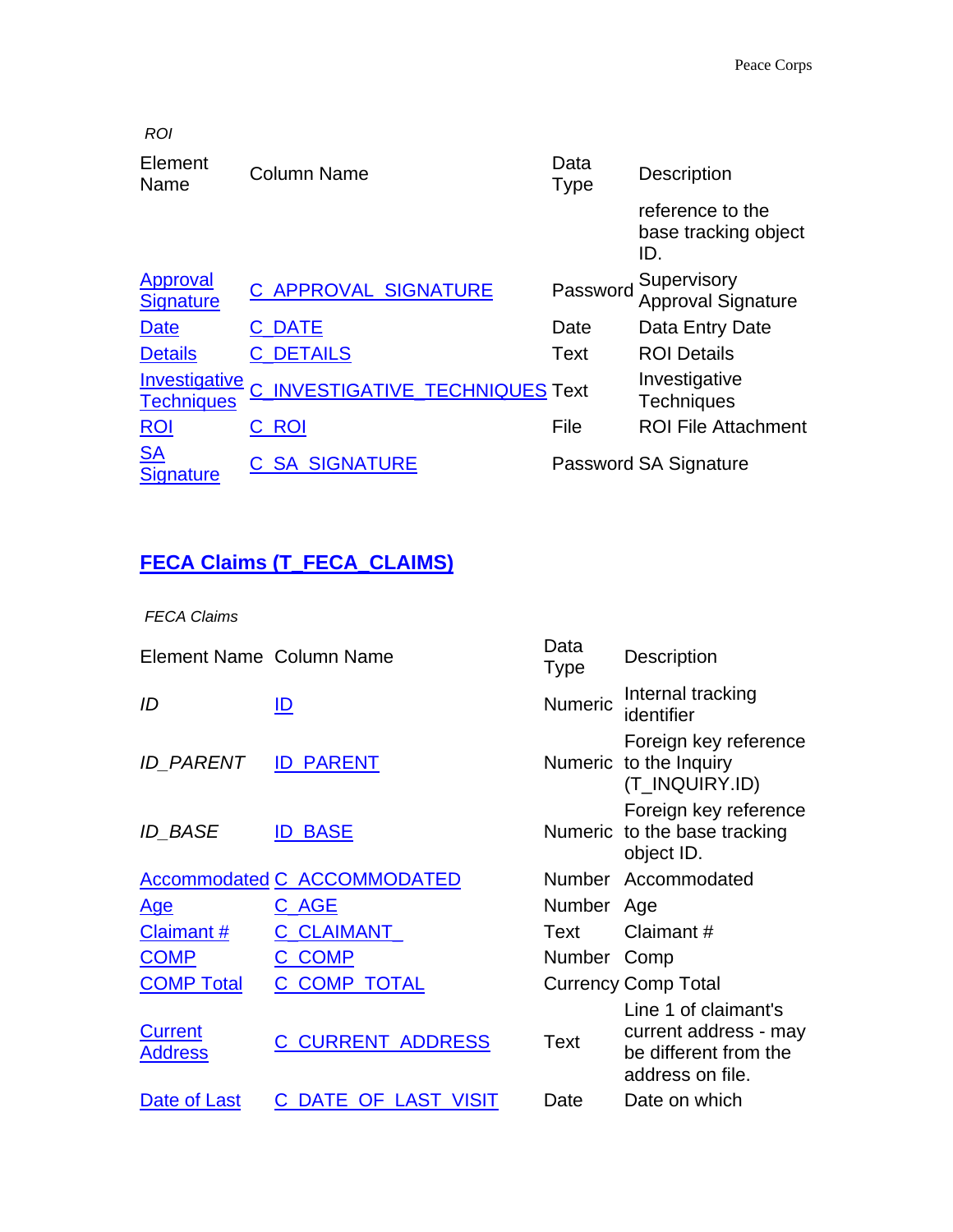*FECA Claims*

| Element Name Column Name                |                                     | Data<br><b>Type</b> | Description                                                                                             |
|-----------------------------------------|-------------------------------------|---------------------|---------------------------------------------------------------------------------------------------------|
| <b>Visit</b>                            |                                     |                     | claimant was last seen<br>/ interviewed.                                                                |
| <b>District</b>                         | <b>C_DISTRICT</b>                   | Number District     |                                                                                                         |
| DOB                                     | C_DOB                               | Date                | Claimant's date of<br>birth.                                                                            |
| <b>DOS End</b>                          | C DOS END                           | Date                | Ending date of<br>service.                                                                              |
| <b>DOS Start</b>                        | <u>C_DOS_START</u>                  | Date                | Starting date of<br>service.                                                                            |
| <b>First Name</b>                       | <b>C_FIRST_NAME</b>                 | Text                | First name of claimant                                                                                  |
| Gender                                  | <b>C_GENDER</b>                     | Number Gender       |                                                                                                         |
| <b>Injury</b>                           | C_INJURY                            | Text                | Injury                                                                                                  |
| <b>Last Name</b>                        | <b>C LAST NAME</b>                  | Text                | Last name of claimant                                                                                   |
| <b>MED</b>                              | C MED                               | Number MED          |                                                                                                         |
| <b>MED Total</b>                        | <b>C_MED_TOTAL</b>                  |                     | <b>Currency Med Total</b>                                                                               |
| <b>Middle Name</b>                      | <b>C_MIDDLE_NAME</b>                | <b>Text</b>         | Middle name of<br>claimant                                                                              |
|                                         | Other Identifier C_OTHER_IDENTIFIER | Text                | Any identifying<br>number or code that<br>pertains to the<br>claimant other than<br>SSN or VIDA number. |
| <b>POS Location</b>                     | <b>C_POS_LOCATION</b>               | <b>Number</b>       | Post of Service<br>Location                                                                             |
| <b>POS Region</b>                       | <b>C_POS_REGION</b>                 | <b>Number</b>       | Region                                                                                                  |
| <b>Pre-existing</b><br><b>Condition</b> | C PREEXISTING CONDITION Text        |                     | <b>Pre-existing Condition</b>                                                                           |
| <b>SSN</b>                              | <u>C_SSN</u>                        | Number SSN          |                                                                                                         |
| <b>Status</b>                           | <u>C_STATUS</u>                     | Text                | Status of claimant as<br>of last visit.                                                                 |
| <b>Survivor</b><br><b>Benefit</b>       | C SURVIVOR BENEFIT                  |                     | Number Survivor Benefit                                                                                 |
|                                         | Time in Service C_TIME_IN_SERVICE   | <b>Text</b>         | Time in Service                                                                                         |

**Evidence (T\_EVIDENCE)**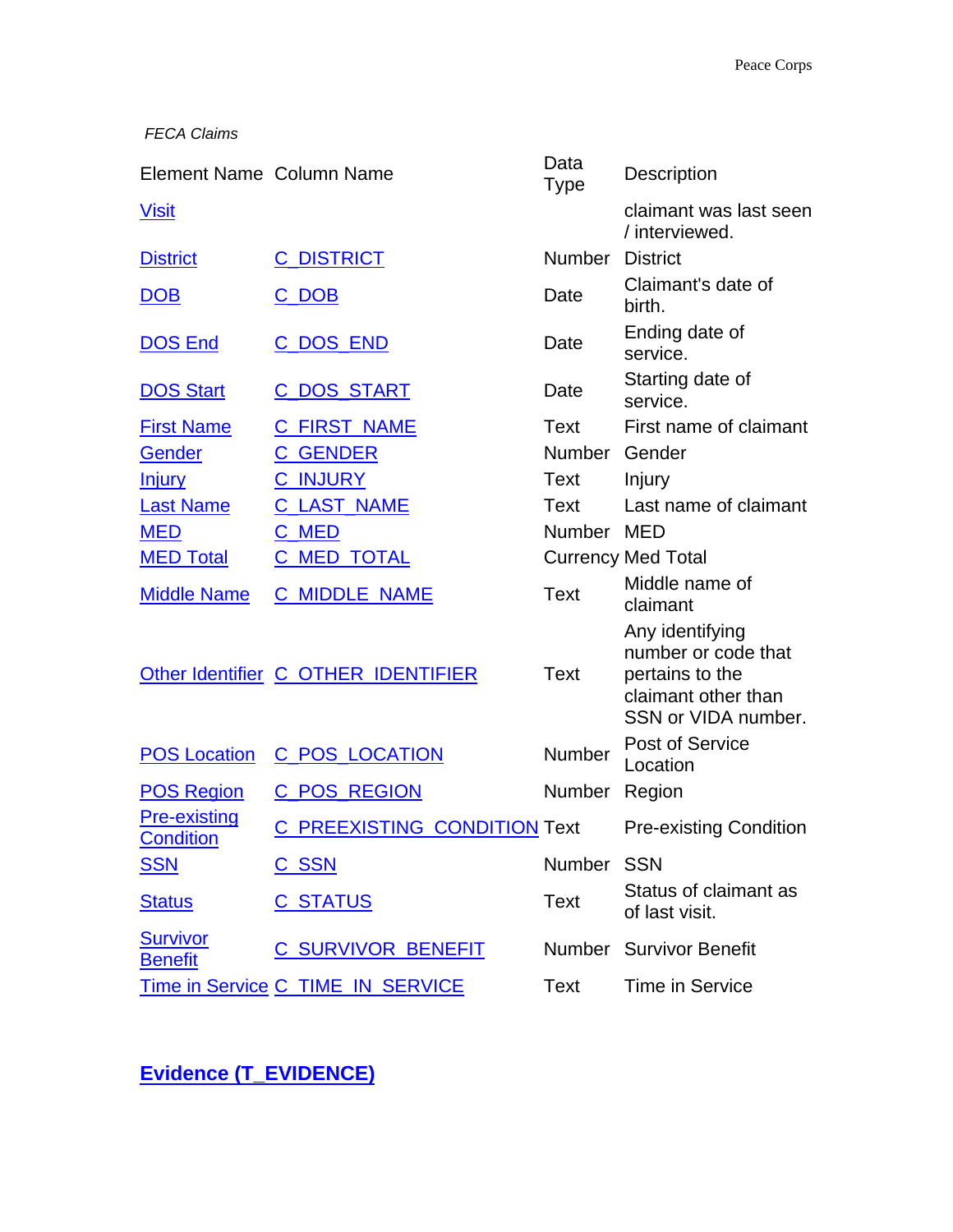*Evidence* Element Element Column Name Data<br>Name Column Name Type Description *ID* ID ID **ID ID** Numeric Internal tracking identifier *ID\_PARENT* ID\_PARENT Numeric Foreign key reference to the Inquiry (T\_INQUIRY.ID) *ID\_BASE* ID\_BASE **ID\_BASE** Numeric Foreign key reference to the base tracking object ID. [Comments](javascript:addSql() C\_COMMENTS Text Comments **Disposition Disposition** C\_DISPOSITION\_DATE [Date](javascript:addSql() Date on which the evidence disposition occurred (e.g. returned or destroyed). [Document](javascript:addSql() C\_DOCUMENT File Document **Document Document** C\_DOCUMENT\_DATE [Date](javascript:addSql() Document Date **Document DOCUMENT\_TYPE** Number Document Type **Evidence EVIDENCE\_DISPOSITION** Number [Disposition](javascript:addSql() - returned,<br>Disposition C\_EVIDENCE\_DISPOSITION Number dectrousd ats Document / Evidence destroyed, etc. [Log Number](javascript:addSql() C\_LOG\_NUMBER Text Evidence log number for cross-reference. [Title](javascript:addSql() C\_TITLE Text Title / name of document or other piece of evidence.

### **Activity Log (T\_ACTIVITY\_LOG)**

*Activity Log*

| Element<br>Name | <b>Column Name</b>         | Data<br><b>Type</b> | <b>Description</b>                                                   |
|-----------------|----------------------------|---------------------|----------------------------------------------------------------------|
| ID              | ID                         |                     | Numeric Internal tracking<br>identifier                              |
|                 | <b>ID_PARENT ID_PARENT</b> |                     | Foreign key<br>Numeric reference to the<br>Inquiry<br>(T_INQUIRY.ID) |
| <b>ID BASE</b>  | <b>ID BASE</b>             |                     | Foreign key<br>Numeric reference to the<br>base tracking             |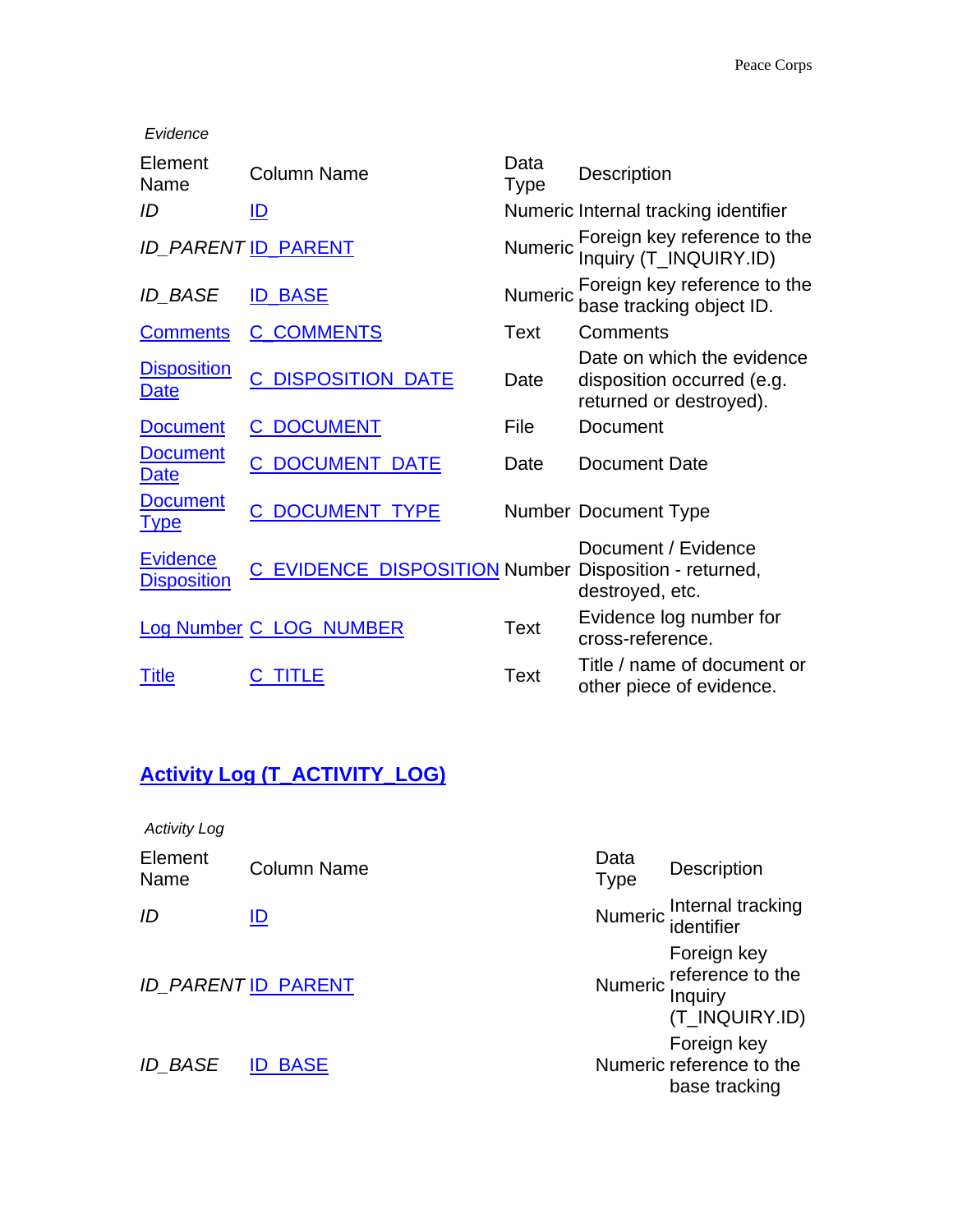| <b>Activity Log</b>                             |                                      |                     |                                                              |
|-------------------------------------------------|--------------------------------------|---------------------|--------------------------------------------------------------|
| Element<br>Name                                 | <b>Column Name</b>                   | Data<br><b>Type</b> | <b>Description</b>                                           |
|                                                 |                                      |                     | object ID.                                                   |
| <b>Activity</b>                                 | <b>C_ACTIVITY</b>                    | Text                | Activity                                                     |
|                                                 | <b>Activity Date C_ACTIVITY_DATE</b> | Date                | <b>Activity Date</b>                                         |
| <b>Activity</b><br>Location                     | C ACTIVITY LOCATION                  | Text                | <b>Activity Location</b>                                     |
| <b>Activity</b><br><b>Type</b>                  | C ACTIVITY TYPE                      |                     | <b>Number Activity Type</b>                                  |
| Anticipated<br><b>Completion</b><br><b>Date</b> | C ANTICIPATED COMPLETION DATE Date   |                     | Date that the<br>activity is<br>expected to be<br>completed. |
| <b>Completed</b>                                | C COMPLETED                          |                     | <b>Number Completed</b>                                      |

### **Admin Events (T\_ADMIN\_EVENTS)**

*Admin Events*

| Element<br>Name              | <b>Column Name</b>               | Data<br><b>Type</b> | <b>Description</b>                                               |
|------------------------------|----------------------------------|---------------------|------------------------------------------------------------------|
| ID                           | ID                               |                     | Numeric Internal tracking identifier                             |
|                              | <b>ID_PARENT ID_PARENT</b>       |                     | Numeric Foreign key reference to the Inquiry<br>(T_INQUIRY.ID)   |
| <b>ID_BASE</b>               | <b>ID BASE</b>                   |                     | Numeric Foreign key reference to the base<br>tracking object ID. |
| <b>Admin</b><br><b>Event</b> | C ADMIN_EVENT Number Admin Event |                     |                                                                  |
| <b>Comments</b>              | <b>C COMMENTS</b>                | Text                | Comments                                                         |
| <b>Event Date</b>            | C EVENT DATE Date                |                     | Date                                                             |

### **Case Disposition (T\_CASE\_DISPOSITION)**

*Case Disposition*

| Element | <b>Column Name</b> | Data        | Description |
|---------|--------------------|-------------|-------------|
| Name    |                    | <b>Type</b> |             |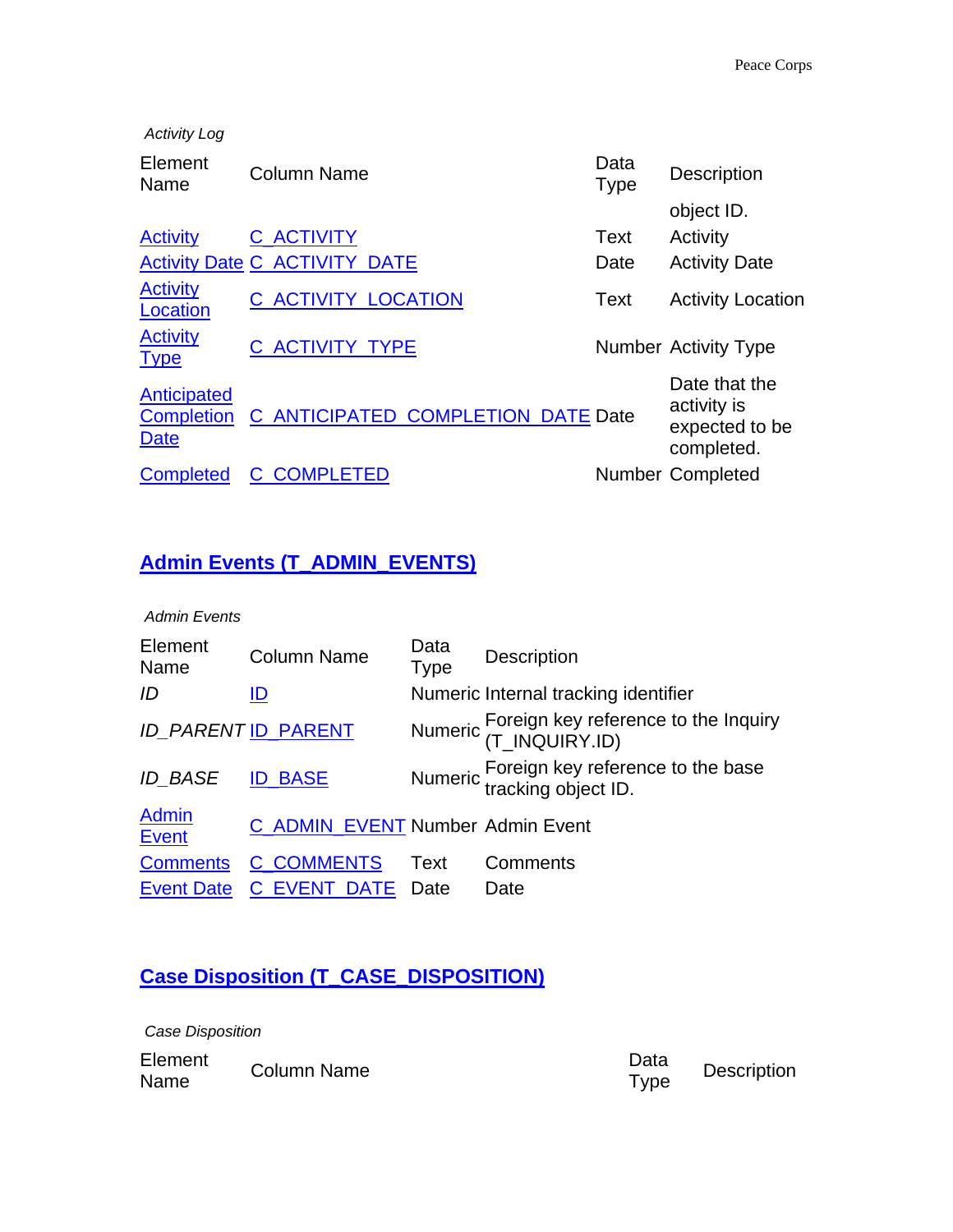| Case Disposition                                                  |                                     |                     |                                                                                                                     |
|-------------------------------------------------------------------|-------------------------------------|---------------------|---------------------------------------------------------------------------------------------------------------------|
| Element<br>Name                                                   | <b>Column Name</b>                  | Data<br><b>Type</b> | Description                                                                                                         |
| ID                                                                | ID                                  | Numeric             | Internal tracking<br>identifier                                                                                     |
|                                                                   | <b>ID_PARENT ID_PARENT</b>          | Numeric             | Foreign key<br>reference to the<br>Inquiry<br>(T_INQUIRY.ID)                                                        |
| <b>ID BASE</b>                                                    | <b>ID_BASE</b>                      | Numeric             | Foreign key<br>reference to the<br>base tracking<br>object ID.                                                      |
| <b>Action</b><br><b>Required</b>                                  | <u>C ACTION REQUIRED</u>            |                     | Yes/No Action Required                                                                                              |
| <b>Case Open</b><br>Date                                          | <b>C CASE OPEN DATE</b>             | Date                | Case Open<br>Date                                                                                                   |
| <b>CIRF</b><br><b>Number</b>                                      | <b>C_CIRF_NUMBER</b>                | Text                | <b>CIRF Number</b>                                                                                                  |
| <b>Comments</b>                                                   | <b>C_COMMENTS</b>                   | Text                | Comments                                                                                                            |
|                                                                   | <b>Coordination C_COORDINATION</b>  | Number              | Indicates<br>whether the<br>investigation is<br>a joint<br>coordination w/<br>any other<br>agency or<br>department. |
|                                                                   | Date Closed C_DATE_CLOSED           | Date                | Date Closed                                                                                                         |
| <b>Date</b><br><b>Referred to</b><br><b>Peace</b><br><b>Corps</b> | C_DATE_REFERRED_TO_PEACE_CORPS Date |                     | Date Referred<br>to Peace Corps                                                                                     |
| <b>Date</b>                                                       | Draft Report C_DRAFT_REPORT_DATE    | Date                | <b>Draft Report</b><br>Date                                                                                         |
| <b>Final Report</b><br>Date                                       | <b>FINAL REPORT DATE</b><br>C       | Date                | <b>Final Report</b><br>Date                                                                                         |
| <b>FOIA</b>                                                       | <u>C FOIA</u>                       | Number FOIA         |                                                                                                                     |
| <b>Investigation</b><br><b>Number</b>                             | <b>INVESTIGATION NUMBER</b>         | <b>Text</b>         | Investigation<br>number that<br>was generated<br>upon case                                                          |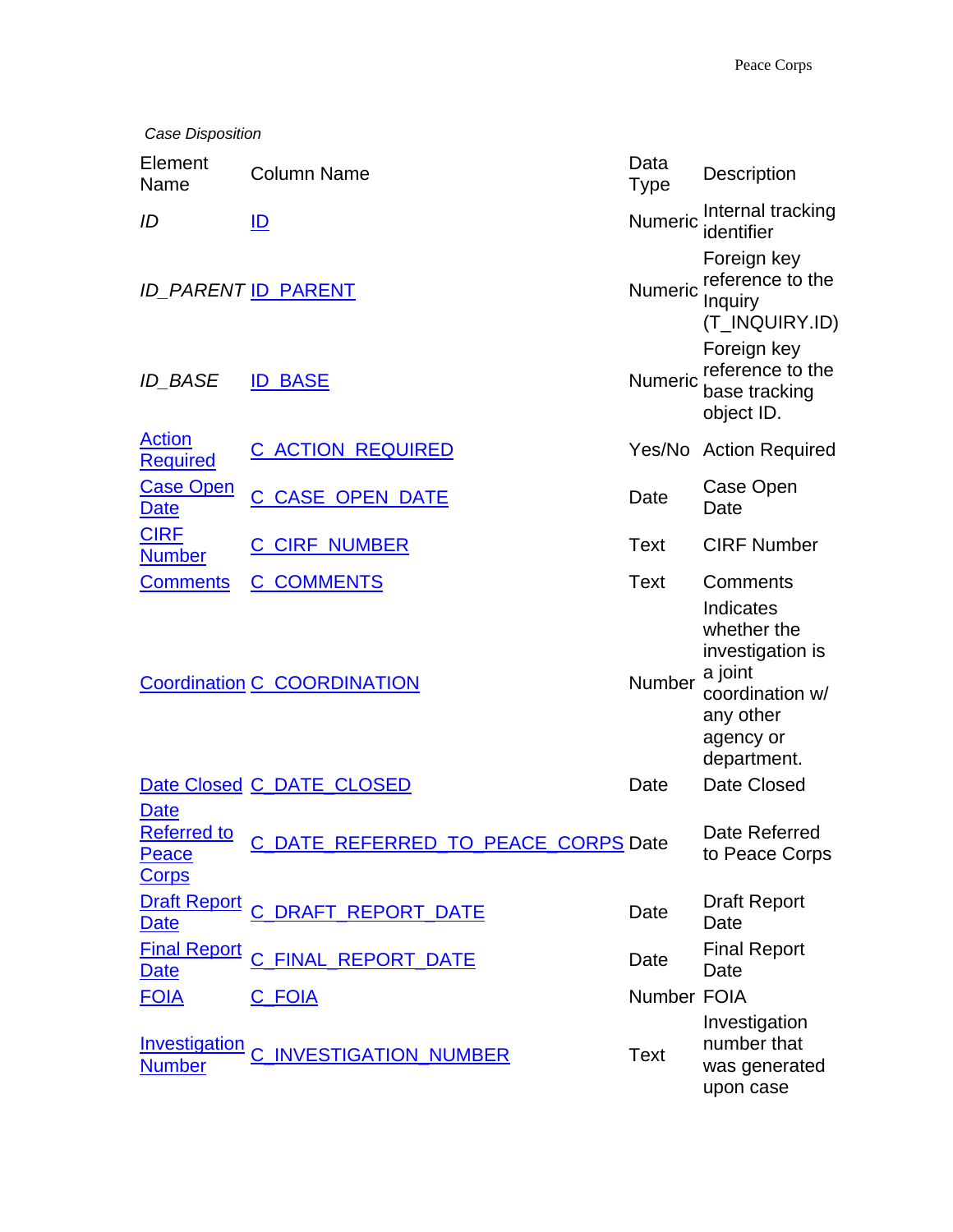*Case Disposition*

| Element<br>Name                 | <b>Column Name</b>                           | Data<br><b>Type</b> | <b>Description</b>                 |
|---------------------------------|----------------------------------------------|---------------------|------------------------------------|
|                                 |                                              |                     | creation.                          |
| <b>Status</b>                   | Investigation C_INVESTIGATION_STATUS         | Number              | Investigation<br>Status            |
| Joint<br><b>Agencies</b>        | Investigation C_JOINT_INVESTIGATION_AGENCIES | <b>Text</b>         | Joint<br>Investigation<br>Agencies |
| <b>Refer to</b><br><b>USDOJ</b> | C REFER TO USDOJ                             |                     | Number Refer to USDOJ              |
| <b>SARC</b>                     | <b>C_SARC</b>                                | Number SARC         |                                    |

### **Subpoena (T\_SUBPOENA)**

*Subpoena*

| Element<br>Name                       | <b>Column Name</b>          | Data<br><b>Type</b> | Description                                                         |
|---------------------------------------|-----------------------------|---------------------|---------------------------------------------------------------------|
| ID                                    | ID                          |                     | Numeric Internal tracking identifier                                |
|                                       | <b>ID PARENT ID_PARENT</b>  |                     | Foreign key reference to<br>Numeric the Inquiry<br>(T_INQUIRY.ID)   |
| <b>ID BASE</b>                        | <b>BASE</b><br>IDI          |                     | Foreign key reference to<br>Numeric the base tracking object<br>ID. |
| <b>Comments</b>                       | <b>C_COMMENTS</b>           | Long<br>Text        | Comments                                                            |
| Date Due                              | C_DATE_DUE                  | Date                | Date Due                                                            |
|                                       | Date Served C_DATE_SERVED   | Date                | Date Served                                                         |
| <b>Extension</b><br><b>Granted To</b> | C_EXTENSION_GRANTED_TO Date |                     | <b>Extension Granted To</b>                                         |
| <b>Issued To</b>                      | <b>C_ISSUED_TO</b>          | Text                | <b>Issued To</b>                                                    |
| <b>Received</b><br>Date               | <b>C_RECEIVED_DATE</b>      | Date                | <b>Received Date</b>                                                |
|                                       | Subpoena # C_SUBPOENA       | Text                | Subpoena Number                                                     |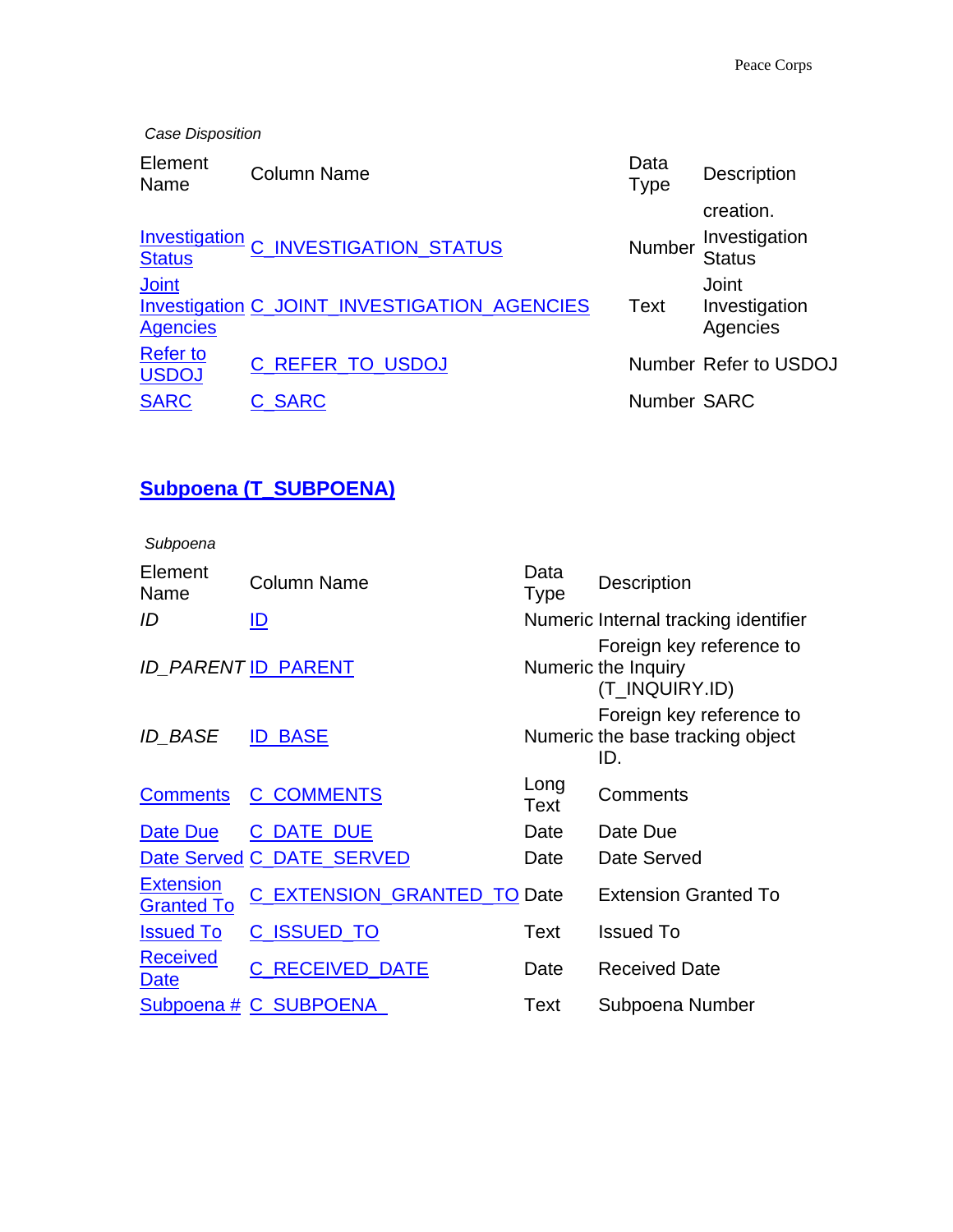### **Victim Address (T\_VICTIM\_ADDRESS)**

*Victim Address*

| Element<br>Name                 | <b>Column Name</b>                   | Data<br><b>Type</b> | Description                                                      |
|---------------------------------|--------------------------------------|---------------------|------------------------------------------------------------------|
| ID                              | ID                                   |                     | Numeric Internal tracking identifier                             |
|                                 | <b>ID_PARENT ID_PARENT</b>           |                     | Numeric Foreign key reference to the Victim<br>(T_VICTIM.ID)     |
| <b>ID BASE</b>                  | <b>ID_BASE</b>                       |                     | Numeric Foreign key reference to the base<br>tracking object ID. |
| <b>Address</b><br><u>Line 1</u> | C_ADDRESS_LINE_1 Text Address Line 1 |                     |                                                                  |
| <b>Address</b><br>Line 2        | C_ADDRESS_LINE_2 Text                |                     | <b>Address Line 2</b>                                            |
| <b>Address</b><br><u>Type</u>   | C_ADDRESS_TYPE Number Address Type   |                     |                                                                  |
| <b>City</b>                     | C_CITY                               | Text                | City                                                             |
| Location                        | <b>C_LOCATION</b>                    |                     | <b>Number Location</b>                                           |
| <b>Region</b>                   | <b>C_REGION</b>                      | Number Region       |                                                                  |
| <b>State</b>                    | <b>C_STATE</b>                       | <b>Number State</b> |                                                                  |
| <b>Zip Code</b>                 | C_ZIP_CODE                           | Text                | Zip Code                                                         |

### **Subject Address (T\_SUBJECT\_ADDRESS)**

| <b>Subject Address</b>              |                                    |                     |                                                                  |
|-------------------------------------|------------------------------------|---------------------|------------------------------------------------------------------|
| Element<br>Name                     | <b>Column Name</b>                 | Data<br><b>Type</b> | <b>Description</b>                                               |
| ID                                  | <u>ID</u>                          |                     | Numeric Internal tracking identifier                             |
|                                     | <b>ID_PARENT ID_PARENT</b>         |                     | Numeric Foreign key reference to the<br>Subject (T_SUBJECT.ID)   |
| <b>ID BASE</b>                      | <b>BASE</b><br>ID                  |                     | Numeric Foreign key reference to the base<br>tracking object ID. |
| <b>Address</b><br>Line 1            | C_ADDRESS_LINE_1 Text              |                     | <b>Address Line 1</b>                                            |
| <b>Address</b><br>Line <sub>2</sub> | C_ADDRESS_LINE_2 Text              |                     | Address Line 2                                                   |
| <b>Address</b><br><u>Type</u>       | C_ADDRESS_TYPE Number Address Type |                     |                                                                  |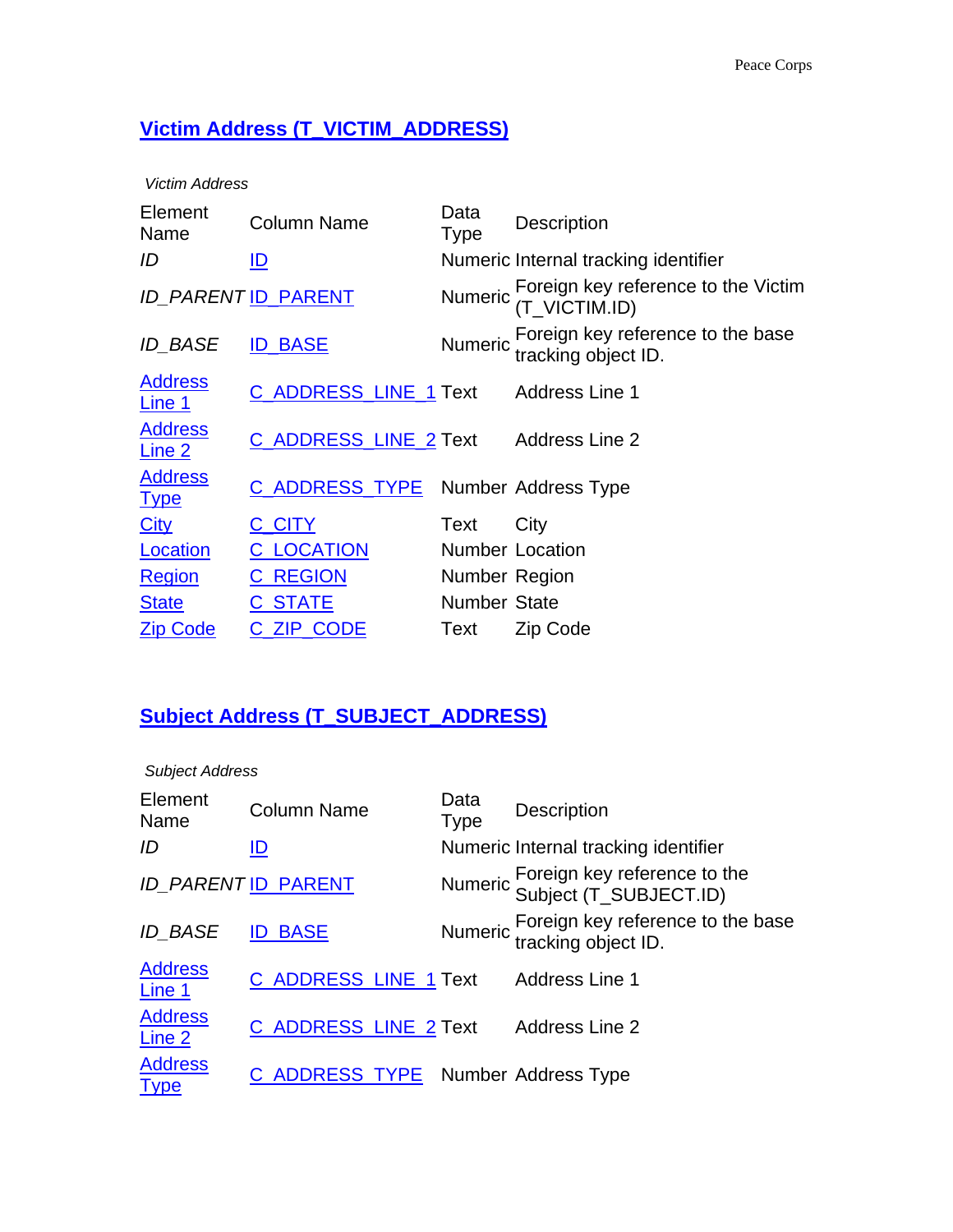#### *Subject Address*

| <b>Number Location</b> |
|------------------------|
| Number Region          |
|                        |
| Zip Code               |
|                        |

### **Subject Disposition (T\_SUBJECT\_DISPOSITION)**

| <b>Subject Disposition</b>      |                            |                         |                                                              |  |  |
|---------------------------------|----------------------------|-------------------------|--------------------------------------------------------------|--|--|
| Element<br>Name                 | <b>Column Name</b>         | Data<br><b>Type</b>     | <b>Description</b>                                           |  |  |
| ID                              | ID                         |                         | Numeric Internal tracking identifier                         |  |  |
|                                 | <b>ID_PARENT ID_PARENT</b> | <b>Numeric</b>          | Foreign key reference to the<br>Subject (T_SUBJECT.ID)       |  |  |
| <b>ID BASE</b>                  | <b>ID BASE</b>             | <b>Numeric</b>          | Foreign key reference to the<br>base tracking object ID.     |  |  |
| <u>Cost</u><br><b>Avoidance</b> | C COST AVOIDANCE           |                         | <b>Currency Cost Avoidance</b>                               |  |  |
| Date of<br><b>Disposition</b>   | C_DATE_OF_DISPOSITION Date |                         | Date of Disposition                                          |  |  |
| Date of<br><b>Sentence</b>      | C DATE OF SENTENCE         | Date                    | Date of Sentence                                             |  |  |
| <b>Disposition</b>              | <b>C_DISPOSITION</b>       | Number                  | Subject's final outcome with<br>regard to the investigation. |  |  |
| <b>Fine</b>                     | C_FINE                     | <b>Currency Fine</b>    |                                                              |  |  |
| <b>IG Findings</b>              | <b>C_IG_FINDINGS</b>       | Long<br><b>Text</b>     | <b>IG Findings</b>                                           |  |  |
| <b>Recovery</b>                 | <b>C_RECOVERY</b>          |                         | <b>Currency Recovery</b>                                     |  |  |
| <b>Restitution</b>              | <b>C_RESTITUTION</b>       |                         | <b>Currency Restitution</b>                                  |  |  |
| <b>Savings</b>                  | <b>C_SAVINGS</b>           | <b>Currency Savings</b> |                                                              |  |  |
| <b>Sentence</b>                 | <b>C_SENTENCE</b>          | Text                    | Sentence                                                     |  |  |
| <b>Venue</b>                    | <b>C_VENUE</b>             | Text                    | Venue                                                        |  |  |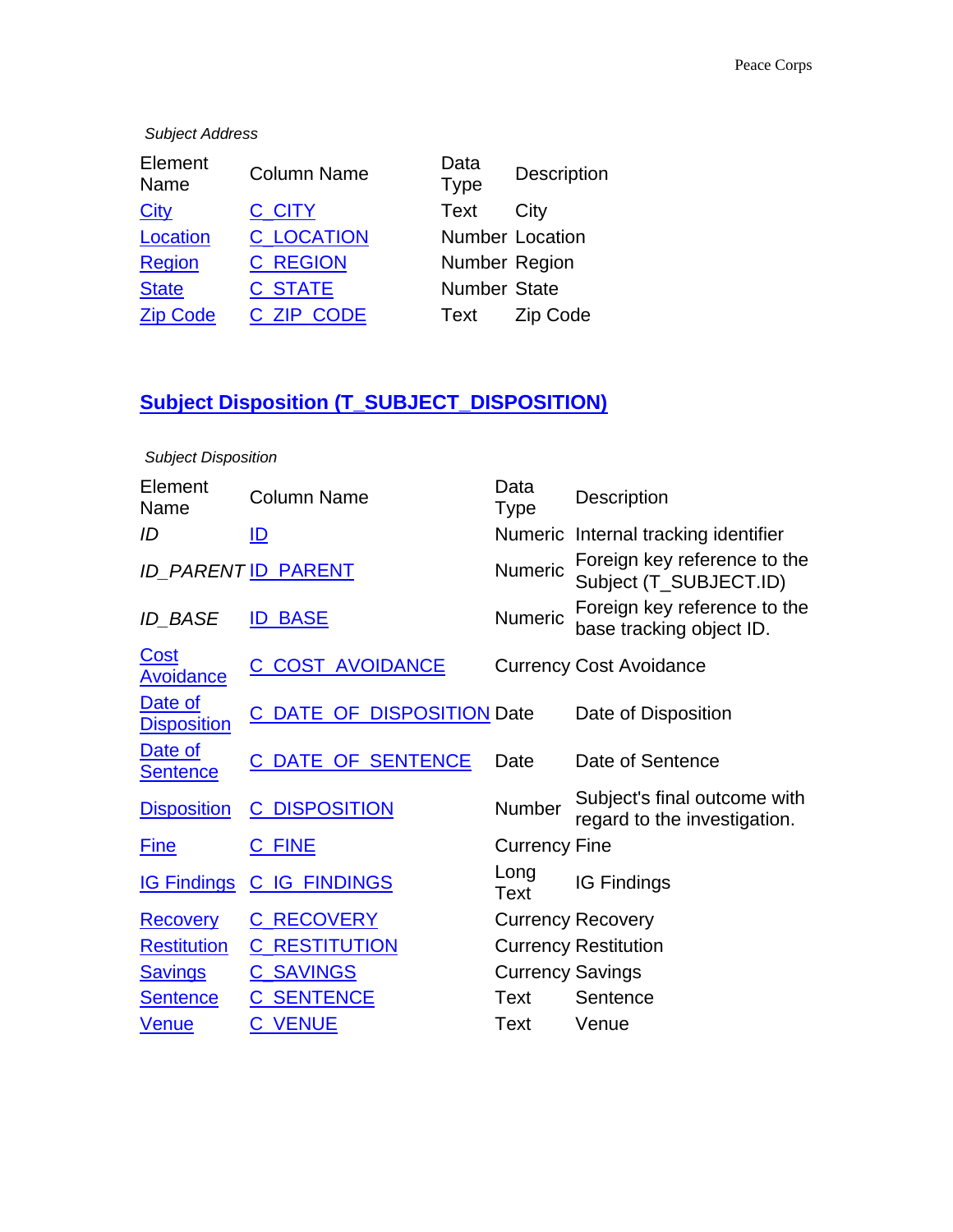### **Contact Address (T\_CONTACT\_ADDRESS)**

*Contact Address*

| Element<br>Name               | <b>Column Name</b>                   | Data<br>Type        | Description                                                      |
|-------------------------------|--------------------------------------|---------------------|------------------------------------------------------------------|
| ID                            | <u>ID</u>                            |                     | Numeric Internal tracking identifier                             |
|                               | <b>ID_PARENT ID_PARENT</b>           |                     | Numeric Foreign key reference to the<br>Contacts (T_CONTACTS.ID) |
| <b>ID BASE</b>                | <b>BASE</b><br>ID                    |                     | Numeric Foreign key reference to the base<br>tracking object ID. |
| <b>Address</b><br>Line 1      | C_ADDRESS_LINE_1 Text Address Line 1 |                     |                                                                  |
| <b>Address</b><br>Line 2      | C_ADDRESS_LINE_2 Text Address Line 2 |                     |                                                                  |
| <b>Address</b><br><u>Type</u> | C_ADDRESS_TYPE Number Address Type   |                     |                                                                  |
| <b>City</b>                   | C_CITY                               | Text                | City                                                             |
| Location                      | <b>C_LOCATION</b>                    |                     | <b>Number Location</b>                                           |
| <b>Region</b>                 | <b>C_REGION</b>                      | Number Region       |                                                                  |
| <b>State</b>                  | <b>C STATE</b>                       | <b>Number State</b> |                                                                  |
| <b>Zip Code</b>               | <b>ZIP CODE</b><br>C                 | Text                | Zip Code                                                         |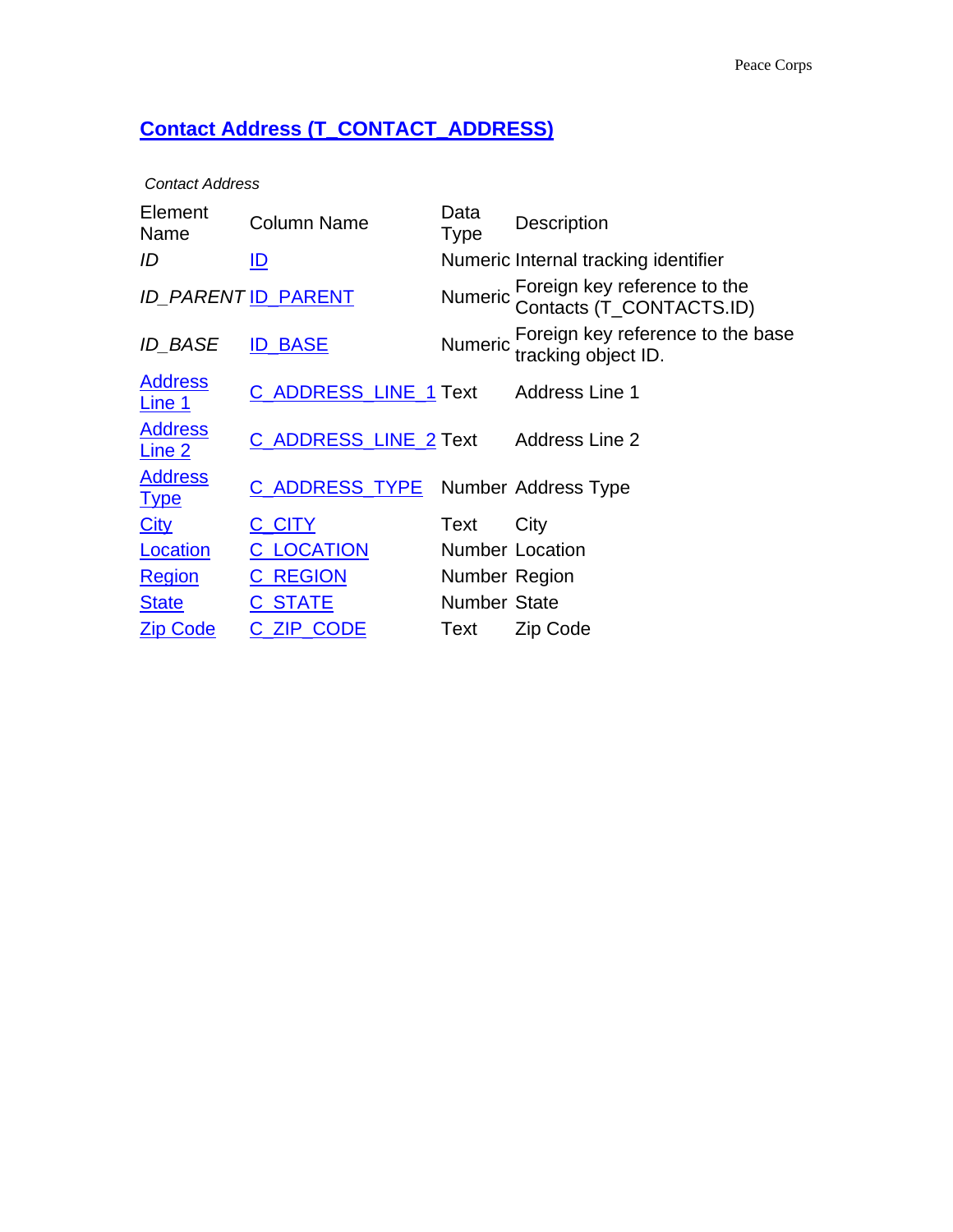#### **APPENDIX MPE-B PEACE CORPS OIG TRACKING SYSTEM TAB ACCESS PRIVILEGES BY ROLE**

#### **OIG TRACKING SYSTEM TAB ACCESS PRIVILEGES BY ROLE**

**The following grid is MPE's understanding of the user roles that should be available to the Peace Corps OIG tracking system and each role's associated tab access.** 

|                            | <b>IG System Roles</b>                     |                            |                      |                     |                                |
|----------------------------|--------------------------------------------|----------------------------|----------------------|---------------------|--------------------------------|
| <b>Tab Name</b>            | Inspector<br>General<br>(Moderate<br>Risk) | Admin<br>(Highest<br>Risk) | Agent (High Risk)    | AIGI (High<br>Risk) | PI Entry<br>(Moderate<br>Risk) |
| *Inquiry                   | Read only                                  | Full access                | Create and Read only | Full access         | Full access                    |
| Victim                     | Read only                                  | Full access                | <b>Full access</b>   | Read only           | Full access                    |
| <b>Victim Address</b>      | Read only                                  | Full access                | Full access          | Read only           | Full access                    |
| Subject                    | Read only                                  | Full access                | Full access          | Read only           | Full access                    |
| Subject<br><b>Address</b>  | Read only                                  | Full access                | <b>Full access</b>   | Read only           | <b>Full access</b>             |
| Subject<br>Disposition     | Read only                                  | Full access                | Full access          | Read only           | Full access                    |
| <b>Activity Log</b>        | Read only                                  | Full access                | Create and Read only | Read only           | <b>No Access</b>               |
| <b>Admin Events</b>        | Read only                                  | Full access                | Create and Read only | Read only           | <b>No Access</b>               |
| Case<br>Disposition        | Read only                                  | Full access                | <b>Full access</b>   | Read only           | <b>No Access</b>               |
| Contacts                   | Read only                                  | Full access                | Full access          | Read only           | Full access                    |
| Contacts<br><b>Address</b> | Read only                                  | Full access                | <b>Full access</b>   | Read only           | Full access                    |
| Subpoena                   | Read only                                  | Full access                | Create and Read only | Read only           | <b>No Access</b>               |
| Investigative<br>Plan      | Read only                                  | Full access                | <b>Full access</b>   | Full access         | <b>No Access</b>               |
| MOA / MOI                  | Read only                                  | Full access                | Full access          | Full access         | <b>No Access</b>               |
| <b>ROI</b>                 | Read only                                  | Full access                | Full access          | Full access         | <b>No Access</b>               |
| <b>FECA Claims</b>         | Read only                                  | Full access                | Full access          | Read only           | <b>No Access</b>               |